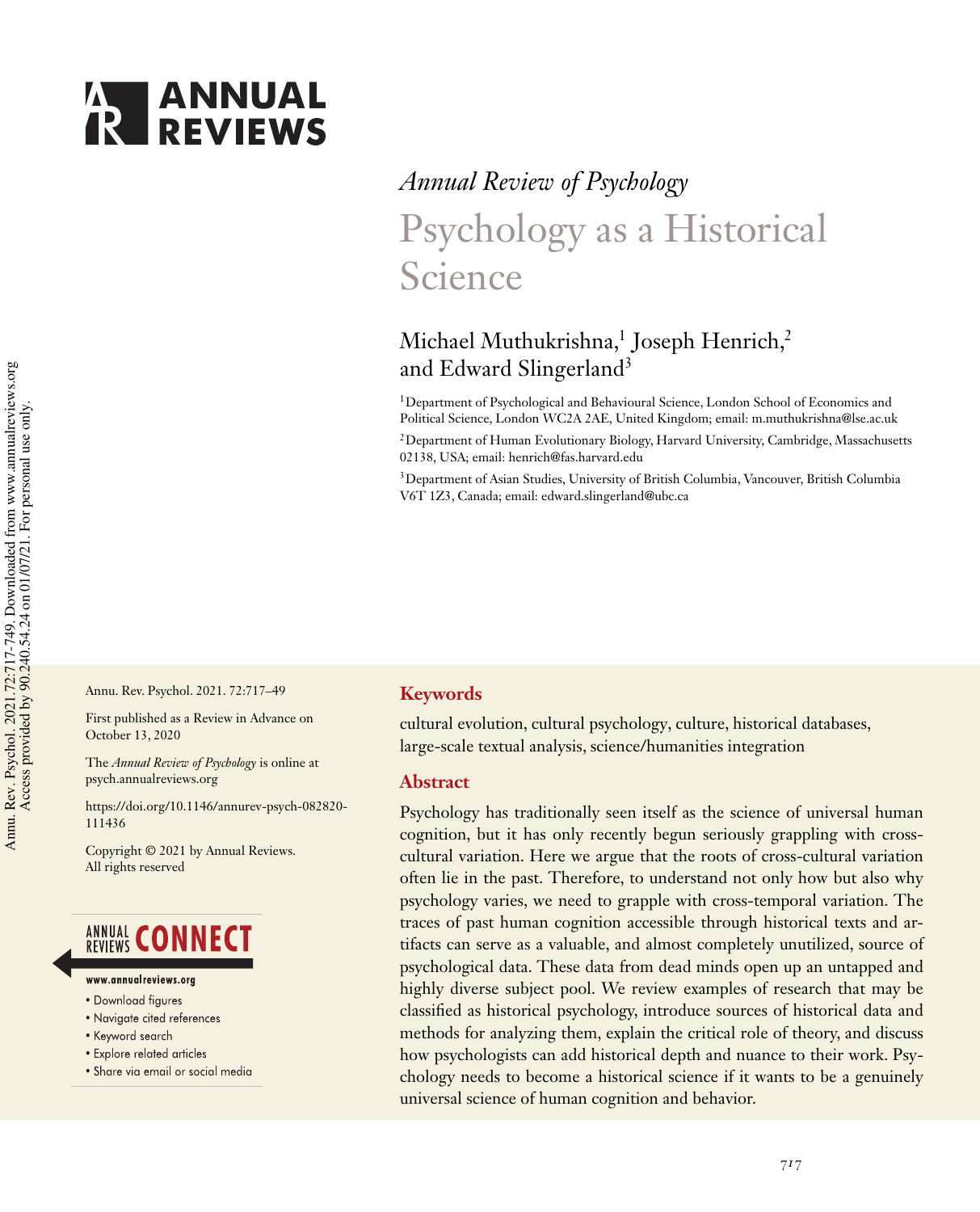# **Contents**

|                                                             | 718 |
|-------------------------------------------------------------|-----|
|                                                             | 721 |
|                                                             | 721 |
|                                                             | 724 |
|                                                             | 725 |
|                                                             | 727 |
| Modes of Production, Sex Differences, and Gender Inequality | 728 |
|                                                             | 730 |
| Individualism/Collectivism and Relational Mobility          | 731 |
|                                                             | 731 |
|                                                             | 732 |
|                                                             | 733 |
|                                                             | 735 |
|                                                             | 738 |
|                                                             | 739 |

# **INTRODUCTION**

Our psychology is shaped by our societies, and our societies are shaped by their histories (Henrich 2020, Uchiyama et al. 2020). Humans living in different societies across the world vary in multiple ways: in normative behaviors about how and to whom we should be prosocial (Henrich et al. 2001, 2010a; Muthukrishna et al. 2020; Santos et al. 2017), in whether intent matters in moral judgments (Barrett et al. 2016, McNamara et al. 2019), in the presence and structure of personality traits (Gurven et al. 2013, Smaldino et al. 2019), in what one pays attention to (Kitayama et al. 2003), in the organization of one's working memory (Guida et al. 2018), and in the ways that our brains process visual information (Dehaene et al. 2010, Han et al. 2013). Understanding presentday psychology requires understanding the past processes, environments, and constraints that led to that psychology. Thus, for psychology to develop a full theoretical understanding of human behavior (Muthukrishna & Henrich 2019), psychology needs to also be a historical science.

Cultural evolution offers a theoretical framework for explaining cross-cultural psychological differences (Boyd 2018, Boyd & Richerson 1985, Chudek et al. 2015, Henrich 2016, Muthukrishna & Henrich 2019). Cultural evolutionary theory is an extension of evolutionary theory into the social world that describes the cumulative process by which variants of beliefs, norms, behaviors, techniques, and technologies are selectively transmitted and retained through social learning strategies (reviewed in Kendal et al. 2018). Our psychological suite of social learning strategies allows us to acquire adaptive beliefs and behaviors by selectively overimitating (Hoehl et al. 2019), for example, successful people, those whom others copy (prestige bias), or the majority or plurality (conformist bias). Through these selective social learning processes, we acquire many aspects of psychology, such as norms about what constitutes fairness (Blake et al. 2015), overplacement and overprecision in confidence (Cheng et al. 2020, Moore et al. 2018, Muthukrishna et al. 2018), and the tendency to discount the future (Amir et al. 2020, Garvert et al. 2015). Some of this acquired psychology overrides genetic tendencies. Chili peppers, for instance, induce pain in mammals as a deterrent to being consumed, but in regions where people stand to benefit from the antimicrobial properties of capsaicin, cultural training causes individuals to interpret this pain as pleasure (Billing & Sherman 1998, Tewksbury & Nabhan 2001).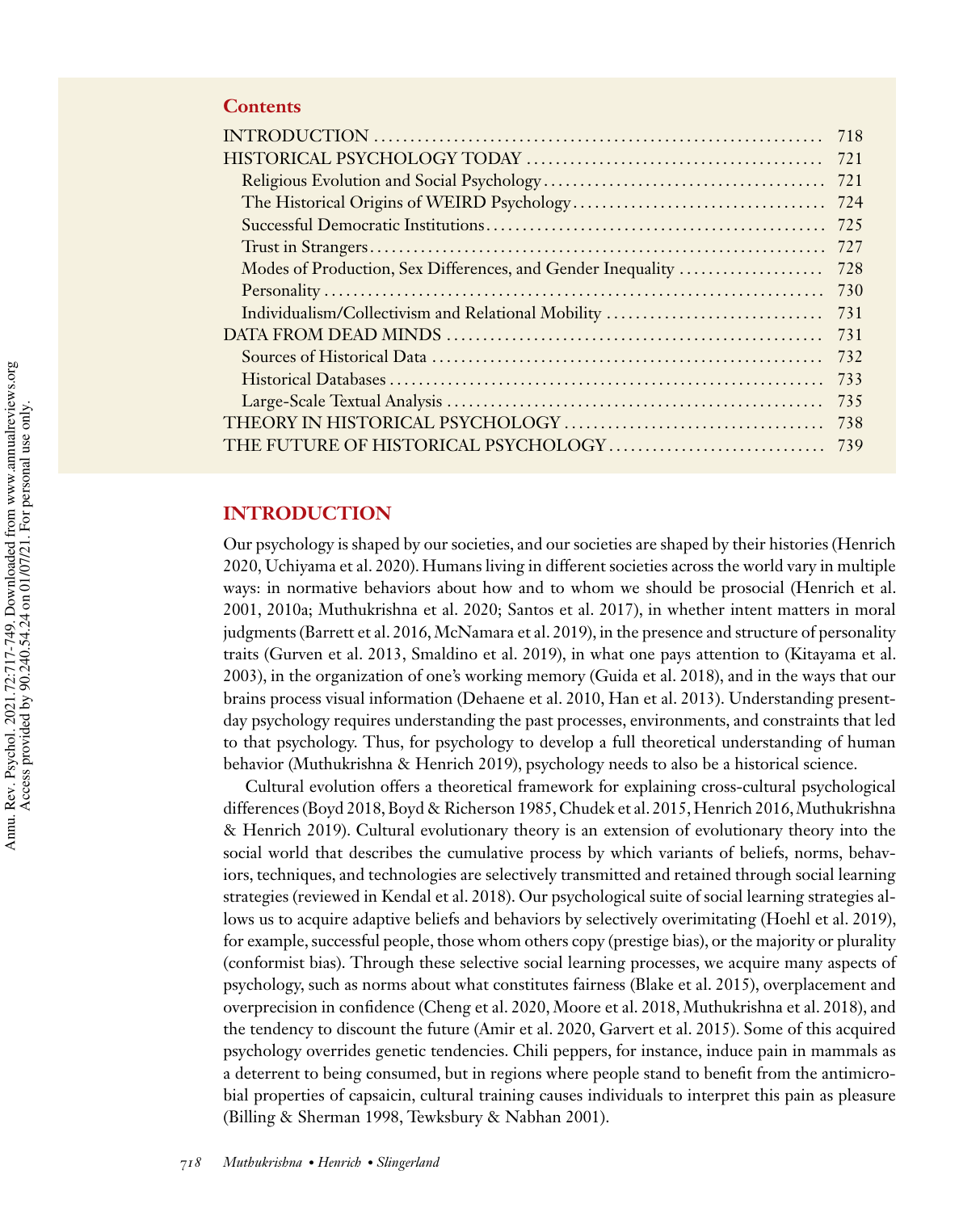This selective retention of successful beliefs, behaviors, norms, institutions, skills, and technology allows cultures to evolve solutions to problems that are beyond the comprehension of any single person. We need not understand the causal mechanism of a particular belief or behavior to practice it (Derex et al. 2013, 2019; Muthukrishna & Henrich 2016; Muthukrishna et al. 2013) that is, spice-consuming societies do not enjoy spiciness because of their understanding of the interaction between spice and health. Indeed, we typically have a shallow understanding of the beliefs, behaviors, and technologies we possess, despite overestimating our true level of understanding (what is called the illusion of explanatory depth; see Rozenblit & Keil 2002, Sloman & Fernbach 2017). Just as genetic evolution has led to physiology that no genetic engineer could design, cultural evolution has led to norms, practices, technologies, and institutions that not even the brightest among us could recreate (Henrich 2016, Muthukrishna & Henrich 2016).

Cultural evolutionary theory describes the processes by which important aspects of human psychology evolve and persist as adaptations to environments over time. Thus, cultural evolution offers a theoretical framework for explaining not only cross-cultural psychological differences but also cross-temporal psychological differences. Important aspects of present-day psychology lie in the past—either the past environments of present-day societies or the past environments of migrants who live in these present-day societies. These beliefs and behaviors may persist even after the environment changes or after the group moves to a new environment (De Leersnyder et al. 2011, Dinesen 2012, Giavazzi et al. 2019, Mesoudi et al. 2016, Norris & Inglehart 2012, Sinding Bentzen 2019).

Innovations, of course, occur in each new generation, but innovation itself is built out of the existing cultural repertoire accumulated over many previous generations (Muthukrishna & Henrich 2016). Historical path dependence (Page 2006) can constrain our technology and institutions, particularly in the absence of sufficiently strong countervailing selection pressures. We use QWERTY keyboards today not because they are efficient, but because they needed to be inefficient on early typewriters to avoid key jamming. If the US Constitution were written today, it would look very different (Rockmore et al. 2018). Consider the many challenges to switching to the more efficient Dvorak keyboard layout or amending the US Constitution.

The path dependence of historical processes also affects our psychology. For example, by creating identical objects that are only distinguishable by stable differences in color, industrialization may have increased both the number of terms we can use to refer to color and our ability to distinguish and recall different shades (Gibson et al. 2017). New generations of children from Western, Educated, Industrialized, Rich, and Democratic (WEIRD) countries master these new color terms ever faster, even within just the last half century (Pitchford & Mullen 2002). Some historical processes lead to cultural traits that affect the rate of innovation itself. For example, less materially secure environments develop norms against deviation because the potential cost of deviating from the current accumulated adaptive norms can be high, often threatening the group welfare (Hruschka & Henrich 2013, Hruschka et al. 2014, Jackson et al. 2019, Muthukrishna & Henrich 2016). Norms against deviation, often referred to as cultural tightness (Gelfand et al. 2006, 2011), are a particularly interesting example, because they affect the rate of cultural innovation itself; tighter societies produce more incremental rather than revolutionary inventions (Chua et al. 2019, Gelfand 2018, Muthukrishna & Henrich 2016). Societies more resistant to change may also be more constrained by existing practices, although this same conformist, norm-adhering psychology may also make them more vulnerable to abrupt society-wide shifts (Muthukrishna & Schaller 2020).

At any given time, cultural evolution is constrained by what is known as the adjacent possible (Muthukrishna & Henrich 2016). To see this, consider an analogy in genetic evolution (Chatterjee et al. 2014, Kauffman 2003): An organism is constrained by its current genome. New mutations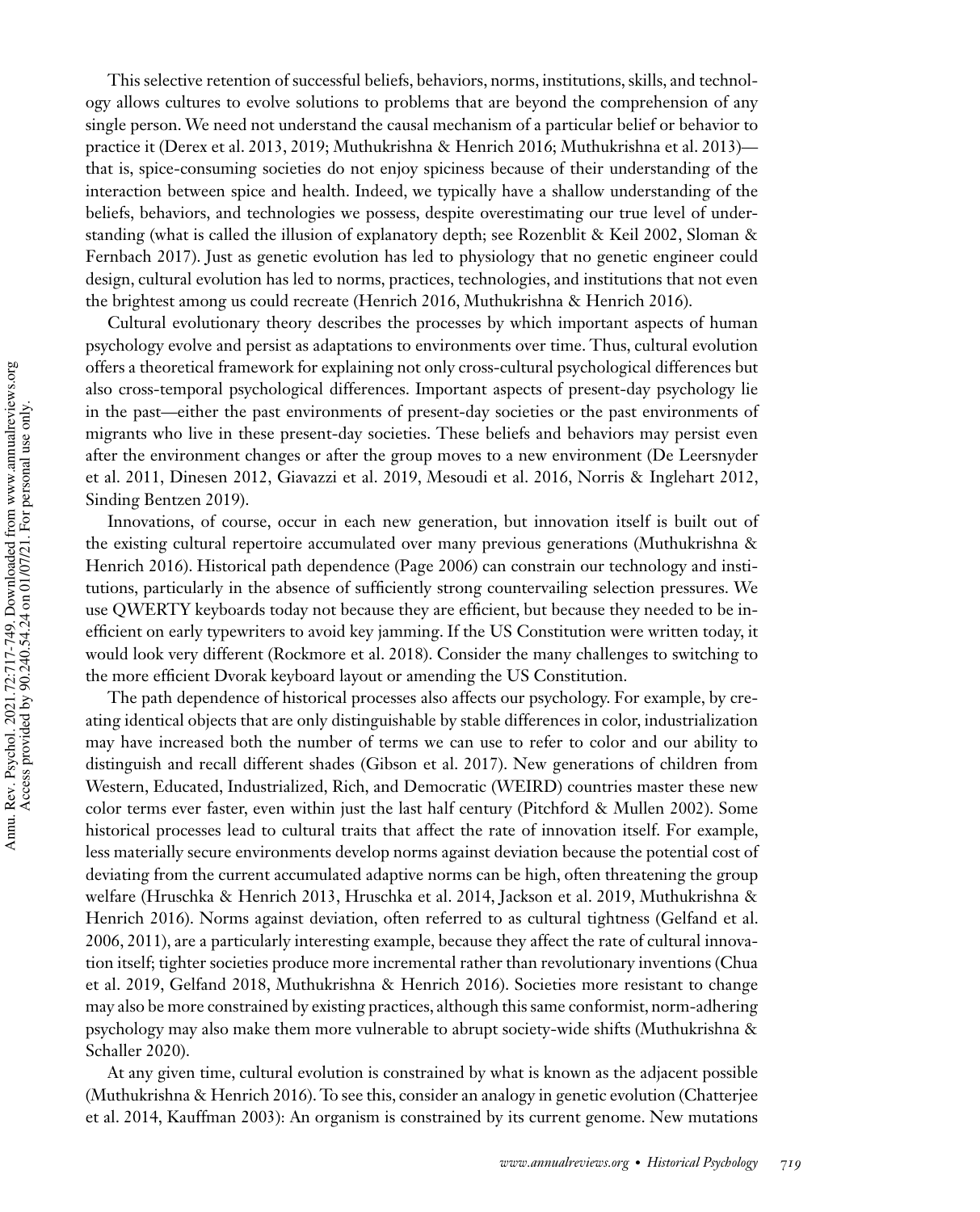need to fit with the current complex interaction of genes that produces the organism. Human populations have optimized levels of skin-darkening melanin to match levels of UV radiation that vary with latitude, resulting in skin light enough to synthesize sufficient Vitamin D but dark enough to avoid skin cancer (Jablonski 2018, Jablonski & Chaplin 2010). However, no human population could evolve wings in any reasonable time frame. Within cultural evolution, we see similar constraints on how countries select new industries in which to invest (Hidalgo et al. 2007) and how cultural and psychological innovations emerge (Muthukrishna & Henrich 2016). These tend to be incremental changes, serendipitous discoveries, or recombinations of existing practices. Of course, unlike genes in complex organisms, culture can be recombined and transmitted horizontally, allowing for innovations in one place to spread to another through processes of cultural-group selection, such as migration, relative population growth, conflict, and prestige-biased group-level transmission (Henrich 2016, Henrich & Muthukrishna 2020, Richerson et al. 2016). The spread of monogamous marriage provides a historical example. Approximately 85% of human societies in the anthropological record have permitted polygynous marriage, and evolutionary models suggest that large wealth inequality should favor polygyny, but monogamous marriage spread rapidly with religion, Christianity in particular (Henrich et al. 2012). Although polygyny may be more economically efficient under conditions of large wealth inequality (according to the polygyny threshold model; see Orians 1969, Verner & Willson 1966), monogamy can create more stable, safe societies—with less male–male competition—by resolving the problem of young men lacking sufficient resources to marry and reproduce (Henrich et al. 2012). History suggests that although we might think that cultural evolution is driven by radically new ideas generated by the powerful rationality and creativity of our big brains, in reality each of us is stuck thinking with the mental tools, heuristics, beliefs, expectations, and worldviews bequeathed to us by earlier generations.

Thus, our psychology is shaped by millions of years of genetic evolution, thousands of years of cultural evolution, and a short lifetime of experience; and yet, much of the field has focused on that short lifetime of experience. When most animals encounter a new environment, they are forced to adapt genetically. Our species has some local genetic adaptations (for a review, see Fan et al. 2016; on adaptation to UV radiation, see Jablonski & Chaplin 2017; on malaria, see Kwiatkowski 2005; on altitude, see Yi et al. 2010); however, most differences we see around the world are cultural rather than genetic (Bell et al. 2009; for discussion, see Uchiyama et al. 2020). Developing better theories of human behavior (Muthukrishna & Henrich 2019) requires moving beyond cataloging cross-cultural differences and toward understanding where they come from and how they change. Psychology still overwhelmingly generalizes from present-day populations living in WEIRD countries (Arnett 2008, Henrich et al. 2010b, Nielsen et al. 2017, Nisbett 2003, Thalmayer et al. 2020) or countries that are culturally similar (Muthukrishna et al. 2020). This WEIRD people problem is a matter not only of geography but also of history (Atkinson 2011, Botero et al. 2014, Gavin et al. 2018, Gray et al. 2010, Pacheco Coelho et al. 2019).

Societies in the past can be as culturally distant as societies in another place. The same argument for geographical variation in psychology also applies to temporal variation. The generation gaps we measure as cohort effects are a sliver of the cross-temporal variation we would expect in a culturally evolving species. History serves as a kind of psychological fossil record, which opens up an exciting, and hitherto mostly untouched, source of "data from dead minds" (Martin 2014). Patterns of past cognition are captured in historical artifacts, ranging from archeological remains to written texts, that not only are important for understanding the roots of modern psychological patterns but also represent an important source of less WEIRD data (Slingerland 2014, 2015). Although our inability to experimentally manipulate or directly observe historical participants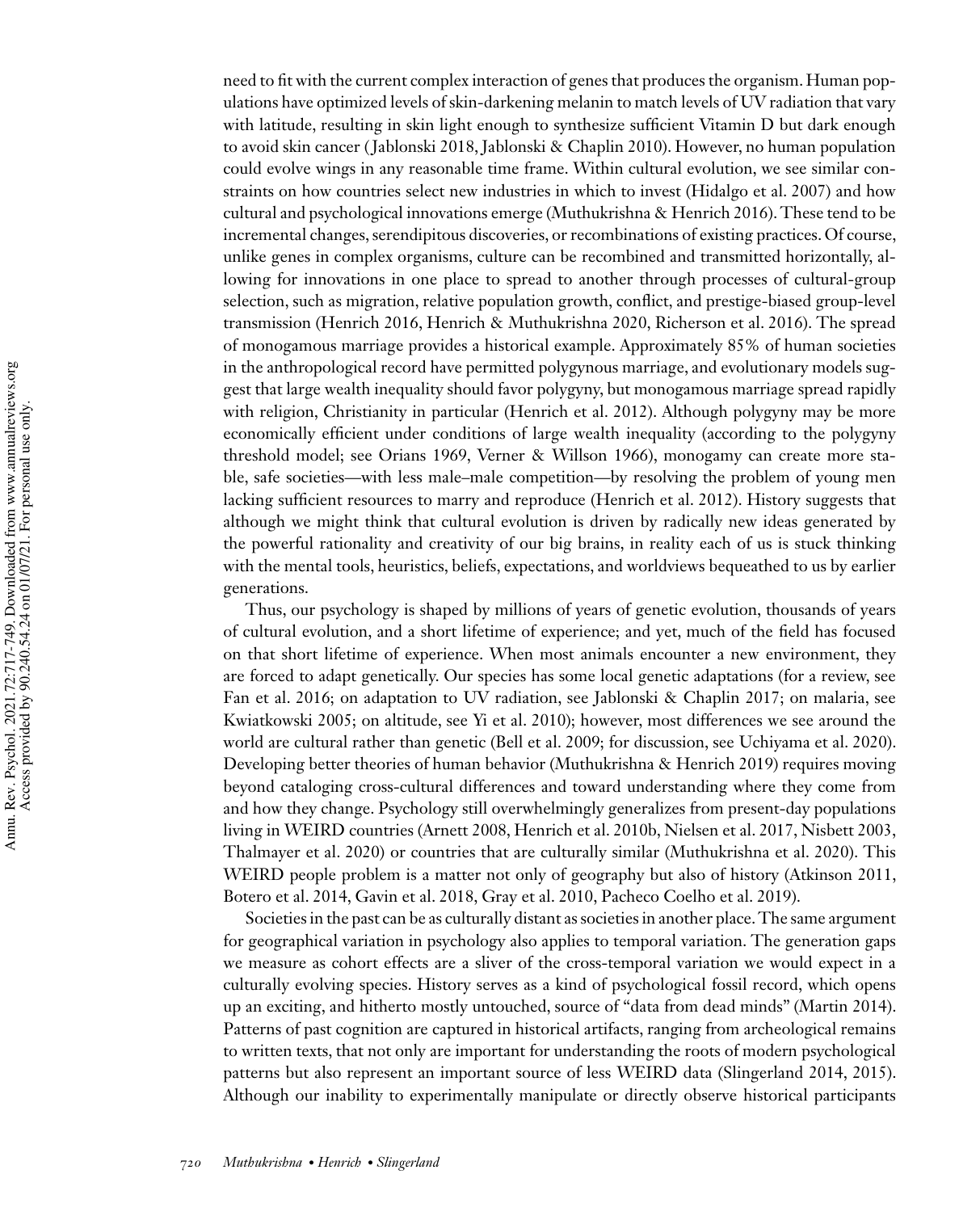places limits on what we can learn from these data, traces of human thought can be a rich and informative source of descriptive information on past cognition, both explicit and implicit.

With few exceptions, which we discuss shortly, psychology has largely ignored history and historical data, perhaps in part due to its lack of focus on building cumulative theories to explain human behavior (Muthukrishna & Henrich 2019). But just as economic history helps us understand present-day economics (Nunn 2009, 2020), historical psychology can help us understand the psychology of the past, which is crucial to understanding the psychology of the present and its many cross-cultural differences. Here we will (*a*) review work that might be classified as historical psychology; (*b*) introduce some methods that may be useful to historical psychologists, including how to extract data from dead minds; (*c*) explore the role of theory in mapping history to psychology; and (*d*) provide some conclusions concerning the future of this emerging field.

# **HISTORICAL PSYCHOLOGY TODAY**

To explain contemporary behavior and psychology, an increasing number of researchers have found themselves turning to cultural evolutionary theories and historical data. Here, we describe some illustrative examples that link contemporary psychological variation—including cooperation, trust, personality, and gender differences—to historical processes focused on religion, kinship, formal institutions (democracy), economic patterns, and ecological factors.

#### **Religious Evolution and Social Psychology**

What, if anything, is the connection between religion and social motivations? This question has frequently been asked within psychology, but few efforts to tackle it have brought forth a clearly articulated theory, an appreciation for how and why religions have changed over millennia, or a recognition of the extent of global religious diversity. Indeed, religion in psychology has often meant Christianity. Although Christianity is the world's largest religion, most people in the world are not Christians, and over the scale of world history, Christianity is a relatively recent development.

Addressing these issues within a historical and cultural evolutionary framework (Atran & Henrich 2010, Norenzayan et al. 2016), a recent approach has proposed that the supernatural beliefs and ritual practices of contemporary religions have been shaped by intergroup competition over millennia (as well as by our evolved psychology) in ways that have favored their success in competition against other religions. According to this argument, this intergroup competition might have favored supernatural agents (e.g., deities) and/or cosmic forces (e.g., karma) along with prescribed beliefs and behaviors that promoted more intensive cooperation within a broader social sphere. The resulting psychological shifts permitted societies to scale up in size and complexity and/or to remain stable for longer. Particular religions therefore might have provided a kind of social technology for scaling up from the relatively small-scale hunter-gatherer populations of the Paleolithic to modern nation-states with millions or even billions of people. In some traditions, the gods became increasingly morally concerned about precisely those areas of life in which people struggle to cooperate with strangers or suppress their inclinations and tend to exploit others through theft, murder, dishonesty, and adultery (Wright 2009). These supernatural police became increasingly equipped with the power to monitor and punish violators of new universal codes of morality (McNeil 1991). Some deities even gained the ability to see into people's hearts and control their fate in an afterlife, which became contingent on their compliance with divine decrees. In many large-scale societies, these gods gradually acquired the traits of omniscience, omnipotence, and omnibenevolence, coevolving with the scale of their societies (Henrich 2020,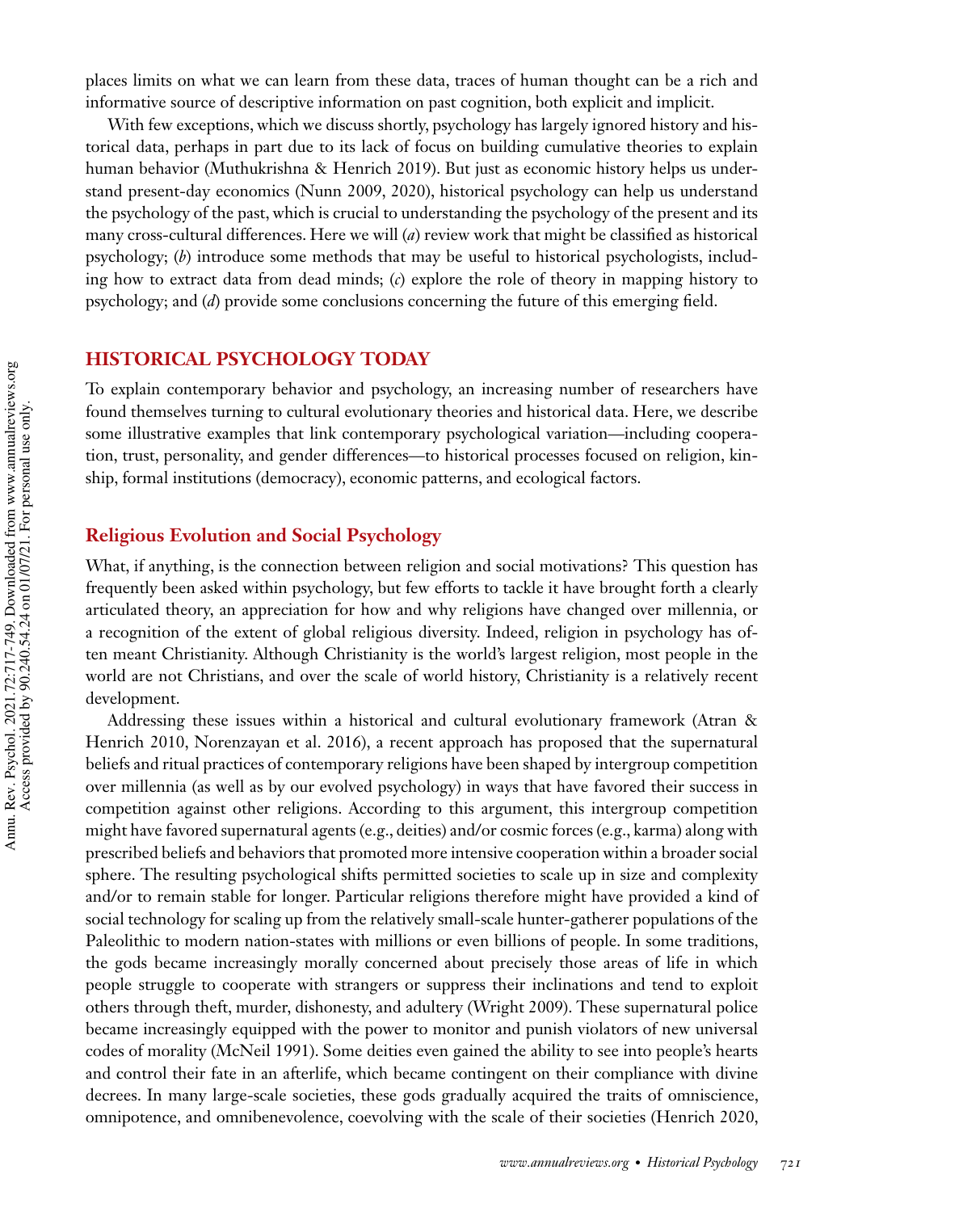chapter 4). An alternative explanation is presented in the sidebar titled Moralizing Religions as a Response to Rising Security.

This historical theory about the evolution of religion makes predictions not only about expected relationships in the historical record but also about expected contemporary cross-cultural diversity in religious beliefs and cognition. In doing so, the theory links historical psychology to cultural psychology. One prediction is that those who believe more strongly in powerful moralizing gods should behave relatively more prosocially or be more fair-minded toward socially or even physically distant coreligionists. This belief and behavior are necessary if being bound by a belief in a powerful moralizing god serves as a superethnic group identity for cooperation. The research to test this prediction involved an interdisciplinary team of psychologists, anthropologists, and religious studies scholars who conducted two waves of ethnographic and experimental research in 15 diverse populations around the globe (Lang et al. 2019; Purzycki et al. 2016, 2018a). Their sample of hunter-gatherers, pastoralists, horticulturalists, and wage laborers belonged to a diversity of religious traditions, including Buddhism, Christianity, and Hinduism, as well as local traditions that incorporate ancestor worship and animism. Based on a preliminary interview, the researchers selected two local deities in each population: the most powerful moralizing god (e.g., Yahweh, Shiva, etc.) entertained by the population and a salient but less powerful supernatural being (e.g., an ancestor god or forest spirit). In subsequent interviews, the researchers assessed participants' beliefs about the monitoring, punishing, and rewarding powers and inclinations of these gods, including their influence over the afterlife. Finally, to assess people's prosocial inclinations (as specified by the theory), the team administered two different one-shot experimental games involving an anonymous stranger: the dictator game and the random allocation game (RAG). In the dictator game, a "dictator" is given a sum of money that they can divide as they wish between themselves and a recipient. In the RAG, a sum of money is also divided between the participant and a recipient, but the allocation is random, for example, based on rolls of a die; the outcome of these rolls is known only to the participant, offering an opportunity for cheating. To test the effects of religious identity, these tasks were modified: Participants were asked to make two monetary allocations, one between a coreligionist in a distant town and themselves (self game) and a second between another distant coreligionist and a local coreligionist from the participant's home community (local coreligionist game). In the dictator game, participants simply decided how much money to put in each cup (each assigned to one of the recipients). In the RAG, participants rolled a six-sided die and had to allocate either to their preferred cup or to the other cup. This die roll concealed each allocation decision from the researchers but not from an omniscient god. The researchers did not have omniscience but did have probability and statistics, which allowed them to estimate biases in people's allocations.

The results from both experimental tasks demonstrated that those who believed more strongly in a moralizing, punishing god allocated the game money more equitably toward the distant

# **MORALIZING RELIGIONS AS A RESPONSE TO RISING SECURITY**

Researchers have proposed that moralizing religions arose in response to evoked psychological recalibrations created by rising security over historical time, especially due to greater food security among the elites (Baumard & Chevallier 2015, Baumard et al. 2015). With their changed psychology, the elites revised religious doctrines and formulated moralizing gods concerned with cooperation and sex. Unfortunately, efforts to test this hypothesis using detailed data on people's material security, morality, and supernatural beliefs have not yet provided support for this interpretation (Banerjee & Bloom 2015, Purzycki et al. 2018b).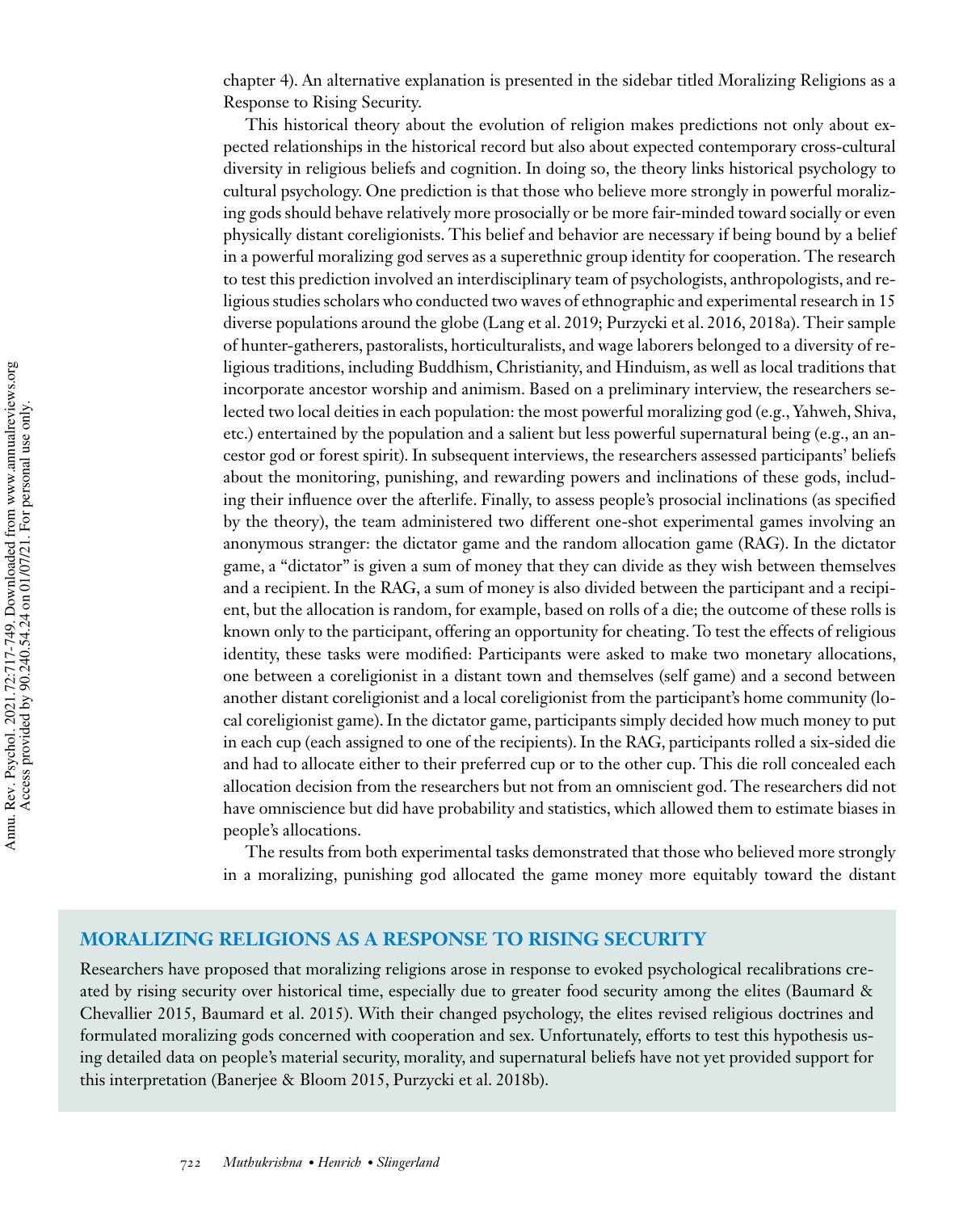

# **Figure 1**

Effects of divine punishment and monitoring on allocations to distant coreligionists in the random allocation game for both the self and local coreligionist games. These odds ratios are derived from a multilevel binary logistic regression in which the allocation of each coin to one of the two cups is regressed on a battery of predictors. The models include fixed effects for each population and, at the individual level, controls for age, sex, number of children, household size, material insecurity, and emotional closeness to the recipient. One asterisk indicates  $P \le 0.05$ ; two asterisks indicate  $P \le 0.01$ ; three asterisks indicate  $P \le 0.001$ ; a double dagger indicates  $P \leq 0.15$ . Data from Purzycki et al. (2016).

coreligionist in both the dictator and random allocation games. Using data from the RAG, **Figure 1** shows some of the major findings. For both the self and local coreligionist games, the squares and circles give the odds ratios for six key variables in a multilevel binary logistic regression. The stronger people's beliefs in the punishing and monitoring powers of their moralizing god were, the more equally they allocated toward the distant coreligionist. This suggests that some kinds of deities can expand the moral circle. Notably, these analyses only compared individuals within each population, so site-level differences like national GDP, climate, ecology, and so on cannot explain these patterns. The researchers also controlled for the participants' age, sex, number of children, household size, material insecurity, and emotional closeness to the recipient (**Figure 1**). Interestingly, only beliefs about the punishing and monitoring capacities of the big, moralizing god mattered; beliefs about the weaker, less moralizing supernatural agents did not account for significant behavioral variation. This follows directly from the theory, since most small gods are either not particularly morally concerned or only locally concerned with the behaviors of other clan or community members (Hadnes & Schumacher 2012, McNamara & Henrich 2018, Norenzayan et al. 2016).

This cross-cultural work dovetails with a large body of laboratory experiments testing whether religious reminders influence prosociality: Dozens of studies have revealed how reminding believers (but not nonbelievers; see Shariff et al. 2016) of their moralizing gods or supernatural forces (karma) can increase fairness in dictator games, cooperation in prisoner's dilemmas, and honesty in a variety of tasks (Shariff et al. 2016, White et al. 2019). Although most work has focused on Christians, the literature has gradually expanded to reveal parallel effects among Muslims,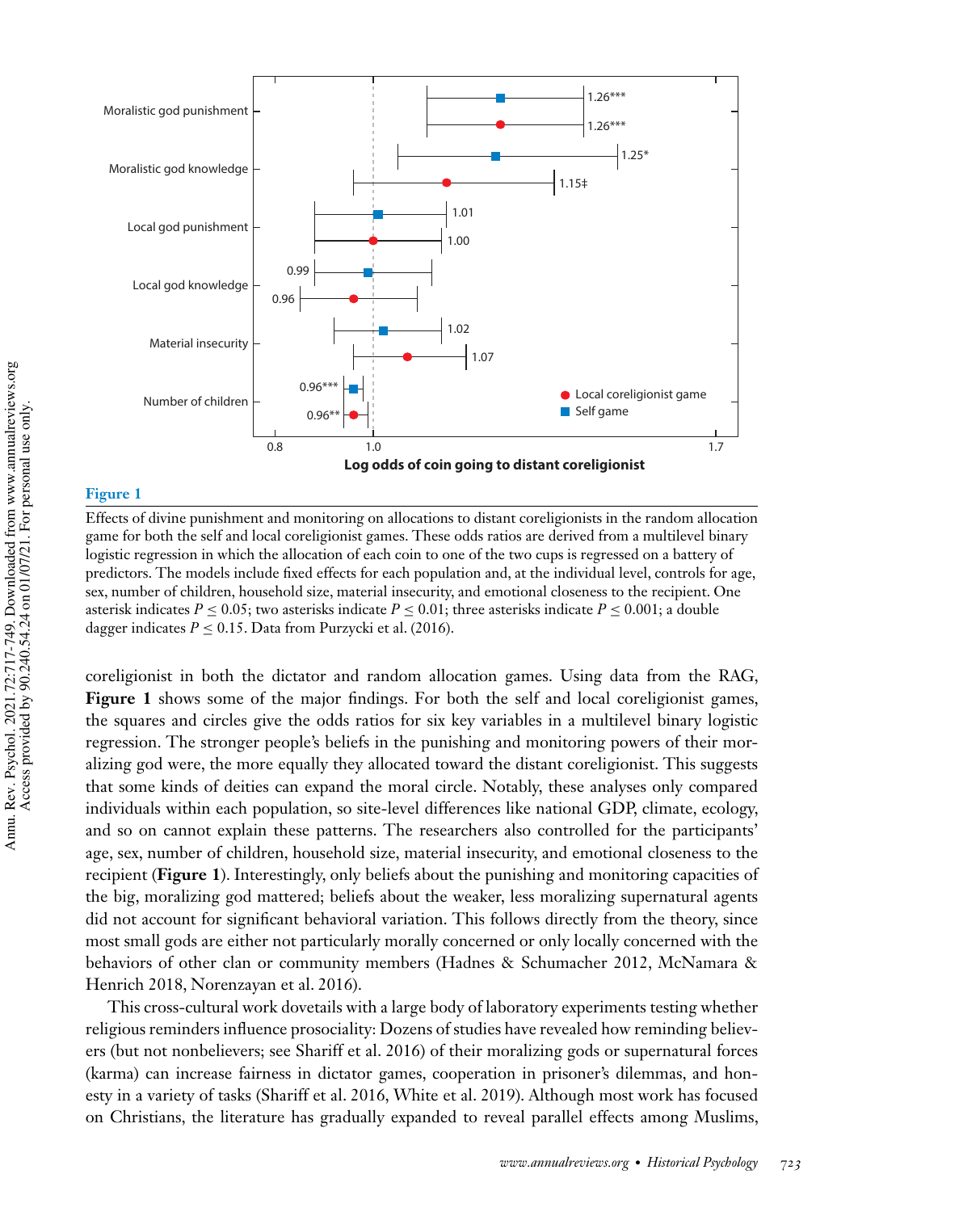Hindus, and Buddhists (Aveyard 2014, Duhaime 2015, Rand et al. 2014, Xygalatas 2013, Yilmaz & Bahçekapili 2016).

The second set of predictions are about the relationships between individual psychology and societal structures. For example, historical and anthropological data suggest that powerful gods, contingent afterlives, universal moral codes, and divinely infused notions of free will only gradually arose and spread as societies scaled up in size and complexity (Atran & Henrich 2010, Henrich 2020, Norenzayan et al. 2016). To properly test this claim, psychologists and their collaborators have analyzed a global anthropological database of over 1,200 different societies. Their results confirm that the presence of moralizing gods is unambiguously associated with measures of sociopolitical complexity (Botero et al. 2014). Similarly, using a database of ethnographic observations from Oceania at the time of European contact (Watts et al. 2015b), researchers have applied phylogenetic techniques for the historical reconstruction of cultural history to examine the coevolution of societal political complexity and the presence of moralizing gods who use supernatural punishment. These analyses suggest that notions of broad supernatural punishment likely facilitated increases in the political complexity and scale of societies (Watts et al. 2015a).

Despite some fascinating findings, the major shortcoming of this research program is a lack of systematic historical and longitudinal data on either religion or psychology. As we discuss below, the advent of large-scale, coded historical databases, such as the Database of Religious History (Slingerland & Sullivan 2017), the Seshat Databank (Francois et al. 2016), and others (Slingerland et al. 2020), will allow future studies to incorporate historical data in a much more rigorous and comprehensive manner.

# **The Historical Origins of WEIRD Psychology**

During late antiquity the branch of Christianity that evolved into the Roman Catholic Church began developing a package of prohibitions and prescriptions surrounding marriage and the family. The Church banned polygamy, cousin marriage, levirate marriage (the obligation to marry one's brother's widow), and arranged marriage while promoting individual land ownership (not family ownership) and testamentary inheritance (e.g., allowing individuals to leave their property to the Church rather than it going to their families). The bans on marrying relatives began with first cousins (and closer) but eventually expanded to include sixth cousins; the forbidden circle prohibited not only all blood relatives but also all affines (e.g., in-laws) and spiritual kinfolk (e.g., goddaughters). As the Church diffused across Europe over the next millennium (500 to 1500 CE), the imposition of these policies dramatically altered the social organization of indigenous Europeans, breaking them down into monogamous nuclear families while at the same time dissolving tribal distinctions. Consequently, centuries before industrialization and even Europe's global expansion, the populations of Latin Christendom came to possess a virtually unique form of social organization, one not built primarily on kinship (Goody 1983, Henrich 2020, Mitterauer & Chapple 2010).

In light of these historical findings, researchers have proposed that the medieval Catholic Church, particularly through the Church's impact on kinship organizations, can explain a substantial swath of contemporary psychological variation along dimensions such as individualism, tightness, conformity, independence, moral judgment, and impersonal prosociality (which includes cooperation, trust, and fairness toward strangers and anonymous others as well as third-party punishment; see Henrich 2020, Schulz et al. 2019). To test these hypotheses, they assembled historical, anthropological, and psychological databases. By tracking the historical diffusion of bishoprics across Europe, Schulz et al. (2019) calculated the duration of exposure to the Church from roughly 500 to 1500 CE and used the results to predict contemporary psychological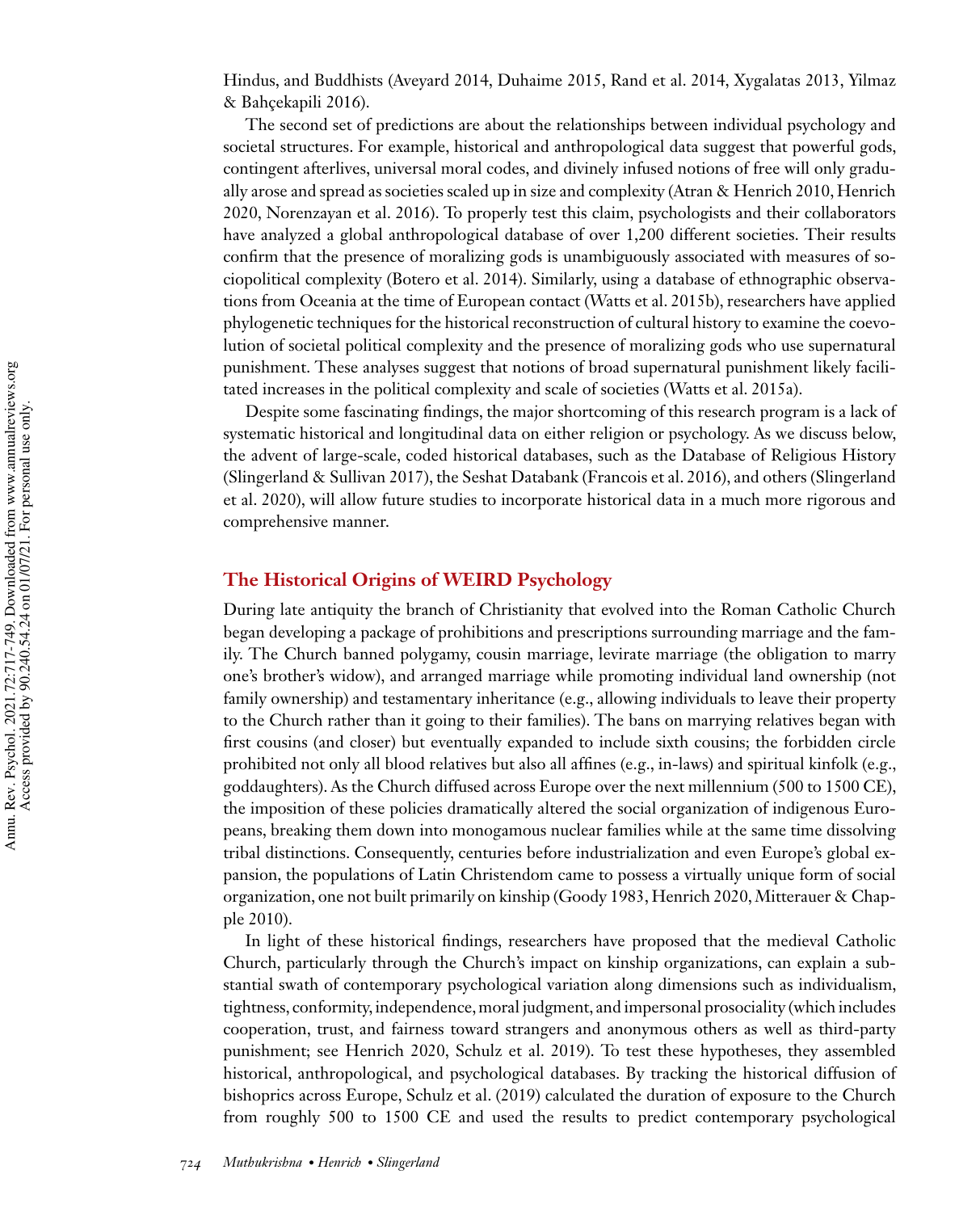variation within Europe on four psychological measures: individualism/independence, conformity/obedience, impersonal fairness, and impersonal trust. As expected, Europeans from populations that spent more centuries under the Church are now more individualistic and independent, are less inclined toward conformity and obedience, and show greater trust and fairness toward strangers. These results only compare individuals living in the same country and hold constant a vast array of control variables, including individual religiosity, religious denomination, income, and education, as well as regional variables including historical prosperity, latitude, agricultural potential, pathogen stress, and terrain ruggedness.

This research also reveals links between kinship intensity and both medieval Church exposure and contemporary psychological variation. Within Europe, for example, detailed analyses show that the more centuries a local population spent under the Church, the lower the rate of cousin marriage in the twentieth century. They also demonstrate that less cousin marriage was associated with less conformity and obedience, less individualism and independence, and reduced levels of impersonal trust and fairness.

To further test the contemporary psychological predictions of this historical theory, Schulz et al. (2019) extended this analysis globally using 17 different measures, showing that national populations that have experienced more centuries under the Church are more individualistic (**Figure 2***a*), more analytic in their thinking (**Figure 2***b*), and more impersonal in their prosociality toward strangers, including greater impartiality (in experiments and observational data), higher public goods contributions (in experiments and blood donations), and more trust in out-groups relative to in-groups (**Figure 2***c*). They also show less conformity both in the Asch task and in surveys (Asch 1956, Bond & Smith 1996), greater tightness (Gelfand et al. 2006), more embeddedness (Schwartz 2006), stronger obedience (based on the World Values Survey), and less nepotism (**Figure 2***d*). These results are further confirmed by comparing second-generation immigrants living in the same European countries but whose origins trace back to populations scattered around the globe: Their ancestry predicted their present behavior. Studies by other researchers have confirmed the key relationship between kinship intensity and the predicted psychological outcomes (Akbari et al. 2019, Enke 2019) (see also the sidebar titled Contemporary Psychological Variation as a Consequence of Differences in Wealth or Material Security).

# **Successful Democratic Institutions**

Institutions rest on invisible cultural and psychological pillars. For example, a constitution's proclamations are irrelevant without a belief in the rule of law or norms of punishment for violations of this rule, markets require traders to trust one another, and cooperation at the scale of family and friends can corrupt the impartiality necessary for police and courts to function effectively

# **CONTEMPORARY PSYCHOLOGICAL VARIATION AS A CONSEQUENCE OF DIFFERENCES IN WEALTH OR MATERIAL SECURITY**

Some researchers have sought to explain contemporary psychological variation as a consequence of differences in wealth or material security, arguing in part that the experience of more secure or abundant environments during early childhood evokes life-long psychological calibrations (Frankenhuis et al. 2016, Nettle 2010). While some evidence supports this view (Baumard 2019), the impact of Church exposure and kinship intensity on psychology is independent of individual-level measures of income, wealth, and education measures and of regional-level measures of historical prosperity and national wealth.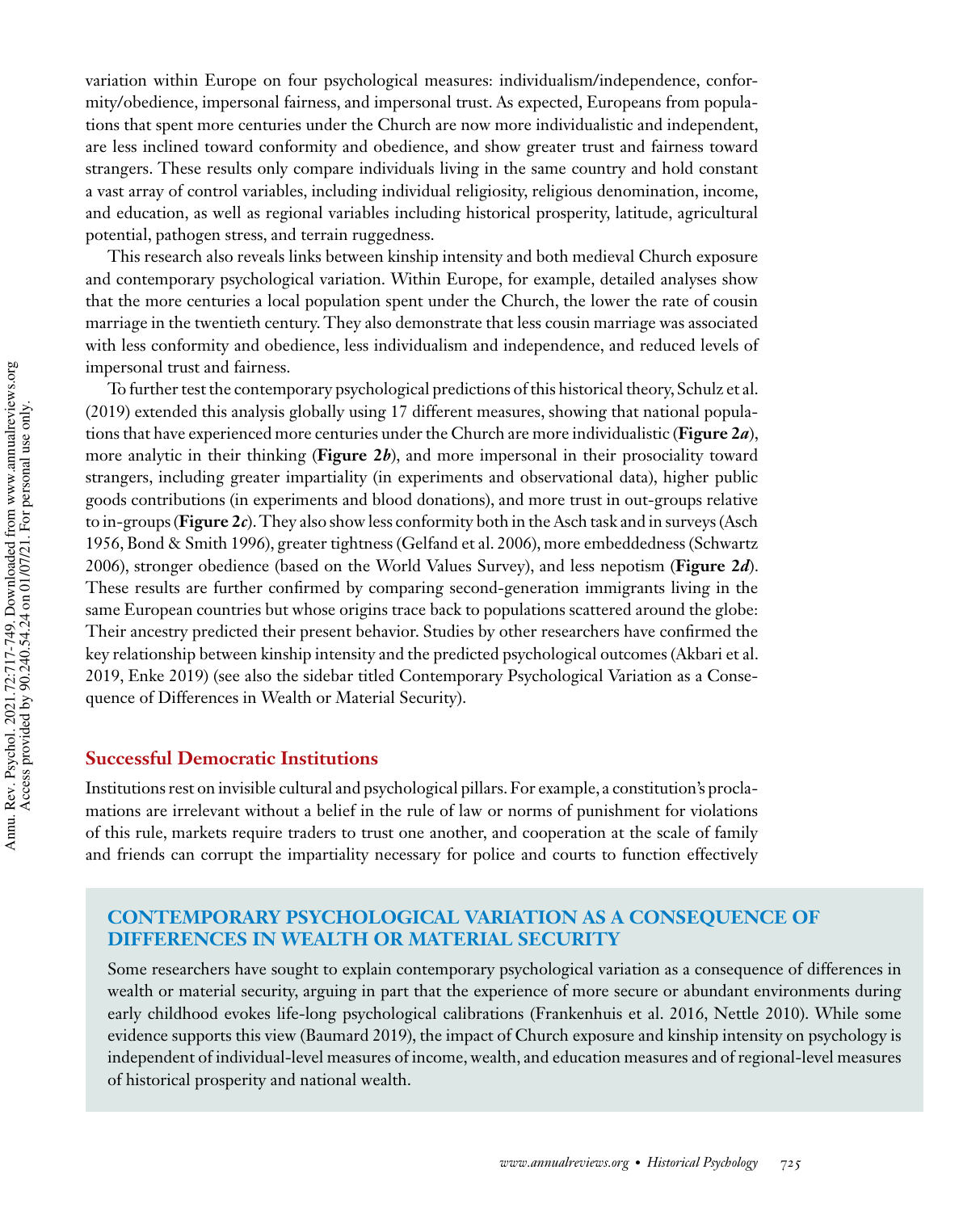

#### **Figure 2**

The contemporary cross-national relationships between Church exposure, measured in years, and four different psychological outcomes: (*a*) Hofstede's individualism measure, (*b*) analytic thinking (assessed using triads), (*c*) out-group versus in-group trust (based on six World Values Survey questions), and (*d*) nepotism (based on interviews of executives at the World Economic Forum on hiring relatives). The solid gray lines represent Spearman correlations for the Western Church; the dashed gray lines represent Spearman correlations for the Eastern Church. Data from Schultz et al. (2019).

(Muthukrishna 2017, Muthukrishna et al. 2017). Institutions coevolve with their underlying psychological foundations, which can make transplanting them a challenge. Thus, as research in the adjacent field of economic history shows, the success of institutions and their psychological foundations have their origins in the past. Giuliano & Nunn (2013) combined several data sources to test whether the degree to which a country is democratic today (as measured by the Polity2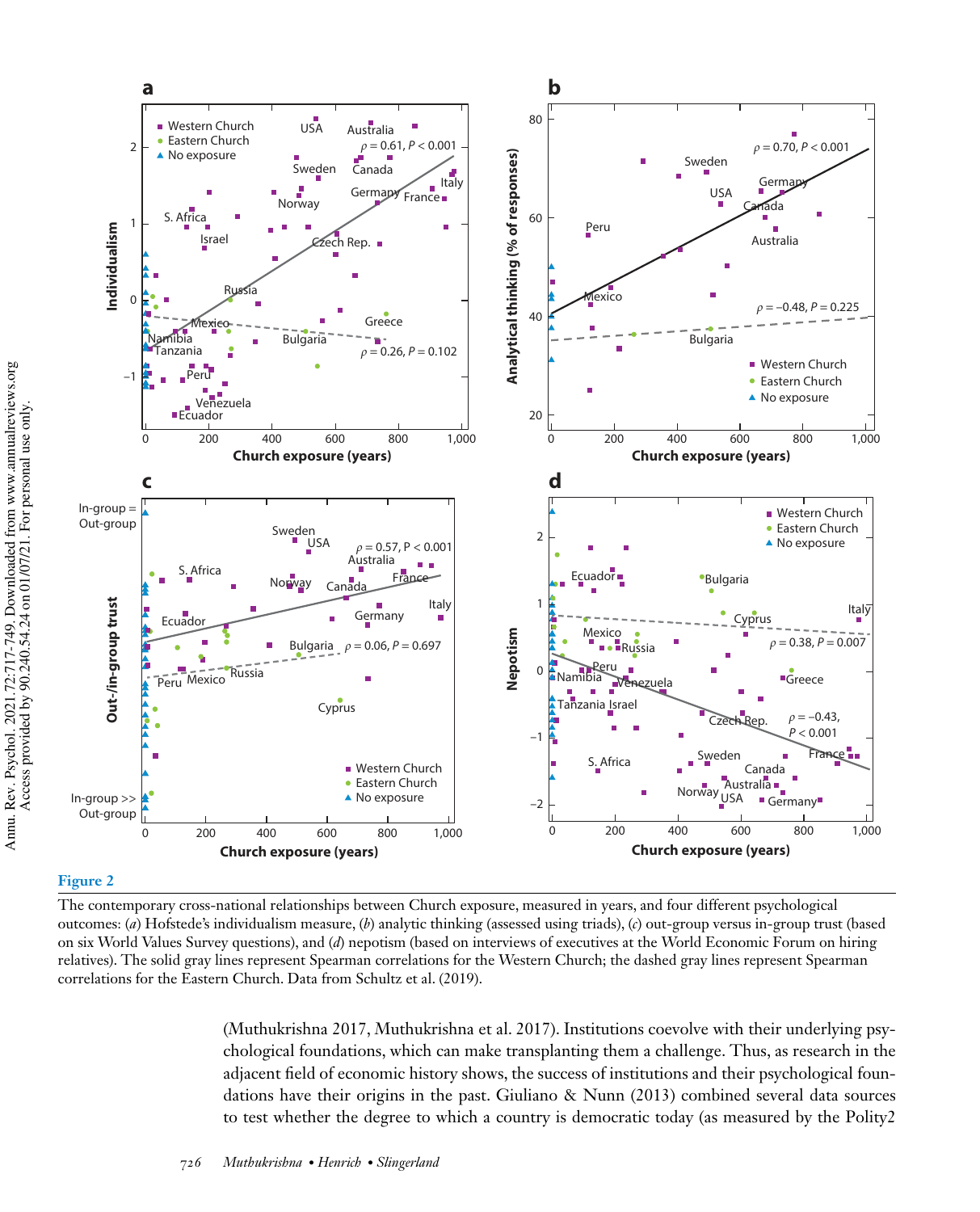variable in the Polity IV database; see Polity IV 2014) is predicted by the extent of village-level democratic practices prior to industrialization. The effect of these traditional local democracies on present political institutions was robust to a range of controls, including the quality of the land for agriculture and European influence.

One aspect of the beliefs and norms that support institutions can be captured by attitudes toward those institutions. Giuliano & Nunn (2013) also tested the effect of traditional democracy on present-day, individual-level, self-reported attitudes toward democracy using three variables from the World Values Survey: (*a*) support for the statement "Democracy may have problems but it is better than any other form of government"; (*b*) belief that having a democratic political system is very good, fairly good, fairly bad, or very bad; and (*c*) answer to the question, "How important is it to live in a country that is governed democratically?" Once again, traditional local democracy was a strong and significant predictor, robust to a range of controls. The study illustrates the institutional persistence and historical path dependence of political psychology. On the other hand, historical events can also change culture and institutions. For instance, Sinding Bentzen et al. (2019) show that the disruption of local indigenous democracy by colonial powers has weakened present-day democratic institutions in these places.

These studies of democratic institutions are from economic history and therefore focus primarily on economic implications. However, there is considerable overlap with psychology, particularly political psychology (e.g., on the foundations of egalitarianism, see Sheehy-Skeffington & Thomsen 2020; on the intuitiveness of legal codes, see Sznycer & Patrick 2020). Moreover, the psychology in these economic studies is shallower than it would be if studied by historical psychologists. Underlying the effects of local democracy may be increases in the rule of law, norms of fair redistribution and fair rewards for production, modes of free expression, efficient and meritocratic allocations of talent, less temporal discounting, more abstract reasoning, impartiality toward non-kin and out-groups, and trust within a group. A deeper understanding of these psychological foundations of democracy would benefit from the tool kits of both history and psychology.

#### **Trust in Strangers**

Psychologists have long studied people's willingness to trust other people, especially strangers (Evans & Krueger 2009). In recent decades, a rapidly growing body of research has focused on global differences in trust, often linking them back centuries in time to past events, processes, and migrations (Algan & Cahuc 2010). Strikingly, Nunn & Wantchekon (2011) tested the causal effect of the African slave trade (1500–1900) on present-day levels of trust in Africa. The authors show that ethnic populations who experienced a greater impact of the slave trade, in terms of people enslaved and exported, have higher levels of mistrust today.

Of course, this raises the question of whether lower levels of trust led to higher levels of slave trading, higher levels of slave trading led to lower levels of trust, or some third variable affected both. Trust levels and slave trade severity are correlated with one another, but causation is hard to establish. Nunn & Wantchekon (2011) used various causal inference techniques (see the sidebar titled Causal Inference Techniques) to investigate this relationship, among which their instrumental variable analysis is particularly persuasive. An instrumental variable allows one, under certain assumptions, to effectively pull out a fraction of the variation in a key predictor variable (slaves extracted in this case) that is exogenously caused and use this to provide quasi-random assignment to differing intensities of the phenomenon of interest (slaving in this case) (Angrist & Pischke 2009, Angrist et al. 1996). Just as a weighing scale is an instrument for measuring weight, Nunn and Wantchekon used distance from the coast as an instrument for measuring the severity of the slave trade, because coastal areas were more convenient for sourcing slaves than regions inland due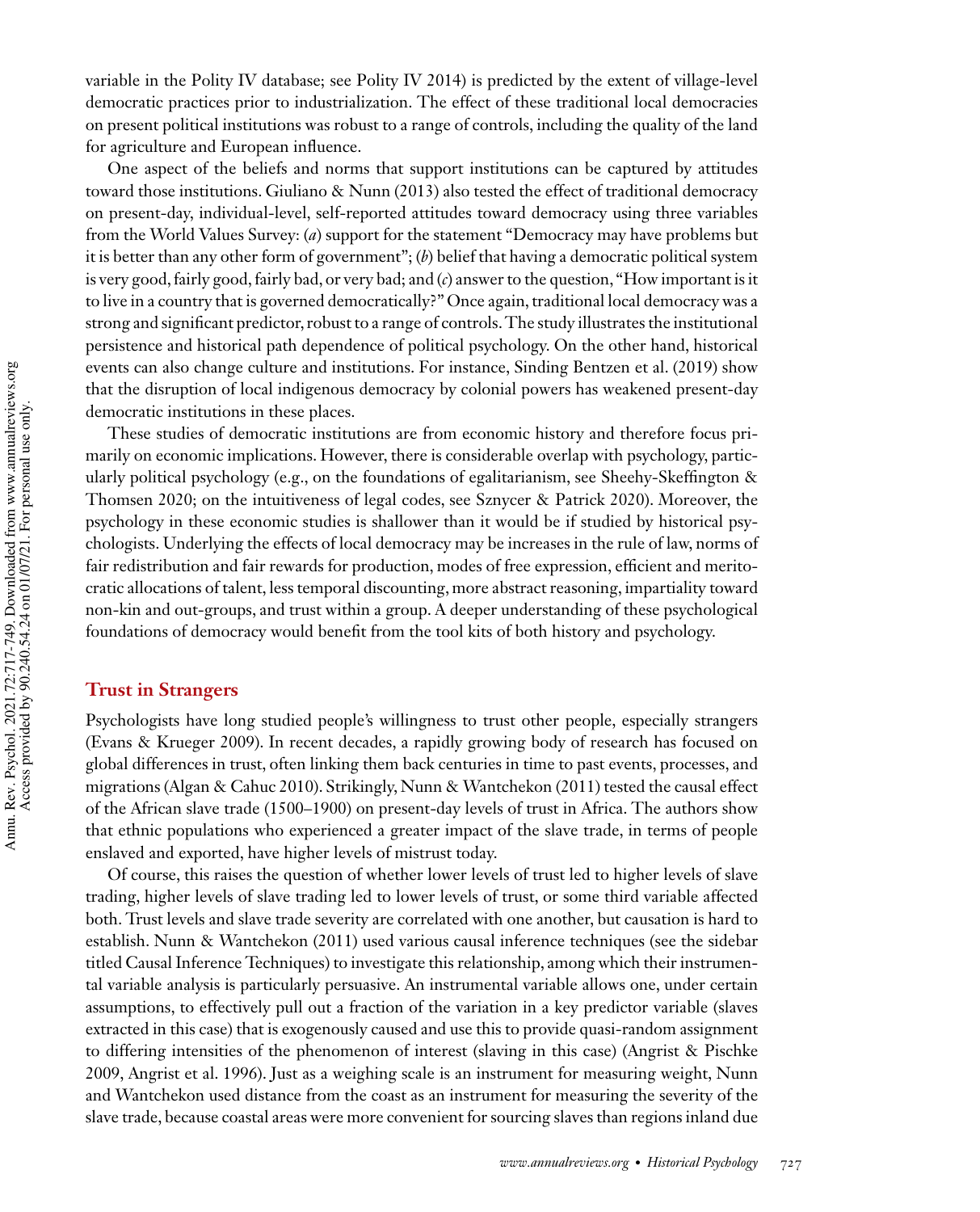# **CAUSAL INFERENCE TECHNIQUES**

Correlation can equal causation, at least with some caveats. Lacking the ability to conduct laboratory or field experiments, historical psychologists require additional tools to identify the historical causes of psychological change and variation. Instrumental variables, difference-in-differences, and regression discontinuities are just a few examples of statistical approaches that make it possible to argue for causality based on correlational data (Angrist & Pischke 2009, Pearl & Mackenzie 2018, Pearl et al. 2016). Although many of these causal identification techniques are not commonly used or taught within psychology today (perhaps due to the dominance of the laboratory experimental paradigm), they have a long history within psychology (e.g., Shadish et al. 2001); indeed, the regression discontinuity design for the analysis of natural experiments created by a geographic or temporal separation was first developed by psychologists Thistlethwaite & Campbell (1960). Within psychology, a common source of temporal regression discontinuities are educational policies with inclusion criteria that separate similar people for arbitrary reasons (e.g., date of birth determines schools' start dates and can separate those born days apart into different cohorts). This particular policy allowed for identifying effects of relative age on ADHD diagnoses (Layton et al. 2018). Similarly, a policy that increased years of compulsory schooling for Norwegian children allowed for the identification of the effects of education on IQ (Brinch & Galloway 2012).

> to lower transport costs. Distance from the coast does not predict levels of trust in other places, but it does predict the severity of the slave trade in Africa. Therefore, if distance from the coast predicts levels of trust in Africa, we can at least make a case for excluding the possibility of reverse causality of trust on the slave trade. To make the causal case more convincing, other possibilities, such as a third variable explanation, also need to be excluded. The effect of the slave trade on other aspects of African psychology remains unknown. However, as previously noted, historical circumstances can potentially help explain a wide range of psychological differences captured by measures of analytic thinking, conformism, individualism, endowment effects, and impersonal prosociality, including measures ranging from psychological scales and behavioral games to return rates of lost wallets and voluntary blood donations to strangers (Apicella et al. 2014, Cohn et al. 2019, Herrmann et al. 2008, Schulz et al. 2019, Thomson et al. 2018).

## **Modes of Production, Sex Differences, and Gender Inequality**

Sex differences have been found across a broad range of psychological measures, including personality (Kaiser et al. 2020), interests (Lippa 2010), preferences for altruism, trust, reciprocity, risk taking, patience (Falk & Hermle 2018), and even the propensity to be a serial killer (Harrison et al. 2019). Apart from differences in the psychology of the sexes, attitudes toward the sexes also differ. These differences in attitudes affect outcomes such as the wage gap: The economic penalty on women's wages caused by the birth of a child is larger in countries in which a larger fraction of people agree with the statement, "Women with children under school age or in school should stay at home" (Kleven et al. 2019). Sex differences and attitudes toward the sexes go hand-in-hand and may trace back to a genetic basis shared with other primates (Benenson & Abadzi 2020, Henrich 2016). Historical psychology is revealing the sources of the variation in gender inequality.

One cultural evolutionary explanation for variation in the nature and strength of sex differences across contemporary populations is that they arise from historical differences in the division of labor. Historical differences in the division of labor can create integrated cultural complexes of norms, practices, beliefs and rituals that can persist long after the actual economic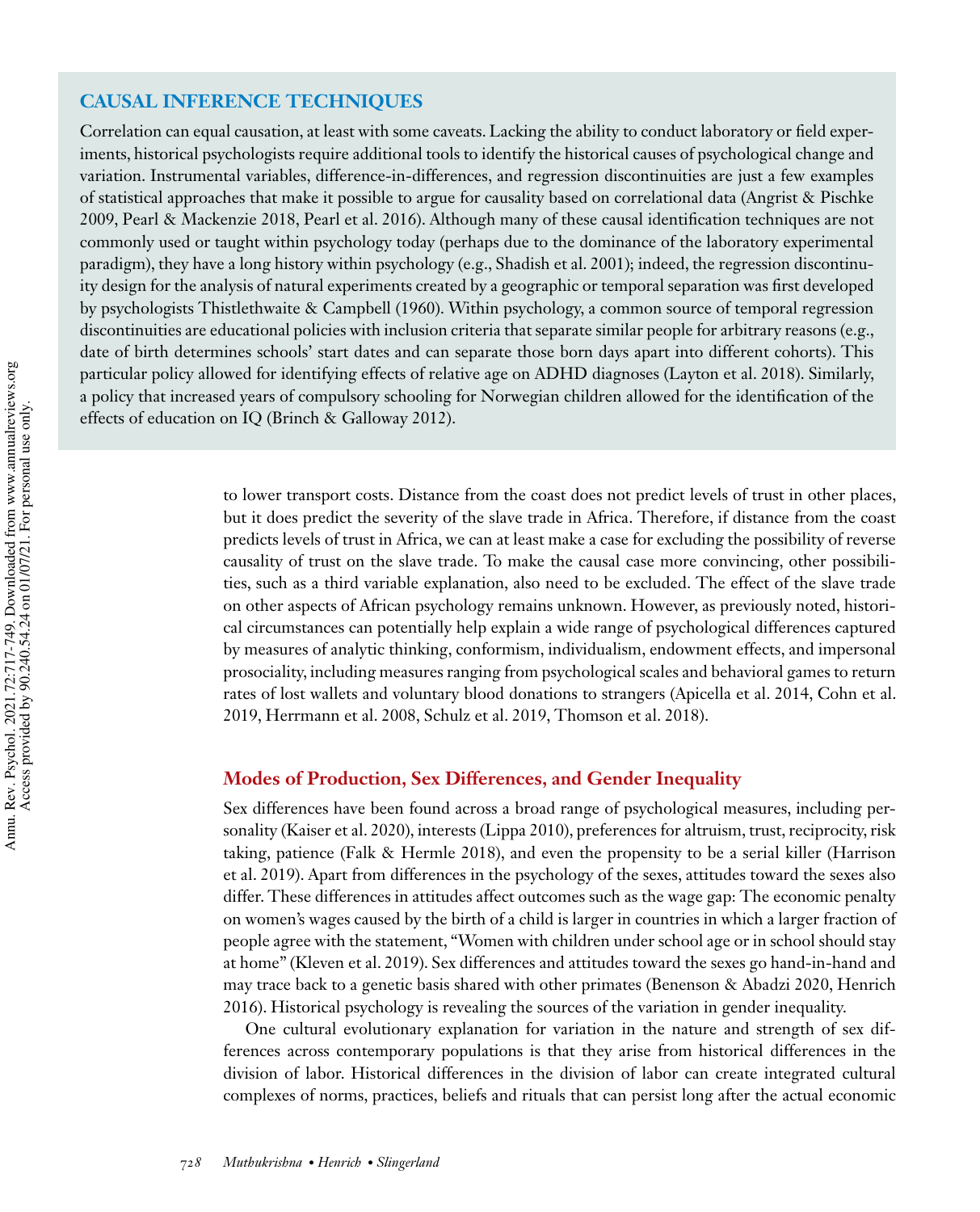or social constraints lift (Henrich & Boyd 2008). As the cultural repertoire expanded beyond what could be learned by a single individual in a single lifetime, one natural division of information and labor prior to job specialization was sex. Comparative advantages of male and female bodies may have exacerbated the size of this division. For example, Alesina et al. (2013) investigated the relationship between ancestral farming practices and present-day gender norms. Different crops and land are better suited to plowing compared to hoeing. The plow is best suited to large areas that are deep, flat, and not rocky. In contrast, shallow, sloped, rocky soils are difficult to plow and are more suited to hoeing. Driving a plow requires more upper-body strength than hoeing, even when assisted by an animal. Humans are sexually dimorphous, with males being on average larger and stronger, giving men a comparative advantage in plow agriculture. As a consequence, plowing tends to be a male activity compared to hoeing, which can be done by both sexes, resulting in a situation where, relative to hoe-based societies, plow-based societies tend to have a stronger sex-based division of labor. Cultural economists and evolutionary theorists have hypothesized that asymmetries in the contribution of men versus women to household economic production may result in the creation of social norms that embed greater gender inequality.

Testing this idea, Alesina et al. (2013) showed that traditional plow use predicted lower presentday female labor market participation and share of firms owned by females, controlling for a range of historical controls (including agricultural suitability, climate, the presence of large animals, political hierarchies, and economic complexity) and contemporary controls (including income). Traditional plow use also predicted individual characteristics, such as whether a woman was in the labor force, and attitudes regarding whether men should be prioritized when jobs are scarce and whether men make better political leaders. The same relationship was found at a national and subnational level. To try to make a convincing causal case, Alesina and colleagues also used an instrumental variable analysis to infer causality, using land plow suitability as an instrument. This analysis showed the same robust finding. Finally, Alesina and colleagues showed the persistence of these beliefs among migrants in the United States and Europe. Daughters of immigrants with either a mother or father (or both) from a traditional plow agriculture country were themselves less likely to be in the labor force. Similarly, children of immigrants with either a mother or father (or both) from a traditional plow agriculture country were more likely to endorse the statement that "when jobs are scarce, men should have more right to a job than women." Notably, these later findings underline the fact that social norms persist after the conditions that created them have dissolved (in fact, plow agriculture is rare in the world today).

The psychology of sex differences has emphasized (*a*) hypothesized human universals, such as differences in sexual behavior (Buss 1994), often driven by evolutionary logic, such as parental investment theory (Trivers 1972); (*b*) socialization through social learning processes (Bussey & Bandura 1999); and sometimes (*c*) cross-cultural differences, such as societal divisions of labor (Wood & Eagly 2012). A historical psychological approach offers a way to integrate these different emphases. It would be surprising if humans had not phylogenetically inherited sex differences due to the evolutionary logic described by evolutionary theories, such as parental investment, but it would be equally surprising if norms and institutions did not strengthen, weaken, or change these sex differences and attitudes toward the sexes. Furthermore, it would be surprising if at least some of these norms and institutions were not an evolved product of the present and past problems faced by a particular society, interacting in complex ways with other cultural traits. However, understanding how and why these differences persist requires both an evolutionary and a historical approach. Some sex differences may be a downstream product of exogenous features of the environment, such as the division of labor created by the varying difficulty of growing food in different geographies, as in the case of plowing and hoeing. We might expect these differences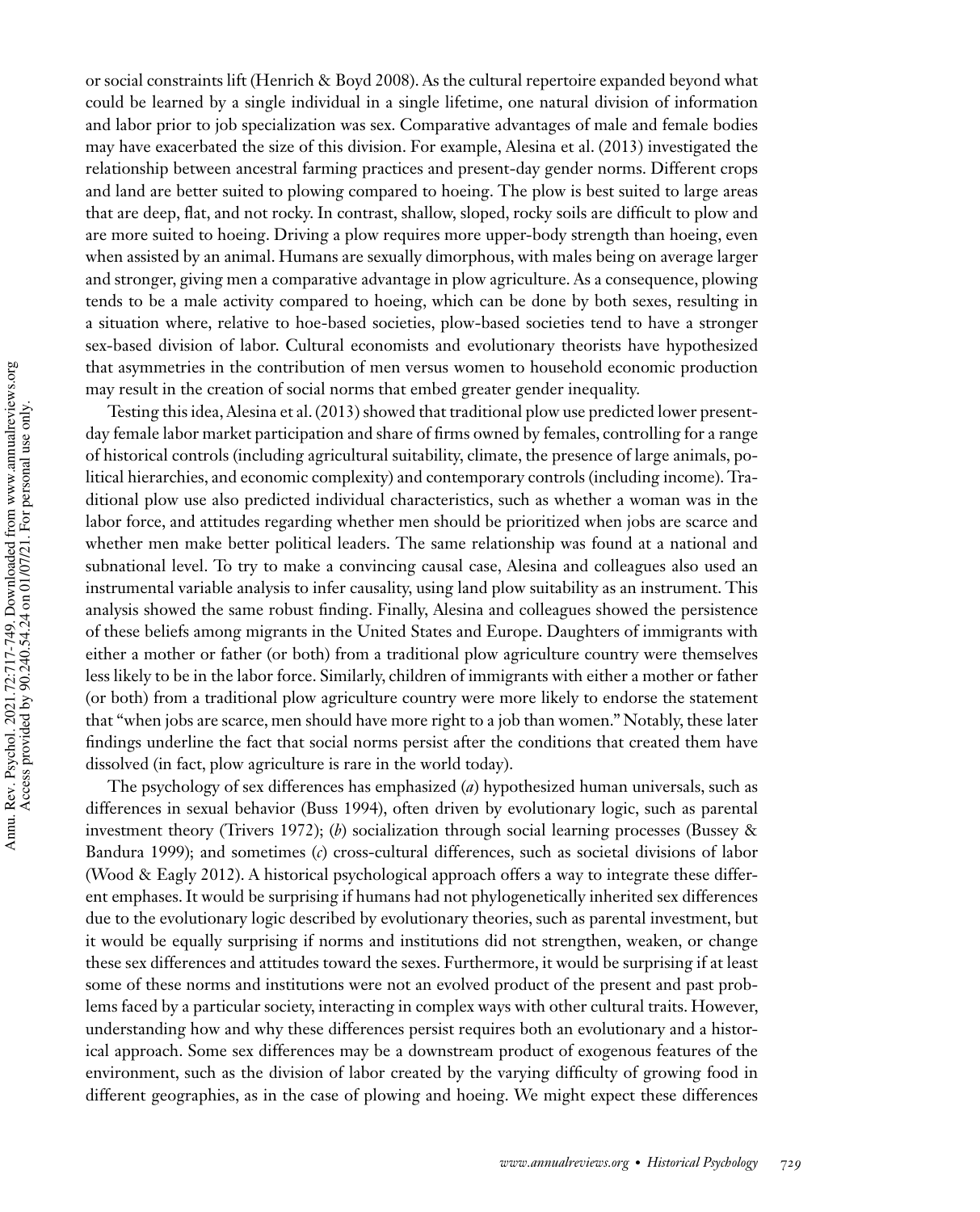to persist, but they may equally slowly change in the presence of alternative norms and in the absence of the original selection pressures; indeed, migrants and their children acculturate over generations (Mesoudi et al. 2016).

In other cases, the fundamental evolutionary challenge created by long gestation and longer childhood can be heightened by historical cultural practices that reduce paternal certainty, such as pastoralism. Becker (2019) shows that a particular form of preindustrialized pastoralism—largeanimal herding—favored the adoption of restrictions on female sexuality. Because pastoralism required males to be absent for long periods of time, paternal uncertainty increased. This led to normative restrictions on women's freedom in terms of mobility and sexual behavior and even to female genital cutting (FGC), enforced by both men and women. Becker shows that historical dependence on pastoralism predicts a range of contemporary norms and practices, including FGC and attitudes toward FGC; norms about the faithfulness of married women, premarital sex, and number of sexual partners; and norms about the possibility for women to go out without asking for permission, to talk to men outside the family, to visit relatives, and more generally to have freedom of movement. Becker's analysis used an array of historical and contemporary controls. Causality was inferred through an instrumental variable analysis using the ecological suitability of the environment for pastoralism as the instrument: Suitability for pastoralism caused increases in pastoralism but did not affect restrictions to female sexuality directly (there was no relationship in the absence of pastoralism) nor was there a reverse relationship. Becker also used placebo tests (in which variables that should not be predictive are used instead of the main predictor and shown to not be predictive), which represent another useful technique in historical psychology.

#### **Personality**

The Big Five personality scores differ between societies in mean and variance (McCrae & Terracciano 2005) as well as the degree to which they are intercorrelated (Lukaszewski et al. 2017). These patterns are not arbitrary: As work by Lukaszewski et al. (2017) shows, less socioecologically complex societies have greater intercorrelation between these five factors. People's personalities can theoretically vary in a variety of ways. Developing a theoretical approach to personality variation, Smaldino et al. (2019) modeled the niche diversity hypothesis, according to which these variations would be able to form reliable profiles to match greater diversity in social, economic, and ecological niches. For example, in a society in which deviating from prescribed norms is more dangerous, those who would otherwise be more open to new experiences cannot nurture this trait and may even be forced to suppress this desire. In contrast, in a society that tolerates large deviations in behavior, this tendency can manifest and may even be rewarded through higher levels of creativity and innovation (Muthukrishna & Henrich 2016). Indeed, openness to new experiences can be difficult to extract as a factor; among Tsimane forager-farmers of the Bolivian Amazon its measurement was not entirely reliable (Gurven et al. 2013). Ultimately this theory describes the correlates of cross-cultural differences but not their source. Theories exist to predict what creates differences in socioecological complexity (Henrich 2004, Henrich & Muthukrishna 2020, Henrich et al. 2016, Powell et al. 2009), and these have been tested using anthropological (Kline & Boyd 2010) and experimental (Derex et al. 2013, Muthukrishna et al. 2013) data. Building on these ideas, Henrich (2020, chapter 11) has sketched a historical psychological theory for the emergence of the Big Five personality structure over the last millennium of cultural evolution, but this idea awaits in-depth testing.

A recent paper by Obschonka et al. (2018) offers an example of a historical psychological approach to understanding present-day differences in personality and well-being. Obschonka and colleagues investigated the effects of the industrial revolution in different regions of England and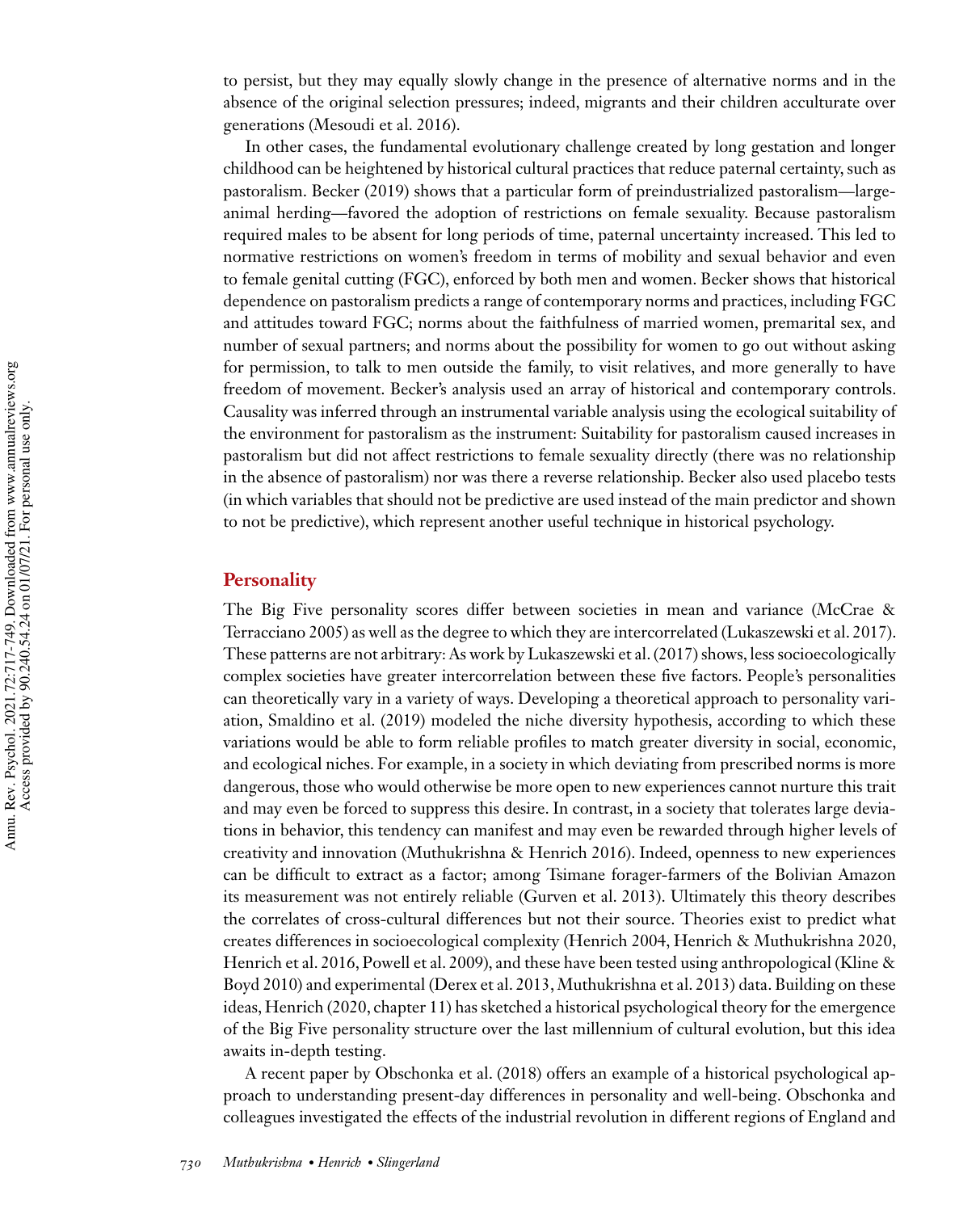Wales on the Big Five, life satisfaction, and life expectancy. To infer causality, they used an instrumental variable approach. Since the location of coal fields drove the locations of large-scale industries, distance of a region to the nearest coalfield was used as an instrument for employment share in large-scale, coal-based industries. Their results suggested a negative effect of industrialization on conscientiousness and a positive effect on neuroticism, as well as a negative effect on both life satisfaction and life expectancy. Their analysis controlled for other economic sectors in 1813–1820 and for historical energy supply, education, wealth, geology, climate, and population density. This research represents the next step in cross-cultural psychology, aimed not only at documenting the psychology of populations more culturally distant from WEIRD nations (Muthukrishna et al. 2020) but also at developing and testing cultural evolutionary explanations for these differences.

# **Individualism/Collectivism and Relational Mobility**

Two of the most cited cross-cultural psychological differences are individualism/collectivism and relational mobility. Some societies tend to be highly collectivistic, emphasizing family, social relations, and group welfare. Others tend to be more individualistic, as decisions are made based on one's own goals and preferences, and accomplishments are seen as personal. These traits are often correlated with other features of a society, such as relational mobility, that is, the ease with which people can choose and lose relationships. Cultural psychology has traditionally emphasized the collectivism and low relational mobility of Eastern countries and the individualism and high relational mobility of Western countries. However, countries and societies are not homogeneous but instead represent different distributions of cultural and psychological traits structured by embedded and overlapping cultural groups (Muthukrishna et al. 2020). Earlier, we discussed the breaking of kin bonds as a crucial factor increasing individualism and relational mobility, which may be the more recent and unusual social arrangement (Schulz et al. 2019). Cultural traits are interwoven with one another in complex ways, and these institutional shifts may have necessary preconditions. For example, one can really afford to lose relationships or prioritize one's own preferences when they differ from others' only to the degree that one can succeed without these relationships or support. In light of this logic, Thomson et al. (2018) used data from around 17,000 people in 39 countries to show that more interdependent subsistence style (rice farming compared to herding) and historical and ecological threats to material security (such as natural disasters, disease, and resource scarcity) were both highly correlated with lower levels of relational mobility (*r* = −0.63 and  $r = -0.54$ , respectively) (see **Figure 3***a*). Relational mobility, in turn, was associated with a host of psychological outcomes, such as trust, intimacy, willingness to offer help, homophily, and so on. However, all relationships remained correlations with no convincing causal identification strategy.

Even within traditionally individualist or collectivist societies, there may be regional differences in these traits. Talhelm et al. (2014) attempted to causally identify the effect of more interdependent agricultural practices (rice farming) on collectivist psychology. The researchers used an instrumental variable design using environmental suitability for rice growing (over the more individually farmable wheat) (see **Figure 3***b*). Rice suitability was highly predictive of higher levels of holistic reasoning—that is, the tendency to focus on broader contexts and larger patterns—and lower levels of individualism.

#### **DATA FROM DEAD MINDS**

There are at least two ways in which an engagement with history can be useful for psychologists. In the previous section, we focused on how past cultural or ecological dynamics can drive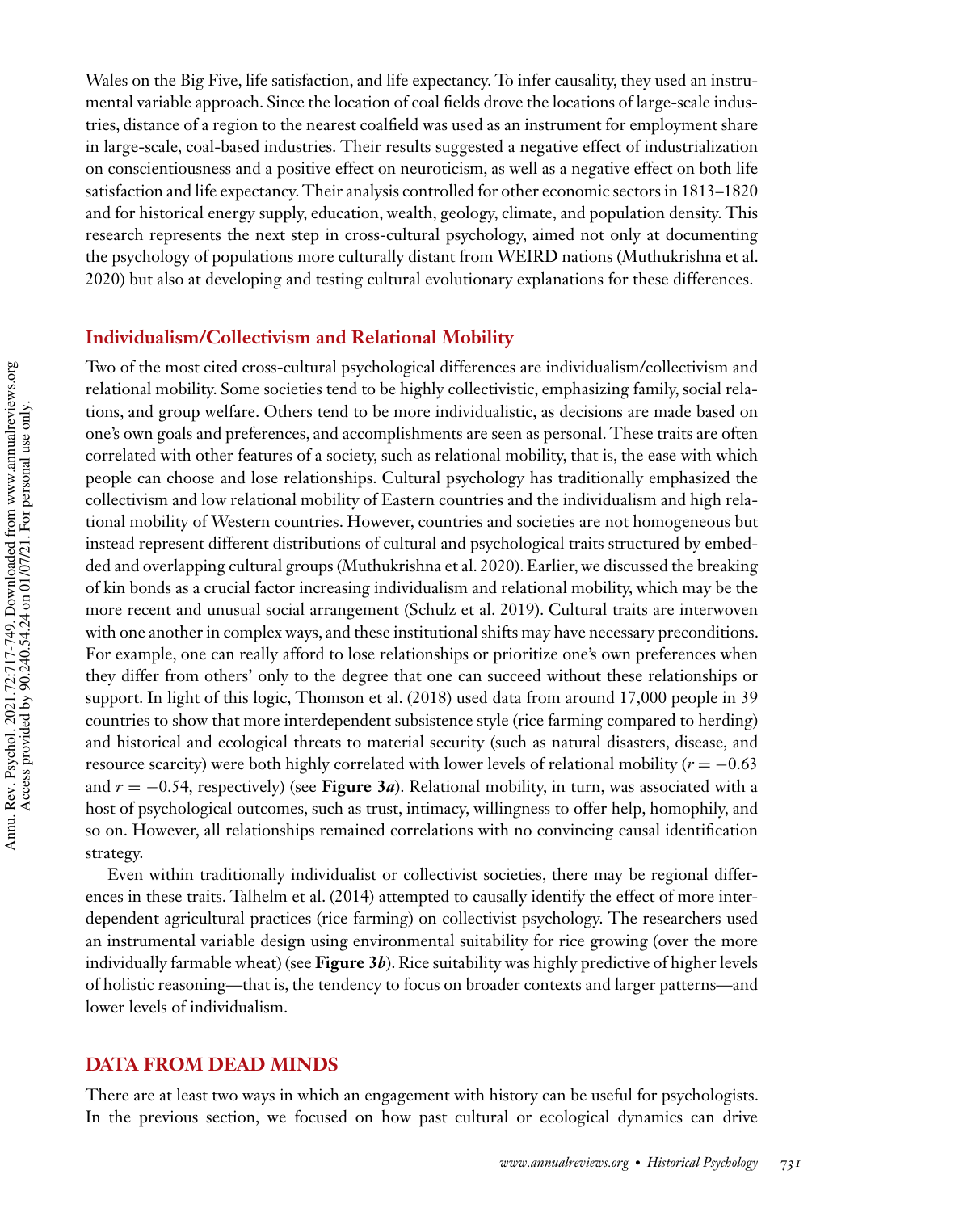



(*a*) Relationship between relational mobility and interdependent subsistence style. The interdependent subsistence style index incorporates herding (relatively mobile and independent), wheat farming (more settled and interdependent), and paddy rice farming (most settled and interdependent). Data from Thomson et al. (2018). (*b*) Correlation (*solid line*) between holistic cognition and cultivated land devoted to rice paddies in different provinces of China. Data from Talhelm et al. (2014).

contemporary cross-cultural psychological patterns. In this section, we turn to a discussion of how traces of past cognition can be extracted from historical artifacts or texts.

Historical subjects consist of the collection of people across the globe and throughout time who have left records of their cognition in various physical objects, from archeological remains to transmitted texts. The dead represent a remarkably diverse subject pool, especially compared to the samples typically studied by psychologists. They thus constitute an important and relatively untapped source of data for psychological researchers.

There are, to be sure, limitations to studying dead subjects. We cannot actively manipulate the dead's thoughts and behaviors and so must infer their psychology from texts and objects. If the data source involves texts from ancient societies, the subject pool often consists entirely of educated elites, and in many societies of exclusively educated elite males. However, despite these drawbacks, there are advantages to studying the dead. Long-dead subjects do not require payment or human subject approval and, more importantly, represent considerable cultural and cognitive diversity (Cooperrider 2019, Salali et al. 2020, Uchiyama et al. 2020).

# **Sources of Historical Data**

It is helpful to think of historical data in terms of a spectrum from unstructured to structured. Fully unstructured data consist of uninterpreted artifacts or physical texts from the past, the raw data upon which scholarly interpretation is built. As the identity and function of artifacts are inferred, or texts are deciphered, standardized, and interpreted, these historical data become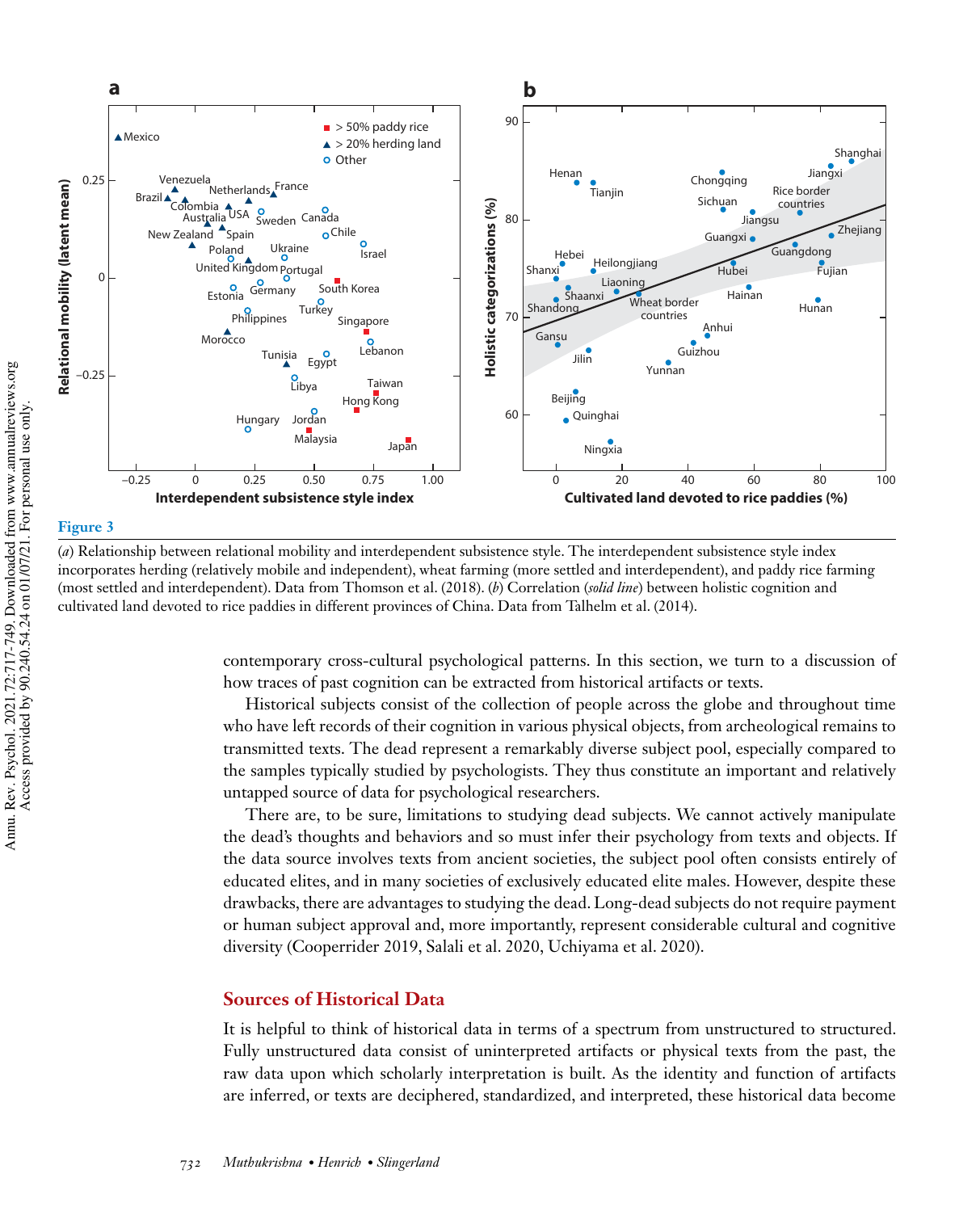more structured and abstracted from the original objects of study. A dividing line of sorts is crossed when qualitative data, such as archeological site descriptions or analyses of ancient texts, are converted into quantitative data about, for instance, the presence or absence of a certain type of artifact, belief, or practice; a population estimate; or a continuous, standardized variable such as level of social complexity or frequency of ritual practice.

The objects of historical study can be mined to glean traces of past human cognition, either directly or indirectly. The field of cognitive archeology is dedicated to making inferences about past human cognition from physical artifacts and built environments (Renfrew 2008). The structure and contents of tombs from a given society can, for instance, provide insight into that society's afterlife beliefs, which in turn can tell us something about views on mind/body dualism. The presence or absence of certain cultural technologies or institutions—e.g., coinage, professional priesthoods, rice paddies—can be linked indirectly to psychology. The presence of coins, for instance, suggests the existence of market-based economies, which might suggest in its wake certain specific forms of cognition related to fairness with strangers or an endowment effect (Henrich 2020, Henrich et al. 2010a). Historical evidence of paddy rice can similarly be used as a proxy for a more collectivist sense of self (Talhelm et al. 2014). Physically transmitted texts, such as inscriptions on objects or ancient manuscripts, can provide us with direct introspective reports from past human minds (e.g., Seligman 2020). Received texts—i.e., texts of ancient origin that have been transmitted over time, copied, and recopied in various physical forms—also tell us a great deal, although in these cases concerns about potential alteration (deliberate or not) in the transmission process need to be addressed.

Whatever their specific medium, most of the data studied by professional historians remain in qualitative form. The process of assessing their psychological significance requires acts of interpretation on the part of historical experts, who have the necessary linguistic and cultural knowledge. This sort of qualitative, descriptive data can play an important role in ruling out certain hypotheses. For instance, work on folk mind/body dualism (e.g., Bloom 2004) has been criticized for focusing on modern, Westernized populations (Astuti & Harris 2008), and the possibility has been raised that what has been presented as a cognitive universal might instead be a product of a particular linguistic system or reflect the conceptual influence of Christianity or philosophers such as Descartes (Wierzbicka 2006, Xiang 2010, Yu 2007). However, a review of qualitative historical data from various ancient societies suggests instead that mind/body dualism is a folk cognitive universal, although this dualism does not take a Cartesian form (Hodge 2008), and this view is further supported by cross-cultural developmental psychology (Chudek et al. 2018). Similarly, claims that moralizing, punishing gods are entirely absent from certain important populations, such as early China (Gernet 1985), can be countered by demonstrating the presence of such concepts in texts that can be reliably dated to ancient China (Clark & Winslett 2011).

Ideally, however, psychologists making use of historical data would like to turn these qualitative assessments into quantitative data that can then be analyzed statistically. Such highly structured historical data can take the form of databases of coded cultural histories or cross-cultural surveys conducted repeatedly over the course of years or decades.

## **Historical Databases**

Databases are sometimes constructed on a study-by-study basis to test specific hypotheses. For instance, Sosis & Bressler (2003) employed a team of undergraduate research assistants to scour secondary sources concerning 83 nineteenth-century American communes answering a survey to categorize and structure each commune's rituals and taboos, behavioral restrictions, and other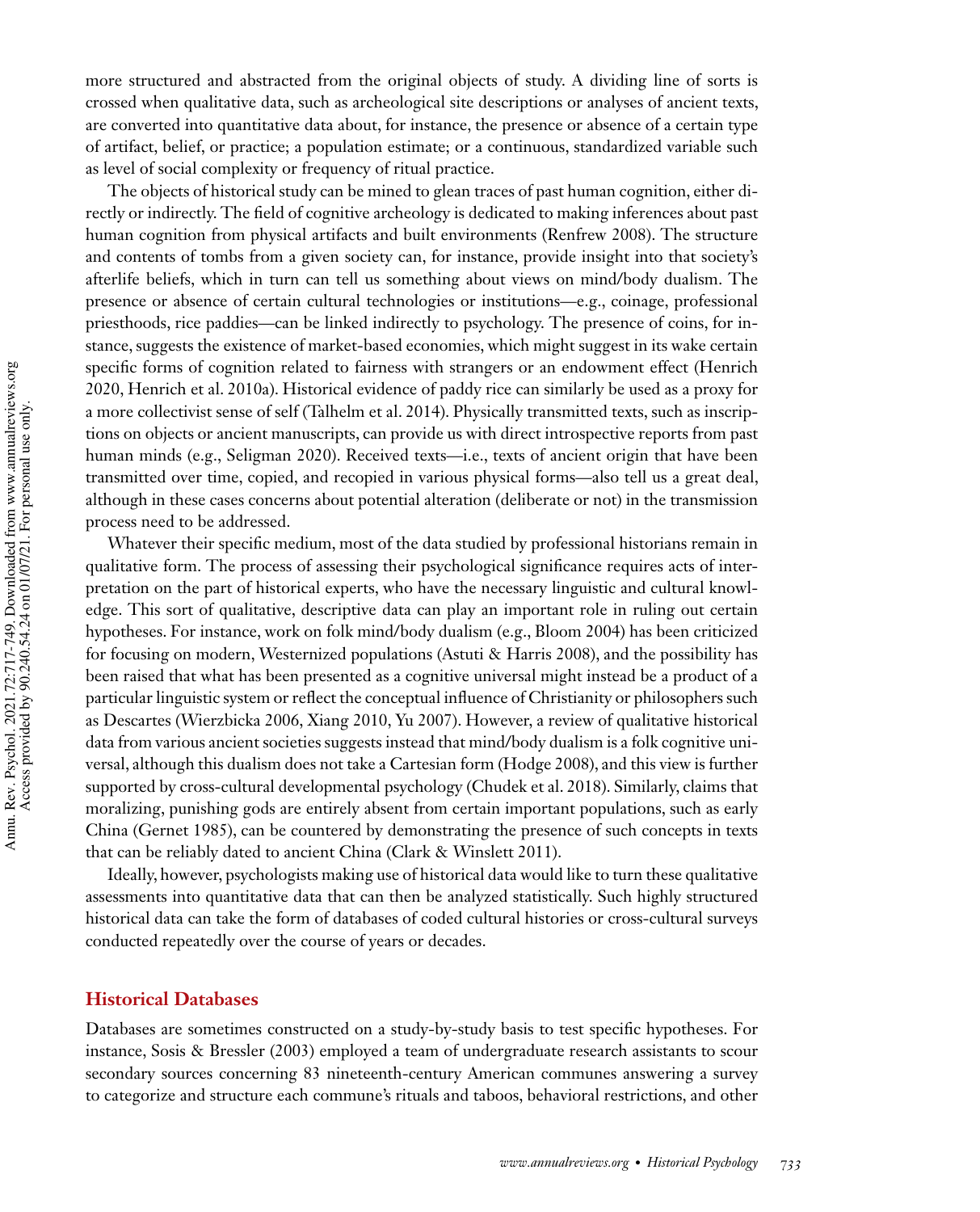costly demands. They found that costlier demands were correlated with commune longevity, supporting experimental evidence among contemporary subjects that links costly signaling to enhanced group solidarity and within-group cooperation (Henrich 2009, Irons 2001, Xygalatas et al. 2013). Matthews and colleagues (2013) similarly created a custom data set coding 44 features of the religious beliefs and practices of sixteenth-century Anabaptist groups. Comparing these features to a phylogenetic tree depicting the known descent of generations of congregations from one another, they found that most theological traits were borrowed from contemporaneous sects, with the exception of advocacy of group violence, which was instead inherited from parent congregations. This suggests that there is something psychologically distinct about beliefs concerning religious-motivated violence, which might perhaps be linked to congregationally inherited economic or political factors rather than theology.

More useful for psychologists lacking funds for large teams of research assistants, or without access to collaborators with the expertise to analyze qualitative historical data, are precoded historical data, ideally accompanied by coding rubrics broad enough to answer a wide range of research questions. The creation of such databases is still in its infancy and is characterized by multiple challenges (Slingerland et al. 2020). For instance, large-scale societies are characterized by huge quantities of artifacts and texts in ancient languages, as well as massive secondary scholarly literatures analyzing these traces of past cognition. Coding decisions concerning variables that involve significant degrees of interpretation, such as whether a particular supernatural being is concerned with human morality, are probably best made by experts in a relevant field. Expert opinion on such topics often differs, however, and it is extremely difficult in practice to interest historians and archeologists in coding historical data. Having research assistants review some sample of historical data and create codings results in more reliable data accumulation and likely higher intercoder reliability, but it runs the risk of producing inaccurate codes or failing to reflect differences in scholarly opinion (Slingerland et al. 2020). A representative sample of coded databases with at least some historical depth is presented in **Table 1**.

The Pulotu Database of Pacific Religions (**http://pulotu.econ.mpg.de**) and the Seshat Databank (**http://seshatdatabank.info**) were recently employed in published studies. Supporting cultural evolutionary theories (Norenzayan et al. 2016), one study produced by the Pulotu team (Watts et al. 2015a) drew upon coded data concerning religious beliefs and social complexity in 96 Austronesian cultures to argue that broad supernatural enforcement of moral norms, rather than moralistic high gods per se, precedes political complexity. Turchin et al. (2018) analyzed coded historical data from the Seshat database concerning features such as social scale, economies, and governance in 414 societies from 30 regions around the world, and they demonstrated that various aspects of social complexity have strong relationships with one another, suggesting that these features tend to coevolve in disparate societies across time and space. A third database with deep historical depth, the Database of Religious History (**http://religiondatabase.org**), is slowly expanding its coverage, but to date this still remains insufficiently broad or representative for a proper cross-cultural analysis.

Other structured databases with some historical depth, typically on the order of decades, include the World Values Survey, Eurobarometer, Afrobarometer, the US General Social Survey and its equivalent in other societies, and broader surveys that include data relevant to psychology, such as the UK Biobank or the Household, Income and Labor Dynamics in Australia Survey. A final useful source of relatively structured historical data is economic or crime statistics. Henrich (2020, chapter 11), for example, has argued that a long-term rise in patience or self-regulation is captured by long-term declines in both murder and interest rates, which can be traced back to the High Middle Ages in some European countries.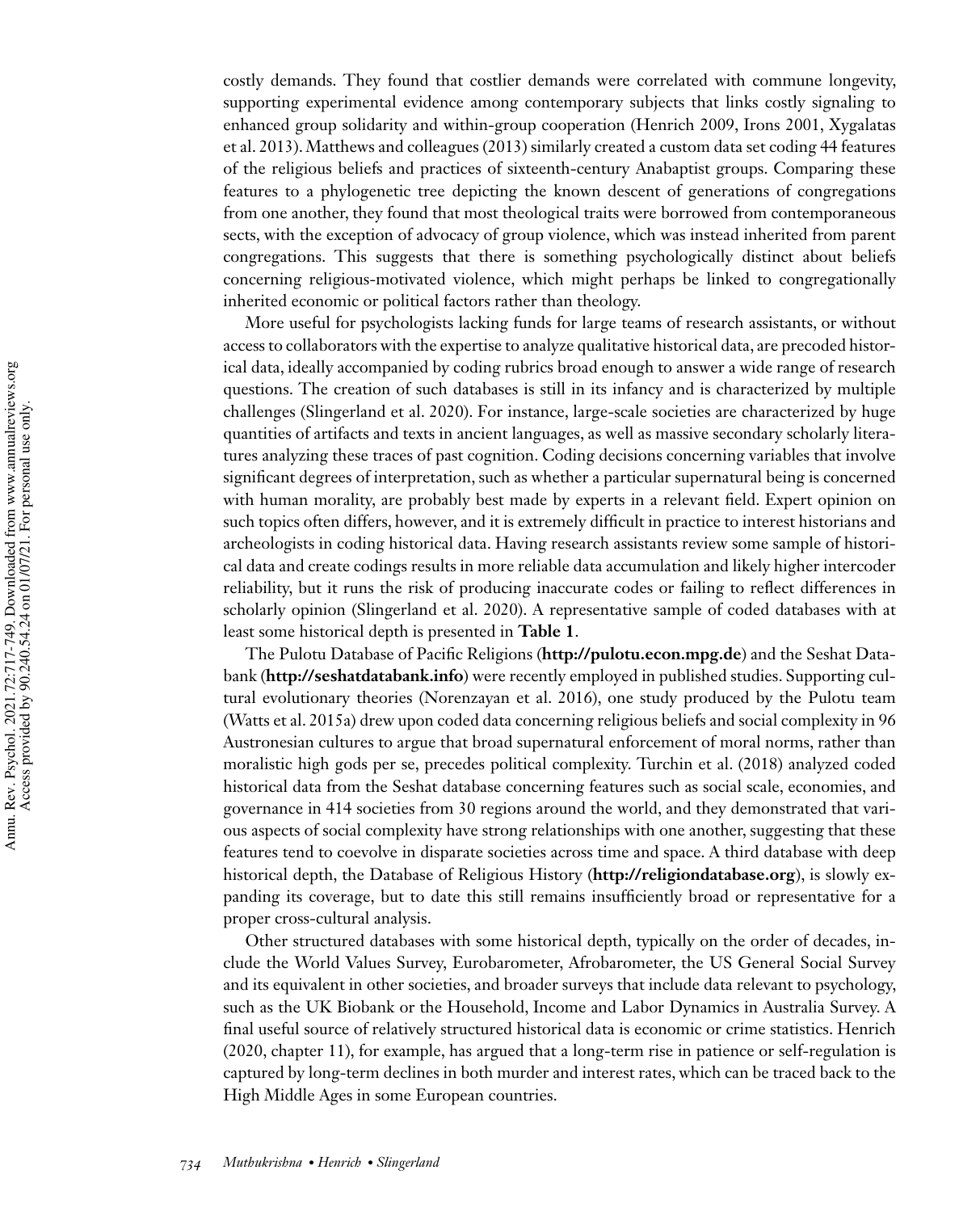|                                                                | Common     |                                        |                                      |                                                                                                                                                                                      |
|----------------------------------------------------------------|------------|----------------------------------------|--------------------------------------|--------------------------------------------------------------------------------------------------------------------------------------------------------------------------------------|
| <b>Database</b>                                                | name       | <b>URL</b>                             | Type of data                         | <b>Current content</b>                                                                                                                                                               |
| eHRAF World<br>Cultures                                        | eHRAF      | http://ehrafworldcultures.<br>yale.edu | General culture<br>(ethnographic)    | Ethnographic documents related to<br>320 cultures are subject-coded at<br>the paragraph level to facilitate<br>searching.*                                                           |
| eHRAF<br>Archaeology                                           | eHRAF      | http://ehrafarchaeology.<br>yale.edu   | General culture<br>(archeological)   | Archaeological documents related<br>to 102 archaeological traditions<br>are subject-coded at the<br>paragraph level to facilitate<br>searching.*                                     |
| Database of<br>Religious History                               | <b>DRH</b> | http://religiondatabase.<br>org        | Religion                             | 397 entries on religious groups or<br>places from 195 experts or<br>research assistants are provided,<br>with coded responses to poll<br>questions.*                                 |
| Pulotu Database of<br>Pacific Religions                        | Pulotu     | http://pulotu.shh.mpg.de               | Religion                             | 116 Austronesian cultures are<br>coded for 62 variables related to<br>religion, history, society, and the<br>natural environment.                                                    |
| Seshat: Global<br>History<br>Databank                          | Seshat     | http://seshatdatabank.info             | General culture                      | Historical, political, economic, and<br>religious variables are coded for<br>30 natural geographic areas<br>around the world.*                                                       |
| Grambank                                                       | Grambank   | http://grambank.clld.org               | Grammar                              | 195 structural features are coded<br>for over 1,400 languages.*                                                                                                                      |
| Database of Places,<br>Language,<br>Culture and<br>Environment | D-PLACE    | http://d-place.org                     | Culture,<br>environment,<br>language | Cultural, linguistic, environmental,<br>and geographic information is<br>coded for over 1,400 human<br>societies.                                                                    |
| World Atlas of<br>Language<br>Structures                       | WALS       | http://wals.info                       | Language                             | This is a large database of<br>structural (phonological,<br>grammatical, lexical) properties<br>of languages gathered from<br>descriptive materials (such as<br>reference grammars). |
| The Natural<br><b>History of Song</b>                          | <b>NHS</b> | http://osf.io/jmv3q                    | Music                                | NHS Ethnography contains 50<br>variables coded from eHRAF for<br>60 human cultures; NHS<br>Discography contains 40<br>variables coded from field<br>recordings from 86 societies.    |

# **Table 1 Examples of structured historical databases relevant to historical psychology<sup>a</sup>**

Asterisk indicates that the content is expanded annually.

<sup>a</sup>Data from Slingerland et al. (2020).

# **Large-Scale Textual Analysis**

Databases of coded, quantitative data need to become larger, broader, and more reliable to be of genuine use to psychologists. Fortunately, psychologists also have access to a variety of tools that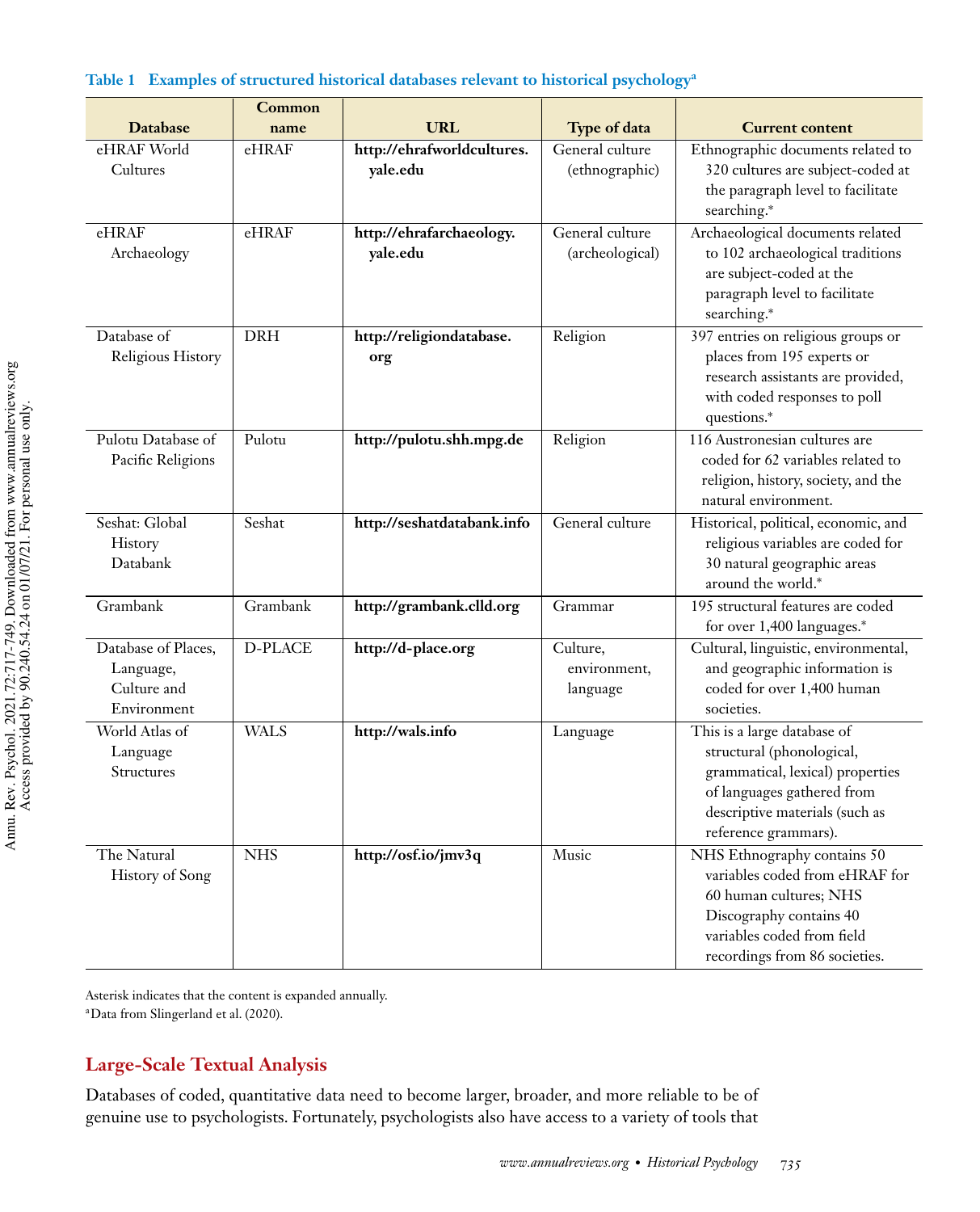allow them to analyze relatively unstructured historical data—i.e., the actual texts and artifacts of historical cultures—in a quantitative manner.

One approach to analyzing texts from the past is to rely upon summaries of them in contemporary sources, such as Wikipedia. This is the method adopted by Baumard et al. (2018), who combined human coding and word counts to analyze Wikipedia entries concerning the biographies of saints in Europe from 600 to 1300 CE and novels from 800 to 1600 CE. They found that increases in economic prosperity correlated with higher degrees of asceticism in the accounts of saintly exemplars and an increased mention of romantic love in fictional narratives. This was seen as supporting the authors' hypothesis that increases in material security push human psychology toward "higher" motivational drives, such as self-discipline, emotional attachment, and altruism.

Modern, monolingual summaries of historical texts, however, are likely to be heavily filtered by contemporary psychological and linguistic practices. For instance, English words such as "religion," "god," or even "belief" do not map cleanly onto any term in premodern Chinese, which means that modern English descriptions of premodern Chinese religious texts will subtly, but significantly, refashion their content to better fit the mold of the Abrahamic faiths that dominate modern Western conceptions of religion (Campany 2003, Sun 2013). A preferred approach is to analyze historical texts directly, in their original languages. A study by Munson et al. (2014) surveyed a large collection of classical Mayan (250–900 CE) hieroglyphic texts and found that mentions of ritual bloodletting, a dramatic costly display, suggest that the practice spread along social networks and served to signal commitment between allied royal families. Slingerland & Chudek (2011) explored the structure of mind/body dualism in an early Chinese corpus by using teams of human coders to produce data on the conceptions of mind and mind/body relations in these early (pre-221 BCE) texts (see **Figure 4**). Their results showed that the *xin* (meaning



#### **Figure 4**

Frequency with which *xin* is portrayed as a bodily organ, generic locus of cognition, or generic locus of emotion in an ancient Chinese corpus by historical period: pre–Warring States (before 475 BCE), early Warring States (475 BCE–350 BCE), and late Warring States (350 BCE–221 BCE).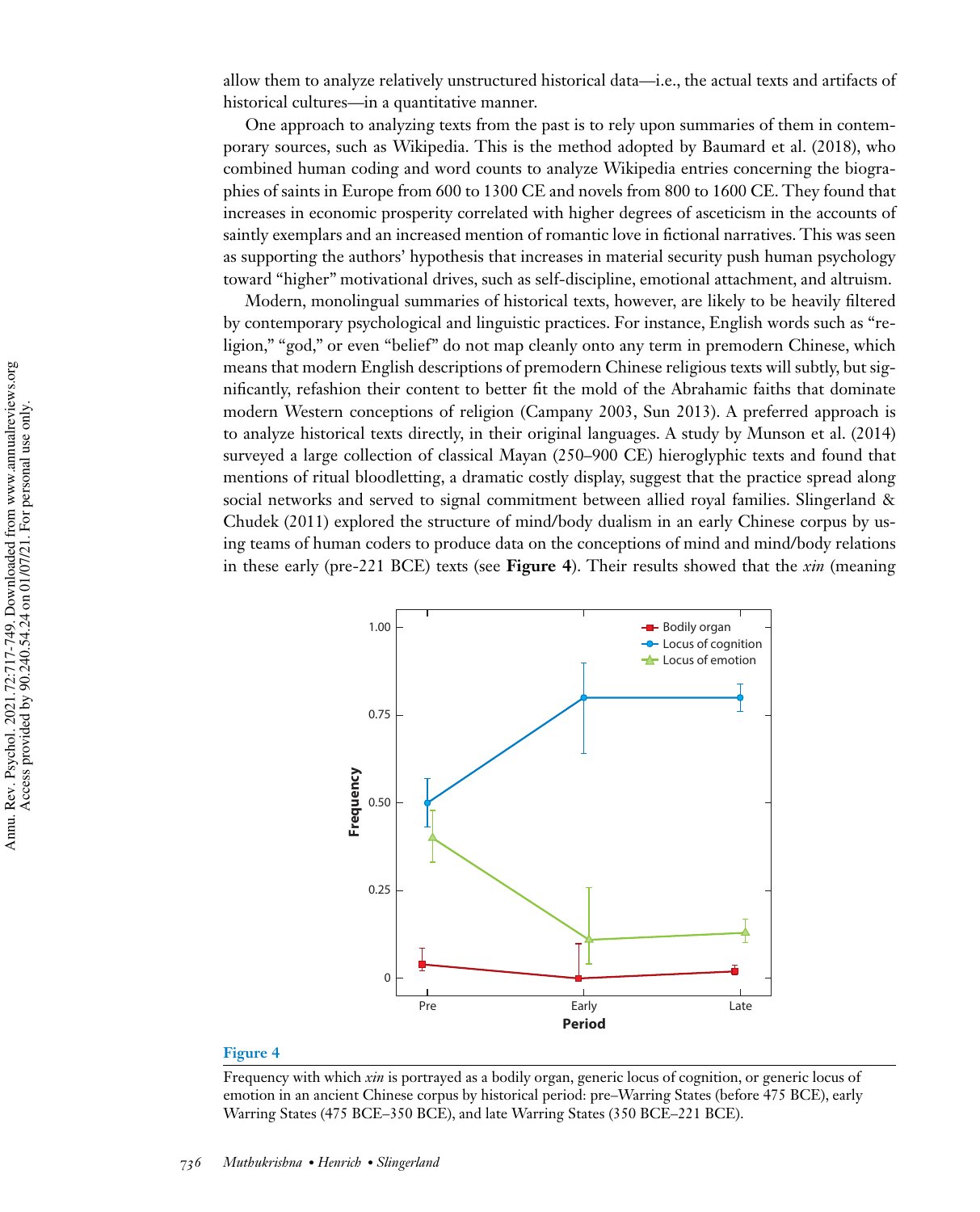"heart," "heart-mind," or "mind"; there is no precise equivalent in English), uniquely among all of the bodily organs, was frequently contrasted with the three main terms used for the physical body (*shen*, *xing*, and *ti*, depending on the context; again, there is no single lexical equivalent to "body"), despite being at least nominally identified with the organ in the human chest. Moreover, although *xin* served as a generic locus of both emotions and higher cognition in the earliest texts, by the end of the third century BCE it was functioning primarily as the locus of higher cognition: reflecting, planning, choosing, etc. The authors concluded that the pressure of innate folk mind/body dualism is the best explanation for these semantic patterns.

This method of large-scale qualitative coding was borrowed by Clark & Winslett (2011), who pulled passages containing keywords related to high gods from a large early Chinese corpus and found that they were commonly associated with verbs related to moralistic reward and punishment.

One limitation of these sorts of approaches is the need to employ a team of highly qualified coders to manually read and code passages, which is a very time-consuming process. A follow-up study to Slingerland & Chudek (2011), employing a much larger corpus, turned to automated, distant reading techniques (Moretti 2013), such as word collocation (Bullinaria & Levy 2012), topic modeling (Blei 2012), and hierarchical cluster analysis (Zhao et al. 2005), and replicated the original findings. They showed that the *xin* had an unusual relationship to body terms and clustered with other words related to higher cognition, planning, and choice. A similarly automated approach to analyzing terms related to supernatural punishment in ancient Chinese texts suggested that supernatural enforcement of morality in early China might have been spread among a variety of extrahuman agents, including not only high gods but also legendary sage-kings and minor deities (Nichols et al. 2020).

A potential concern with using texts to infer thought is that a focus on written statements rather than actual behavior limits one to explicit forms of cognition. Large-scale textual analysis is helpful in this regard. Techniques such as word collocation or word-embedding analysis (Pennington et al. 2014) appear to track implicit rather than explicit attitudes, as seen, for instance, in studies drawn from a massive contemporary textual corpus (Caliskan et al. 2017, Garg et al. 2018). For instance, Kurdi et al. (2019) noted that in explicit judgments, warmth and competence are often diametrically opposed: In self-reports, subjects claimed to view elderly people as warm but incompetent. Experimental measures of implicit attitude and belief, such as the Implicit Association Test, show instead that warmth and competence track one another, with people's judgments of valence (likable/warm) corresponding to beliefs about competence, ability, or intelligence. Semantic patterns derived from word embedding, they found, matched experimental measures of implicit belief, suggesting that such patterns reflect implicit rather than explicit cognition.

Another advantage of automated text analysis techniques is that many of them have long been used by psychologists to analyze contemporary or near-contemporary discourse (Boyd 2017, Iliev et al. 2016, Tausczik & Pennebaker 2010). These same methods can then be adapted to the analysis of premodern or ancient texts with a minimum of expert input and involvement. One example of how a moderate degree of historical depth can be added to an analysis of contemporary discourse is offered by Garg et al. (2018), who drew upon Google Books and the Corpus of Historical American English (**https://www.english-corpora.org/coha/**; see Davies et al. 2012) to trace changes in implicit gender and ethnic stereotypes in the United States from the early 1900s to the present.

The existence of historical textual corpora from around the world, in a wide variety of languages, makes it possible to greatly extend both the cross-cultural reach and historical depth of our textual analyses. In the case of China, the textual tradition goes back approximately three thousand years; millennial time-depths can also be achieved by utilizing Latin or Greek corpora. Moreover,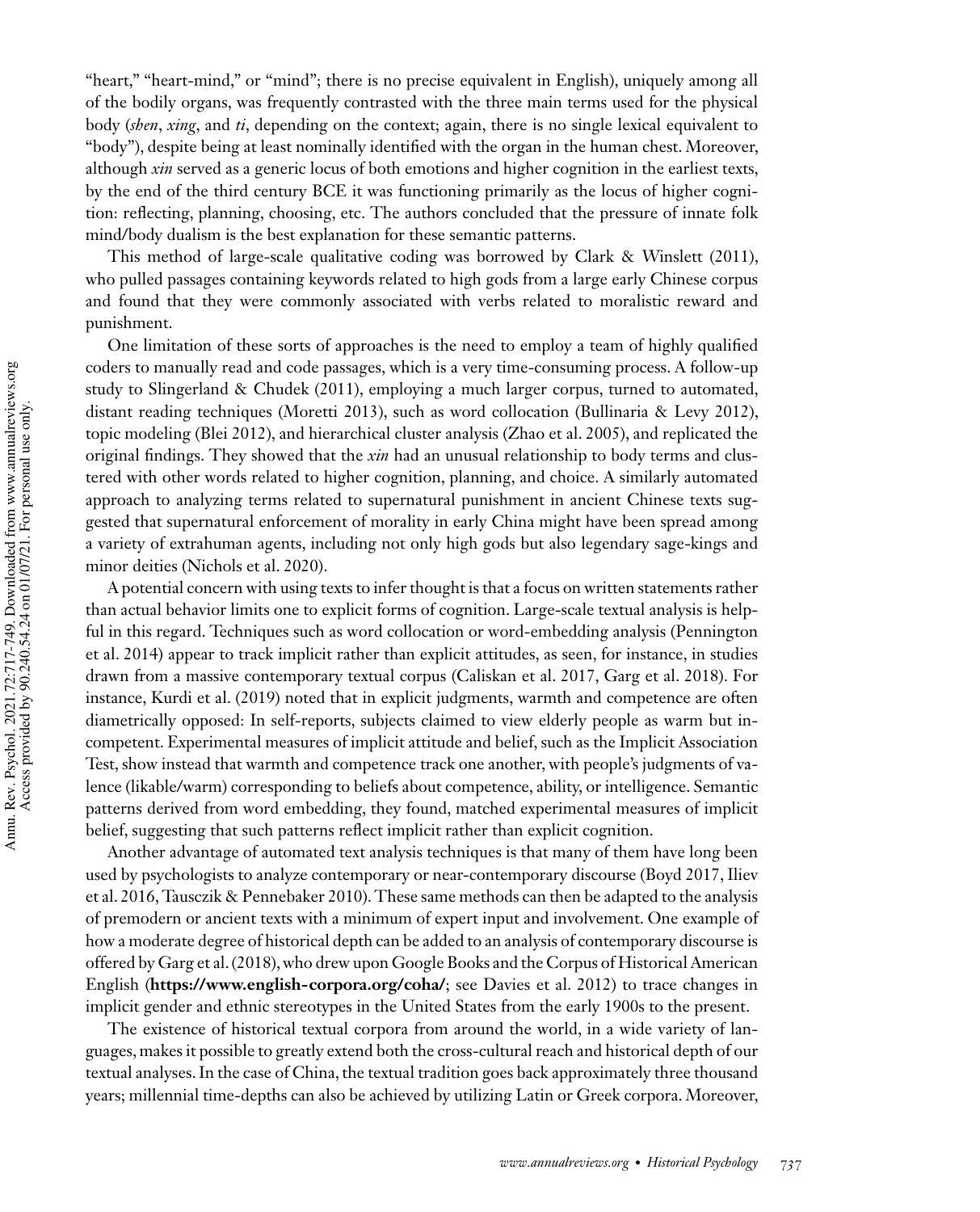most of these corpora are now available in digitized, fully searchable forms, which makes them an easily accessible and surprisingly underutilized resource for psychologists.

A good example of how deep historical sources can readily be added to studies of contemporary subjects is provided by Thornton et al. (2020). The authors noted that the 3D Mind Model, which classifies mental states along three dimensions—rationality (calculation or planning versus ecstasy or grief ), social impact (love or envy versus exhaustion or stupor), and valence (awe or gratitude versus sadness or anger) (Tamir et al. 2016)—had been developed by analyzing the discourse of primarily Northeasterners in the United States. In order to test the robustness of this model in other populations, they first analyzed a large corpus of English tweets from 57 countries, finding an excellent fit. Since English Twitter users, even in countries such as Nigeria or Pakistan, are likely to be influenced by American culture and norms, they then expanded their analysis to Wikipedia entries in 17 other languages. Finally, noting that contemporary societies influence each other in unpredictable ways, they turned to historical textual corpora: seventeenth-to-nineteenth-century English and French texts drawn from the Standardized Project Gutenberg Corpus and the corpus of pre-Qin and Han Dynasty (ca. 1000 BCE–200 CE) Chinese texts employed by Slingerland et al. (2017). In all of these latter cases the model held up quite well, especially along the dimensions of rationality and valence, supporting the hypothesis that the 3D Mind Model might capture something genuinely universal about how humans organize mental states.

Another important, relatively unstructured resource for accessing the history of cognition are digitized newspaper archives, which sometimes provide considerable historical depth. Recently, Winkler (2020) applied a dictionary of tightness–looseness developed by Jackson et al. (2019) to a corpus of US daily newspapers from around the country going back to 1840. This provides a nearly continuous measure of tightness–looseness that varies through time and space. Not surprisingly, the newspaper data showed a long-term decline in average tightness as well as a great deal of spatial variation. To benchmark this newspaper measure,Winkler correlated contemporary measures from newspapers with both a state-level measure of tightness–looseness (Harrington & Gelfand 2014) and an aggregate of the "strength of norms" questions from the Moral Foundations Questionnaire (Graham et al. 2013). Both correlations were roughly 0.4. Then, comparing only the tightness–looseness of individual newspapers over time and across states, Winkler showed that economic downturns cause people to tighten up. Employing an econometric technique called difference-in-differences, he found that a 1% increase in unemployment resulted in a rise in tightness corresponding to 6% of a standard deviation in normative tightness. Winkler then linked these psychological shifts to both greater parochial cooperation and more votes for Donald Trump in 2016 relative to the average for Republicans in these counties. This application brings together economics, psychology, and politics.

## **THEORY IN HISTORICAL PSYCHOLOGY**

A society is a cultural complex of interconnected and sometimes codependent norms, values, beliefs, behaviors, and institutions. If one takes an exploratory approach and looks for correlations in history, there are many to be found (Slingerland et al. 2020). Theories built on formal theoretical frameworks help clarify the causal nature of these relationships, the patterns we should expect, and how we might test theory against data. Perhaps even more so than in experimental psychology, testing theories are critical for developing psychology as a historical science (Muthukrishna & Henrich 2019).

The large-scale collaborative research project on the origins of prosocial religions that we discussed above provides one such example of how theory can drive data gathering (Norenzayan et al. 2016). Early explorations of the big gods hypothesis showed that particular features of religion, such as expectations of costly aid for coreligionists, might be explained as an evolutionary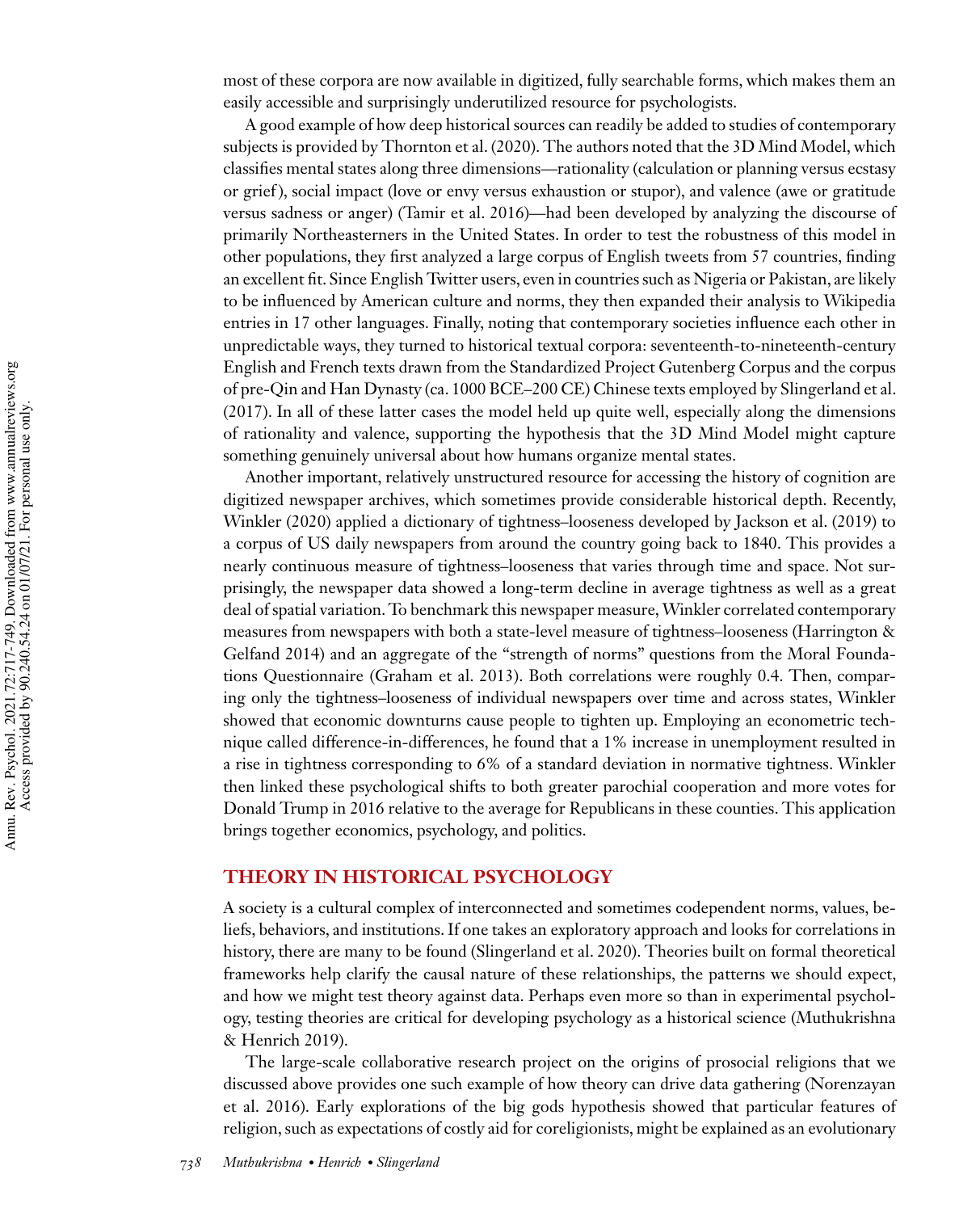adaptation that promotes cooperation rather than as a simple cultural by-product of evolved psychology (Atran & Henrich 2010, Norenzayan & Shariff 2008, Shariff & Norenzayan 2007). This idea was linked to the broader literature on the evolution of large-scale cooperation, which suggests that religions with cooperative and pronatalist prescriptions might sustain larger scales of cooperation than communities in which cooperation is rooted only in mechanisms like kinship and/or direct reciprocity (Henrich & Muthukrishna 2020). The theory made several predictions, suggesting for example that (*a*) religion should invoke costly prosocial behaviors in which people would not otherwise engage, (*b*) the prosocial behaviors should be primarily directed at coreligionists, and (*c*) the behaviors that the religion encourages and the beliefs that sustain the behaviors should coevolve with the scale of cooperation.

Correlations between religion and prosociality established the plausibility of the hypothesis, but some of the first experimental tests were performed in a WEIRD lab setting where reminders of religious beliefs increased giving in a dictator game (Shariff & Norenzayan 2007). Later experiments nuanced these findings by testing with larger, more diverse samples from different populations around the world (Lang et al. 2019, Purzycki et al. 2016). This project required collaboration between psychologists, anthropologists, historians, and religious studies scholars.

A final, more comprehensive test of this hypothesis required testing the theory against a large body of deep historical data from around the world. As noted, researchers have established the coevolution of divine punishment and societal complexity in Oceania by reconstructing the historical pathways of cultural evolution from mostly synchronic data (Watts et al. 2015a). However, testing this idea with true historical data has proved a sizable endeavor. Munson et al. (2014), Slingerland et al. (2017), and Nichols et al. (2020) have made attempts to bring unstructured textual data to bear on the question. Similarly, the Database of Religious History was created in order to provide a large historical data set on both the beliefs and the behaviors of religious groups around the world and through time to test the theory. These data gathering efforts are still in progress (Slingerland & Sullivan 2017). Other historical databases, such as the Seshat Databank, have also been recently employed to test the prosocial religions hypothesis against competing ones (Whitehouse et al. 2019), although there has been substantial controversy over both data analysis (Beheim et al. 2019) and coding procedures (Slingerland et al. 2020). In any case, this multi-year, interdisciplinary effort gives a sense of how experimental data can be combined with historical data to provide broad and rigorous tests of psychological hypotheses.

History is full of correlations, the vast majority of which do not represent causal relationships. Establishing the causal pathways between historical events and subsequent psychology demands a theory-first approach to reduce the hypothesis space of plausible relationships, connect to broader theoretical frameworks, and specify expected and unexpected testable relationships (Muthukrishna & Henrich 2019). Schulz et al.'s (2019) article on the origins of WEIRD psychology implicates a package of prescriptions and proscription regarding marriage and the family by the Roman Catholic Church. The data and statistics alone are insufficient to make a compelling case for the importance of this package; however, this hypothesis connects to a broader theoretical framework that links kinship to both psychology and cooperation (Enke 2019, Henrich 2020). Undermining a lower scale of cooperation can help a higher scale of cooperation flourish (Muthukrishna 2017). Here too, in the ongoing conversation between theory and evidence in science, the precise pathways between the Roman Catholic Church's creation of uniquely European marriage practices and the many aspects of psychology it predicts need to be formally established.

# **THE FUTURE OF HISTORICAL PSYCHOLOGY**

Interdisciplinary research is always a challenge, and it remains an unfortunate fact that psychologists making inherently historical claims typically do not engage substantively with historical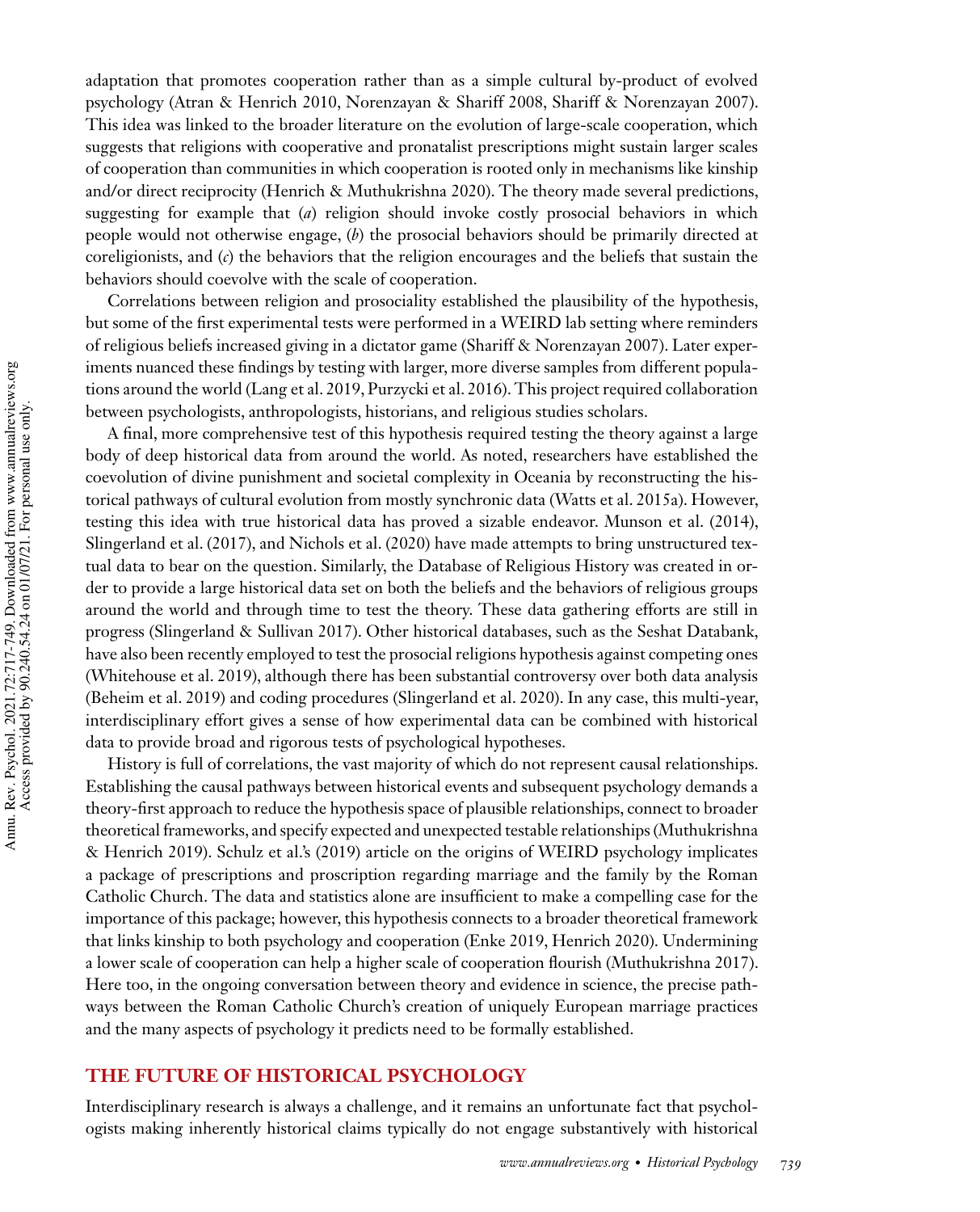scholarship or with colleagues from the humanities. For example, Finkel et al. (2014) have argued that modern American marriage norms are historically unusual in the amount of pressure they place upon couples to serve multiple roles for one another, including a strong and novel emphasis upon the importance of romantic love. The historical evidence for this claim marshalled by the authors is, however, confined to a few sources in the American context, extending back into North American colonial times. Human civilizations around the world have been designing marriage norms for millennia, and at least a cursory survey of broader world history would allow contemporary American norms to be put into a more complete and arguably more useful context. For instance, the work of Baumard et al. (2018) suggests that an emphasis on the importance of romantic love has deeper roots than colonial times, going back hundreds of years in Western Europe. It is also important to realize that modern American marriage norms are parasitic on monogamous marriage and nuclear families, which are arguably also a relatively recent historical innovation. Through most of recorded history, in complex societies around the world, polygamy and arranged marriages were common, at least among elites. As historians and anthropologists have argued, the monogamous nuclear family formed on the basis of mutual choice was at least partly the result of a relentless campaign by the Western Church, conducted for over a millennium, that ultimately produced contemporary ideals and patterns (Goody 1983, Henrich 2020, Mitterauer & Chapple 2010). This created a historically novel phenomenon that was subsequently elaborated into the sort of all-or-nothing model (Finkel et al. 2014) that dominates modern American notions of marriage. Unraveling these conceptions takes one back into the synods of late antiquity, the writings of St. Augustine, and the politics of the Merovingian Franks.

Just as it is useful to reach out to colleagues in neuroscience for an fMRI study or to colleagues in genetics for a genetic study, involving trained experts is useful when delving into historical data. But as with any interdisciplinary work, there are many challenges. In an ideal world, historical psychology would involve a genuine collaboration among psychologists, historians, and other humanities scholars, from the beginnings of hypothesis formation to study design and data gathering methods. However, humanities scholars, for their part, are typically not accustomed to working in research teams, and they have very little professional incentive to take part in scientific studies. Attempts to advocate for closer coordination between the humanities and the sciences (Slingerland 2008, Wilson 1998) have typically fallen on deaf ears among humanities scholars. Large-scale database projects that have attempted to rely primarily upon humanistic expertise, such as the Database of Religious History project, have experienced serious difficulties in gathering data and have had to reconfigure their projects to include features or functions appealing to humanities scholars but orthogonal to the original scientific purpose.

When collaboration or consultation with historians is not feasible, and particularly in more circumscribed cases, it may be possible to rely on existing historical data. For instance, economic historians interested in a small set of proxy values have often been able to perform their own archival work, effectively making themselves into experts on the slice of the historical record they focus on (e.g., Blaydes & Chaney 2013, Chaney 2016, Nunn 2009, Nunn & Wantchekon 2011). The advent of reliable, structured databases of historical cultural data will also make it easier for psychologists to incorporate data from past minds into their analyses. Historical textual corpora can similarly be accessed with minimal effort if appropriate attention is given to the challenges of translation, especially for texts written in archaic languages.

Historical archives can provide other unexpected sources of data relevant to contemporary human psychology. For instance, the data set created by Nunn (2008) combined slave trade shipments with a variety of other archival sources suggesting the ethnic identity of slaves in order to construct estimates of the total number of slaves taken from different regions of Africa during the slave trade from 1400 to 1900 CE. He found a negative correlation between intensity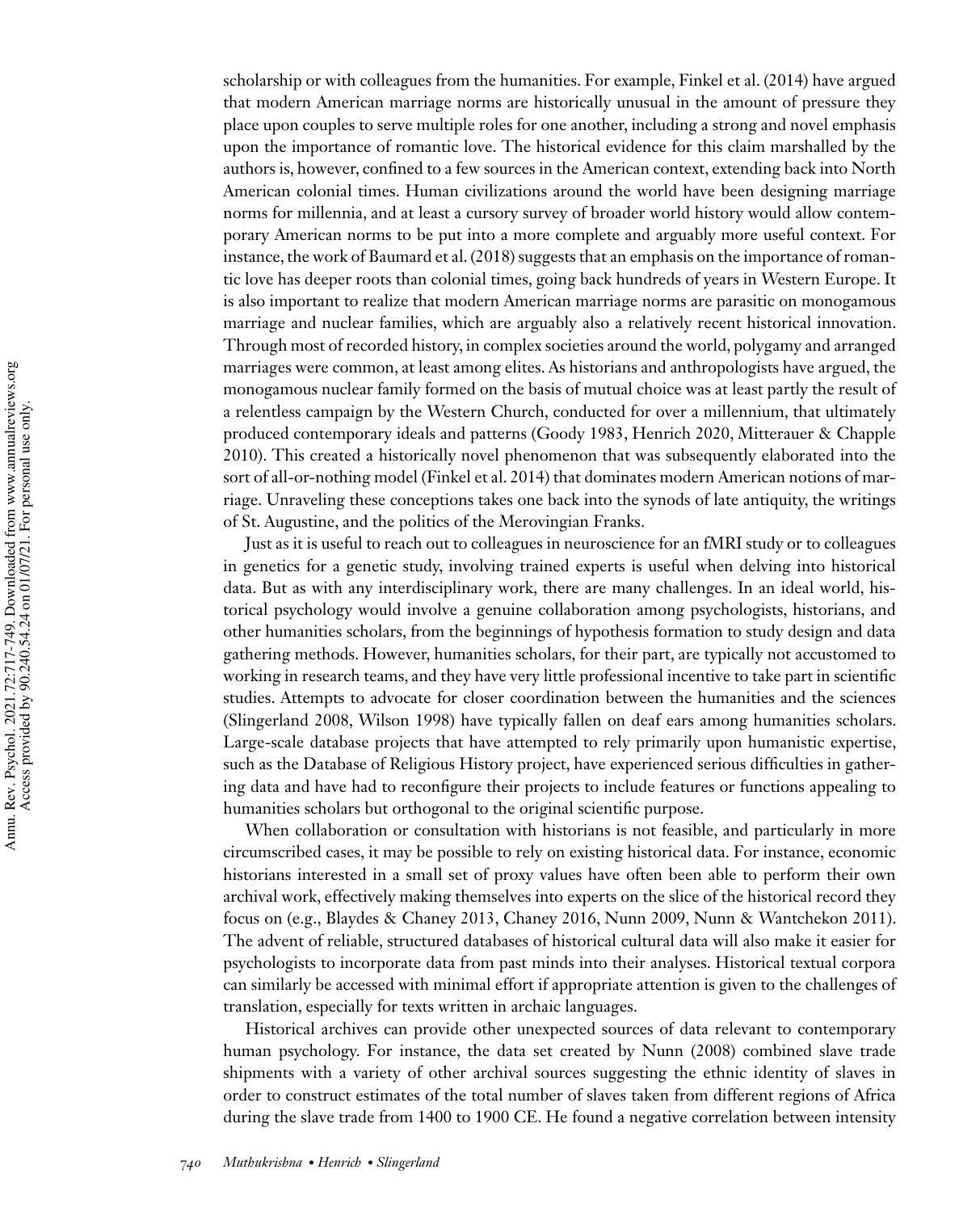of historic slaving activity and current economic development. Nunn & Wantchekon (2011) were then able to combine this work with data from the 2005 Afrobarometer survey to analyze the relationship between the slave trade and levels of trust in contemporary African societies, concluding that contemporary levels of trust were in part shaped by the history of slavery.

In a recent paper, Muthukrishna et al. (2020) developed a cultural distance scale. They found that cultural distance from the United States, which may serve as an indication of relative WEIRDness, predicts other cultural differences, from individualism to personality, prosociality, and honesty. While these differences are correlated with cultural distance, their origin is yet unknown and likely lies in the different historical paths taken by these societies.

The roots of modern psychology are to be found not only in our species' deep genetic evolutionary history but also in our diverse cultural evolutionary histories. Historical data provide an excellent and underutilized source of information about the structure and function of a much broader range of human minds than psychologists typically study. Taking history more seriously is a critical part of moving beyond the WEIRD people problem and making psychology a genuinely universal science of human cognition and behavior.

# **DISCLOSURE STATEMENT**

E.S. and M.M. are directors and J.H. is a scientific advisor of the Database of Religious History. The authors are not aware of any other affiliations, memberships, funding, or financial holdings that might be perceived as affecting the objectivity of this review.

## **ACKNOWLEDGMENTS**

We thank Rachel Spicer for creating the graphs used in this review.

# **LITERATURE CITED**

- Akbari M, Bahrami-Rad D, Kimbrough EO. 2019. Kinship, fractionalization and corruption. *J. Econ. Behav. Organ.* 166:493–528
- Alesina A, Giuliano P, Nunn N. 2013. On the origins of gender roles: women and the plough. *Q. J. Econ.* 128:469–530
- Algan Y, Cahuc P. 2010. Inherited trust and growth. *Am. Econ. Rev.* 100(5):2060–92
- Amir D, Jordan MR, McAuliffe K, Valeggia CR, Sugiyama LS, et al. 2020. The developmental origins of risk and time preferences across diverse societies. *J. Exp. Psychol. Gen.* 149(4):650–61
- Angrist JD, Imbens GW, Rubin DB. 1996. Identification of causal effects using instrumental variables. *J. Am. Stat. Assoc.* 91(434):444–55
- Angrist JD, Pischke J-S. 2009. *Mostly Harmless Econometrics: An Empiricist's Companion*. Princeton, NJ: Princeton Univ. Press
- Apicella CL, Azevedo EM, Christakis NA, Fowler JH. 2014. Evolutionary origins of the endowment effect: evidence from hunter-gatherers. *Am. Econ. Rev.* 104(6):1793–805
- Arnett JJ. 2008. The neglected 95%: why American psychology needs to become less American. *Am. Psychol.* 63(7):602–14
- Asch SE. 1956. Studies of independence and conformity: I. A minority of one against a unanimous majority. *Psychol. Monogr. Gen. Appl.* 70(9):1–70
- Astuti R, Harris P. 2008. Understanding mortality and the life of the ancestors in rural Madagascar. *Cogn. Sci.* 32(4):713–40
- Atkinson QD. 2011. Phonemic diversity supports a serial founder effect model of language expansion from Africa. *Science* 332:346–49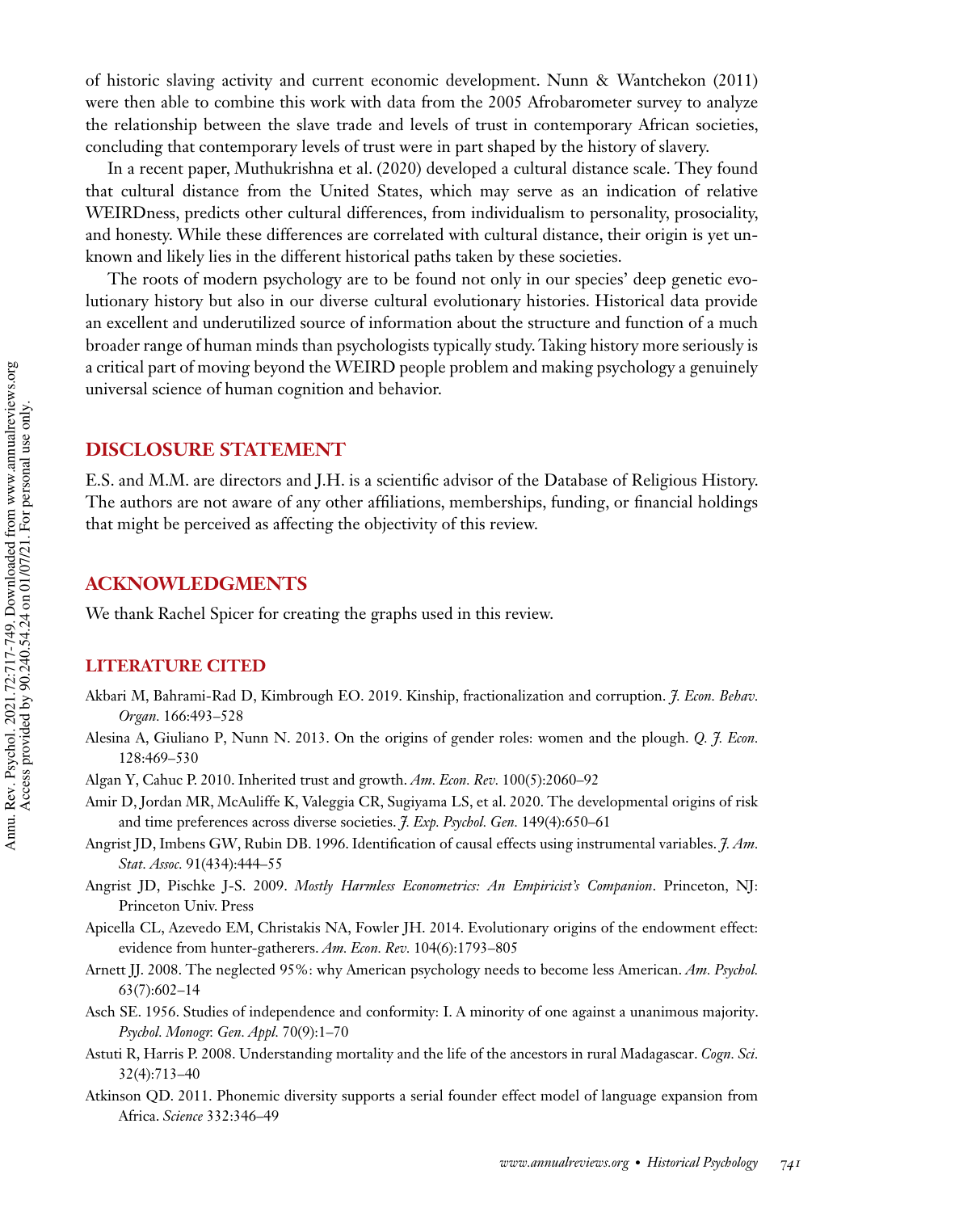- Atran S, Henrich J. 2010. The evolution of religion: how cognitive by-products, adaptive learning heuristics, ritual displays, and group competition generate deep commitments to prosocial religions. *Biol. Theory* 5(1):18–30
- Aveyard ME. 2014. A call to honesty: extending religious priming of moral behavior to Middle Eastern Muslims. *PLOS ONE* 9(7):e99447
- Banerjee K, Bloom P. 2015. "Everything happens for a reason": children's beliefs about purpose in life events. *Child Dev*. 86(2):503–18
- Barrett HC, Bolyanatz A, Crittenden AN, Fessler DMT, Fitzpatrick S, et al. 2016. Small-scale societies exhibit fundamental variation in the role of intentions in moral judgment. *PNAS* 113(17):4688–93
- Baumard N. 2019. Psychological origins of the Industrial Revolution. *Behav. Brain Sci.* 42:e189
- Baumard N, Chevallier C. 2015. The nature and dynamics of world religions: a life-history approach. *Proc. R. Soc. B* 282(1818):20151593
- Baumard N, Huillery E, Zabrocki L. 2018. *The origins of romantic love and asceticism: how economic prosperity changed human psychology in medieval Europe*. Work. Pap., Sciences Po, Paris
- Baumard N, Hyafil A, Morris I, Boyer P. 2015. Increased affluence explains the emergence of ascetic wisdoms and moralizing religions. *Curr. Biol.* 25(1):10–15
- Becker A. 2019. *On the economic origins of restrictions on women's sexuality*. CESifo Work. Pap. No. 7770, Cent. Econ. Stud., Munich, Ger.
- Beheim B, Atkinson Q, Bulbulia J, Gervais WM, Gray R, et al. 2019. *Treatment of missing data determines conclusions regarding moralizing gods*.Work. Pap.,Max Planck Inst. Evol. Anthropol., Leipzig, Ger. **https:// doi.org/10.31234/osf.io/jwa2n**
- Bell AV, Richerson PJ, McElreath R. 2009. Culture rather than genes provides greater scope for the evolution of large-scale human prosociality. *PNAS* 106(42):17671–74
- Benenson JF, Abadzi H. 2020. Contest versus scramble competition: sex differences in the quest for status. *Curr. Opin. Psychol.* 33:62–68
- Billing J, Sherman PW. 1998. Antimicrobial functions of spices: why some like it hot. *Q. Rev. Biol.* 73(1):3–49
- Blake PR, McAuliffe K, Corbit J, Callaghan TC, Barry O, et al. 2015. The ontogeny of fairness in seven societies. *Nature* 528(7581):258–61
- Blaydes L, Chaney E. 2013. The feudal revolution and Europe's rise: political divergence of the Christian West and the Muslim world before 1500 CE. *Am. Political Sci. Rev.* 107(1):16–34
- Blei DM. 2012. Probabilistic topic models. *Commun. ACM* 55(4):77–84
- Bloom P. 2004. *Descartes' Baby: How the Science of Child Development Explains What Makes Us Human*. New York: Basic Books
- Bond R, Smith PB. 1996. Culture and conformity: a meta-analysis of studies using Asch's (1952b, 1956) line judgment task. *Psychol. Bull.* 119(1):111–37
- Botero CA, Gardner B, Kirby KR, Bulbulia J, Gavin MC, Gray RD. 2014. The ecology of religious beliefs. *PNAS* 111(47):16784–89
- Boyd R. 2018. *A Different Kind of Animal: How Culture Transformed Our Species*. Princeton, NJ: Princeton Univ. Press
- Boyd R, Richerson PJ. 1985. *Culture and the Evolutionary Process*. Chicago: Univ. Chicago Press
- Boyd RL. 2017. Psychological text analysis in the digital humanities. In *Data Analytics in Digital Humanities*, ed. S Hai-Jew, pp. 161–89. Cham, Switz.: Springer
- Brinch CN, Galloway TA. 2012. Schooling in adolescence raises IQ scores. *PNAS* 109:425–30
- Bullinaria JA, Levy JP. 2012. Extracting semantic representations from word co-occurrence statistics: stop-lists, stemming, and SVD. *Behav. Res.* 44(3):890–907
- Buss DM. 1994. *The Evolution of Desire: Strategies of Human Mating*. New York: Basic Books
- Bussey K, Bandura A. 1999. Social cognitive theory of gender development and differentiation. *Psychol. Rev.* 106(4):676–713
- Caliskan A, Bryson JJ, Narayanan A. 2017. Semantics derived automatically from language corpora contain human-like biases. *Science* 356(6334):183–86
- Campany RF. 2003. On the very idea of religions (in the modern West and in early medieval China). *Hist. Relig.* 42(4):287–319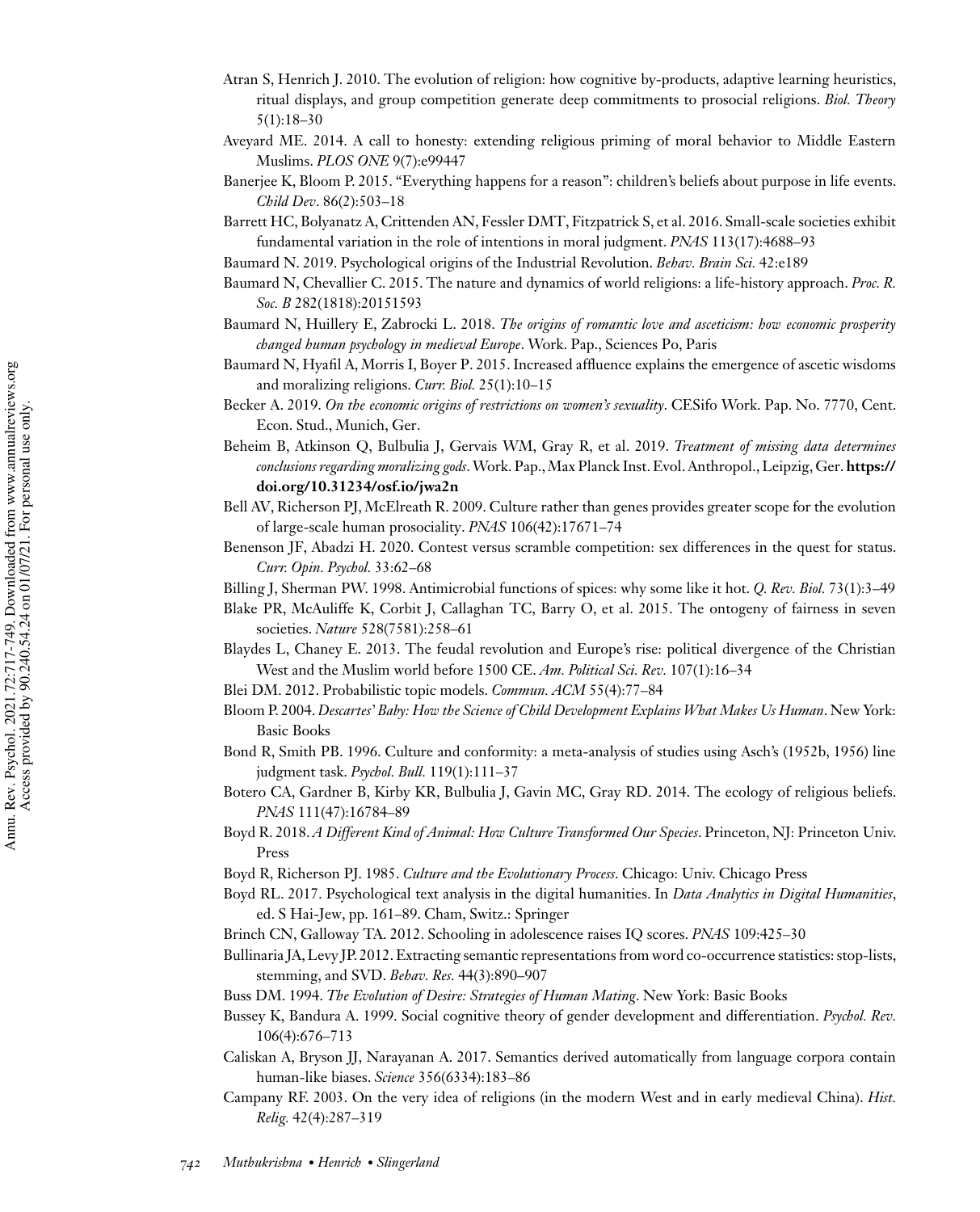Chaney E. 2016. *Religion and the rise and fall of Islamic science*. Work. Pap., Harvard Univ., Cambridge, MA

- Chatterjee K, Pavlogiannis A, Adlam B, Nowak MA. 2014. The time scale of evolutionary innovation. *PLOS Comput. Biol.* 10(9):e1003818
- Cheng JT, Anderson C, Tenney ER, Brion S, Moore DA, Logg JM. 2020. The social transmission of overconfidence. *J. Exp. Psychol. Gen.* In press. **https://doi.org/10.1037/xge0000787**
- Chua RYJ, Huang KG, Jin M. 2019. Mapping cultural tightness and its links to innovation, urbanization, and happiness across 31 provinces in China. *PNAS* 116(14):6720–25
- Chudek M, McNamara RA, Birch S, Bloom P, Henrich J. 2018. Do minds switch bodies? Dualist interpretations across ages and societies. *Relig. Brain Behav.* 8(4):354–68
- Chudek M, Muthukrishna M, Henrich J. 2015. Cultural evolution. In *The Handbook of Evolutionary Psychology: Integrations*, ed. DM Buss, pp. 749–69. New York: Wiley
- Clark KJ,Winslett JT. 2011. The evolutionary psychology of Chinese religion: pre-Qin high gods as punishers and rewarders. *J. Am. Acad. Relig.* 79(4):928–60
- Cohn A, Maréchal MA, Tannenbaum D, Zünd CL. 2019. Civic honesty around the globe. *Science* 365(6448):70–73
- Cooperrider K. 2019. What happens to cognitive diversity when everyone is more WEIRD? *Aeon*, Jan. 23. **https://aeon.co/ideas/what-happens-to-cognitive-diversity-when-everyone-is-more-weird**
- Davies M, Hegedűs I, Fodor A. 2012. *The 400 million word corpus of historical American English (1810–2009)*. Paper presented at the Sixteenth International Conference on English Historical Linguistics (ICEHL 16), Pécs, Hung., Aug. 23–27
- De Leersnyder J, Mesquita B, Kim HS. 2011. Where do my emotions belong? A study of immigrants' emotional acculturation. *Personal. Soc. Psychol. Bull.* 37(4):451–63
- Dehaene S, Pegado F, Braga LW, Ventura P, Nunes Filho G, et al. 2010. How learning to read changes the cortical networks for vision and language. *Science* 330(6009):1359–64
- Derex M, Beugin M-P, Godelle B, Raymond M. 2013. Experimental evidence for the influence of group size on cultural complexity. *Nature* 503(7476):389–91
- Derex M, Bonnefon J-F, Boyd R,Mesoudi A. 2019. Causal understanding is not necessary for the improvement of culturally evolving technology. *Nat. Hum. Behav.* 3(5):446–52
- Dinesen PT. 2012. Does generalized (dis)trust travel? Examining the impact of cultural heritage and destination-country environment on trust of immigrants. *Political Psychol*. 33(4):495–511
- Duhaime EP. 2015. Is the call to prayer a call to cooperate? A field experiment on the impact of religious salience on prosocial behavior. *Judgm. Decis. Mak.* 10(6):593–96
- Enke B. 2019. Kinship, cooperation, and the evolution of moral systems. *Q. J. Econ.* 134(2):953–1019
- Evans AM, Krueger JI. 2009. The psychology (and economics) of trust. *Soc. Personal. Psychol. Compass* 3(6):1003– 17
- Falk A,Hermle J. 2018. Relationship of gender differences in preferences to economic development and gender equality. *Science* 362(6412):eaas9899
- Fan S, Hansen MEB, Lo Y, Tishkoff SA. 2016. Going global by adapting local: a review of recent human adaptation. *Science* 354(6308):54–59
- Finkel EJ, Hui CM, Carswell KL, Larson GM. 2014. The suffocation of marriage: climbing Mount Maslow without enough oxygen. *Psychol. Inq.* 25(1):1–41
- Francois P, Manning J, Whitehouse H, Brennan R, Currie T, et al. 2016. A macroscope for global history: Seshat Global History Databank: a methodological overview. *Digit. Humanit. Q.* 10(4):272
- Frankenhuis WE, Panchanathan K, Nettle D. 2016. Cognition in harsh and unpredictable environments.*Curr. Opin. Psychol.* 7:76–80
- Garg N, Schiebinger L, Jurafsky D, Zou J. 2018. Word embeddings quantify 100 years of gender and ethnic stereotypes. *PNAS* 115(16):E3635–44
- Garvert MM, Moutoussis M, Kurth-Nelson Z, Behrens TEJ, Dolan RJ. 2015. Learning-induced plasticity in medial prefrontal cortex predicts preference malleability. *Neuron* 85(2):418–28
- Gavin MC, Kavanagh PH, Haynie HJ, Bowern C, Ember CR, et al. 2018. The global geography of human subsistence. *R. Soc. Open Sci.* 5(9):171897
- Gelfand MJ. 2018. Rule Makers, Rule Breakers: How Tight and Loose Cultures Wire Our World. New York: Scribner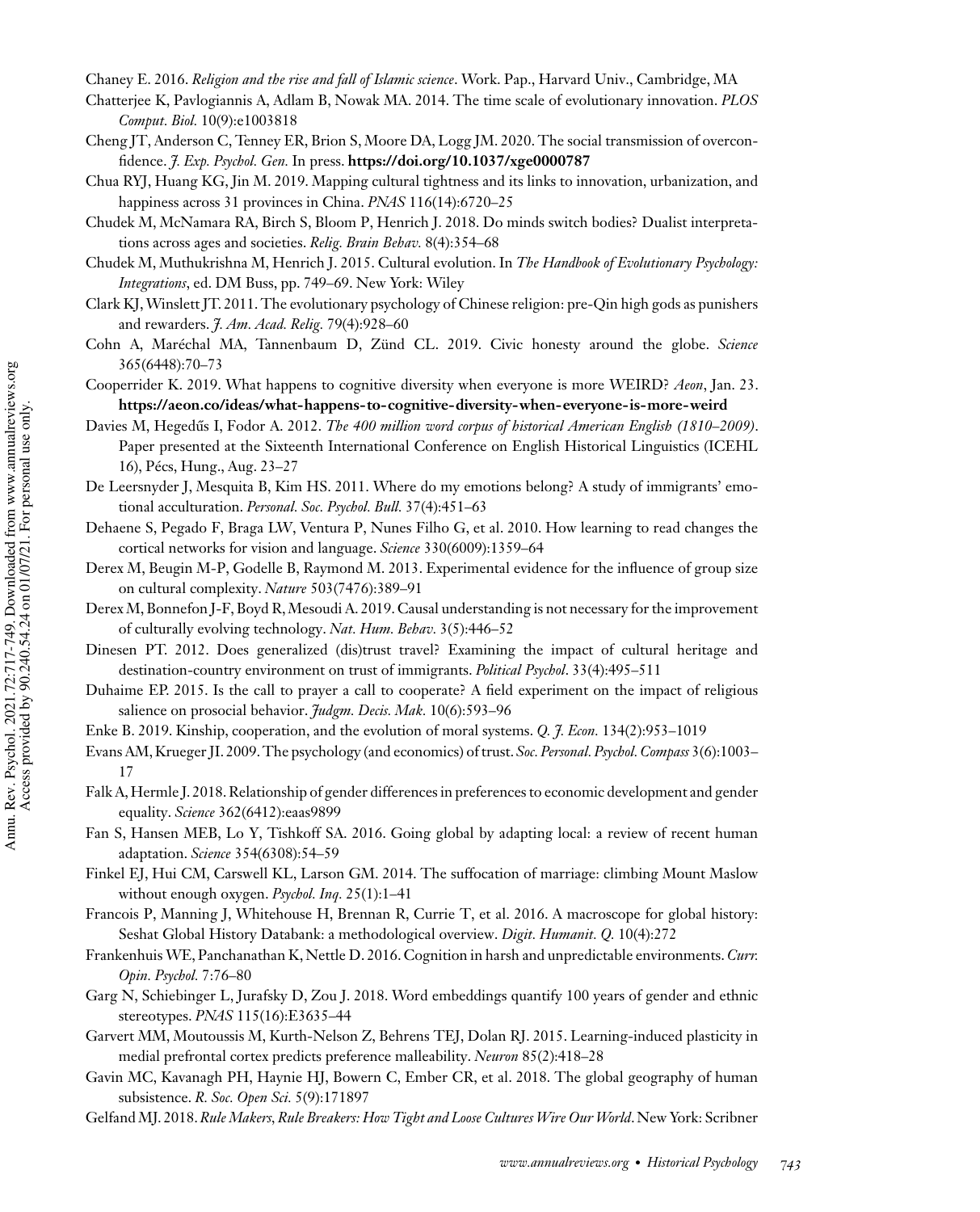- Gelfand MJ, Nishii LH, Raver JL. 2006. On the nature and importance of cultural tightness-looseness. *J. Appl. Psychol.* 91(6):1225–44
- Gelfand MJ, Raver JL, Nishii L, Leslie LM, Lun J, et al. 2011. Differences between tight and loose cultures: a 33-nation study. *Science* 332(6033):1100–4

Gernet J. 1985. *China and the Christian Impact: A Conflict of Cultures*. Cambridge, UK: Cambridge Univ. Press

- Gibson E, Futrell R, Jara-Ettinger J, Mahowald K, Bergen L, et al. 2017. Color naming across languages reflects color use. *PNAS* 114(40):10785–90
- Giuliano P, Nunn N. 2013. The transmission of democracy: from the village to the nation-state. *Am. Econ. Rev.* 103(3):86–92

Goody J. 1983. *The Development of the Family and Marriage in Europe*. Cambridge, UK: Cambridge Univ. Press

Graham J, Haidt J, Koleva S, Motyl M, Iyer R, et al. 2013. Moral foundations theory: the pragmatic validity of moral pluralism. In *Advances in Experimental Social Psychology*, Vol. 47, ed. P Devine, A Plant, pp. 55–130. Amsterdam: Elsevier

Gray RD, Bryant D, Greenhill SJ. 2010. On the shape and fabric of human history. *Philos. Trans. R. Soc. B Biol. Sci.* 365(1559):3923–33

- Guida A, Megreya AM, Lavielle-Guida M, Noël Y, Mathy F, et al. 2018. Spatialization in working memory is related to literacy and reading direction: Culture "literarily" directs our thoughts. *Cognition* 175:96–100
- Gurven M, von Rueden C,Massenkoff M, Kaplan H, Lero Vie M. 2013. How universal is the Big Five? Testing the five-factor model of personality variation among forager-farmers in the Bolivian Amazon. *J. Personal. Soc. Psychol.* 104(2):354–70
- Hadnes M, Schumacher H. 2012. The gods are watching: an experimental study of religion and traditional belief in Burkina Faso. *J. Sci. Study Relig.* 51(4):689–704
- Han S, Northoff G, Vogeley K, Wexler BE, Kitayama S, Varnum MEW. 2013. A cultural neuroscience approach to the biosocial nature of the human brain. *Annu. Rev. Psychol.* 64:335–59
- Harrington JR, Gelfand MJ. 2014. Tightness-looseness across the 50 United States. *PNAS* 111:7990–95
- Harrison MA, Hughes SM, Gott AJ. 2019. Sex differences in serial killers. *Evol. Behav. Sci.* 13(4):295–310
- Henrich J. 2004. Demography and cultural evolution: how adaptive cultural processes can produce maladaptive losses—the Tasmanian case. *Am. Antiq.* 69(2):197–214
- Henrich J. 2009. The evolution of costly displays, cooperation and religion credibility enhancing displays and their implications for cultural evolution. *Evol. Hum. Behav.* 30(4):244–60
- Henrich J. 2016. *The Secret of Our Success: How Culture Is Driving Human Evolution, Domesticating Our Species, and Making Us Smarter*. Princeton, NJ: Princeton Univ. Press
- Henrich J. 2020. *The WEIRDest People in the World: How the West Became Psychologically Peculiar and Particularly Prosperous*. New York: Farrar, Straus and Giroux
- Henrich J, Boyd R. 2008. Division of labor, economic specialization, and the evolution of social stratification. *Curr. Anthropol.* 49(4):715–24
- Henrich J, Boyd R, Bowles S, Camerer C, Fehr E, et al. 2001. In search of *Homo economicus*: behavioral experiments in 15 small-scale societies. *Am. Econ. Rev.* 91(2):73–84
- Henrich J, Boyd R, Derex M, Kline MA, Mesoudi A, et al. 2016. Understanding cumulative cultural evolution. *PNAS* 113(44):E6724–25
- Henrich J, Boyd R, Richerson PJ. 2012. The puzzle of monogamous marriage. *Philos. Trans. R. Soc. B Biol. Sci.* 367(1589):657–69
- Henrich J, Ensminger J, McElreath R, Barr A, Barrett C, et al. 2010a. Markets, religion, community size, and the evolution of fairness and punishment. *Science* 327(5972):1480–84
- Henrich J, Heine SJ, Norenzayan A. 2010b. The weirdest people in the world? *Behav. Brain Sci.* 33(2–3):61–83; discussion 83–135
- Henrich J, Muthukrishna M. 2020. The origins and psychology of human cooperation. *Annu. Rev. Psychol.* 72:207–40
- Herrmann B, Thoni C, Gachter S. 2008. Antisocial punishment across societies. *Science* 319(5868):1362–67
- Hidalgo CA, Klinger B, Barabási A-L, Hausmann R. 2007. The product space conditions the development of nations. *Science* 317(5837):482–87

Giavazzi F, Petkov I, Schiantarelli F. 2019. Culture: persistence and evolution. *J. Econ. Growth* 24:117–54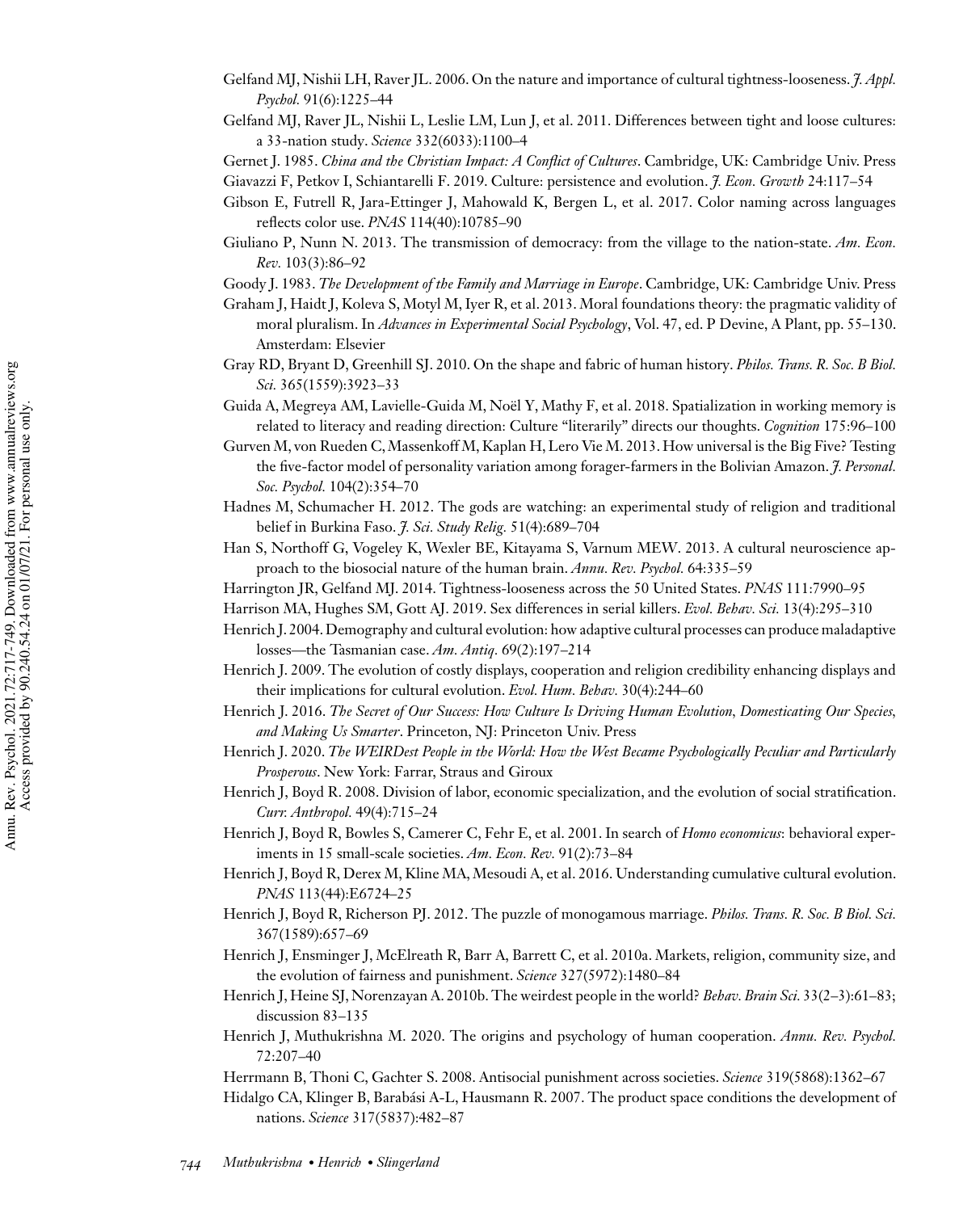- Hodge KM. 2008. Descartes' mistake: how afterlife beliefs challenge the assumption that humans are intuitive Cartesian substance dualists. *J. Cogn. Cult.* 8(3–4):387–415
- Hoehl S, Keupp S, Schleihauf H, McGuigan N, Buttelmann D, Whiten A. 2019. "Over-imitation": a review and appraisal of a decade of research. *Dev. Rev.* 51:90–108
- Hruschka D, Efferson C, Jiang T, Falletta-Cowden A, Sigurdsson S, et al. 2014. Impartial institutions, pathogen stress and the expanding social network. *Hum. Nat.* 25(4):567–79
- Hruschka DJ, Henrich J. 2013. Economic and evolutionary hypotheses for cross-population variation in parochialism. *Front. Hum. Neurosci.* 7:559
- Iliev R, Hoover J, Dehghani M, Axelrod R. 2016. Linguistic positivity in historical texts reflects dynamic environmental and psychological factors. *PNAS* 113(49):E7871–79
- Irons W. 2001. Religion as a hard-to-fake sign of commitment. In *Evolution and the Capacity for Commitment*, ed. RM Nesse, pp. 292–309. New York: Russell Sage Found.
- Jablonski NG. 2018. Evolution of human skin color and Vitamin D. In *Vitamin D*, Vol. 1: *Biochemistry, Physiology and Diagnostics*, ed. D Feldman, pp. 29–44. Amsterdam: Elsevier
- Jablonski NG, Chaplin G. 2010. Human skin pigmentation as an adaptation to UV radiation.*PNAS* 107(Suppl. 2):8962–68
- Jablonski NG, Chaplin G. 2017. The colours of humanity: the evolution of pigmentation in the human lineage. *Philos. Trans. R. Soc. B.* 372(1724):20160349
- Jackson JC, Gelfand M, De S, Fox A. 2019. The loosening of American culture over 200 years is associated with a creativity–order trade-off. *Nat. Hum. Behav.* 3:244–50
- Kaiser T, Del Giudice M, Booth T. 2020. Global sex differences in personality: replication with an open online dataset. *J. Personal.* 88(3):415–29
- Kauffman SA. 2003. *Investigations*. New York: Oxford Univ. Press
- Kendal RL, Boogert NJ, Rendell L, Laland KN,Webster M, Jones PL. 2018. Social learning strategies: bridgebuilding between fields. *Trends Cogn. Sci.* 22(7):651–65
- Kitayama S, Duffy S, Kawamura T, Larsen JT. 2003. Perceiving and object and its context in different cultures: a cultural look at new look. *Psychol. Sci.* 14(3):201–6
- Kleven H, Landais C, Posch J, Steinhauer A, Zweimüller J. 2019. *Child penalties across countries: evidence and explanations*. NBER Work. Pap. 25524
- Kline MA, Boyd R. 2010. Population size predicts technological complexity in Oceania. *Proc. R. Soc. B* 277(1693):2559–64
- Kurdi B, Mann TC, Charlesworth TES, Banaji MR. 2019. The relationship between implicit intergroup attitudes and beliefs. *PNAS* 116(13):5862–71
- Kwiatkowski DP. 2005. How malaria has affected the human genome and what human genetics can teach us about malaria. *Am. J. Hum. Genet.* 77(2):171–92
- Lang M, Purzycki BG, Apicella CL, Atkinson QD, Bolyanatz A, et al. 2019. Moralizing gods, impartiality and religious parochialism across 15 societies. *Proc. R. Soc. B* 286(1898):20190202
- Layton TJ, Barnett ML, Hicks TR, Jena AB. 2018. Attention deficit–hyperactivity disorder and month of school enrollment. *N. Engl. J. Med.* 379(22):2122–30
- Lippa RA. 2010. Gender differences in personality and interests: when, where, and why? *Soc. Personal. Psychol. Compass* 4(11):1098–110
- Lukaszewski AW, Gurven M, von Rueden CR, Schmitt DP. 2017. What explains personality covariation? A test of the socioecological complexity hypothesis. *Soc. Psychol. Personal. Sci.* 8(8):943–52
- Martin L. 2014. Introduction to the issue. *J. Cogn. Hist.* 1(1):10–13
- Matthews LJ, Edmonds J,Wildman WJ, Nunn CL. 2013. Cultural inheritance or cultural diffusion of religious violence? A quantitative case study of the Radical Reformation. *Relig. Brain Behav.* 3(1):3–15
- McCrae RR, Terracciano A. 2005. Personality profiles of cultures: aggregate personality traits. *J. Personal. Soc. Psychol.* 89(3):407–25
- McNamara RA, Henrich J. 2018. Jesus versus the ancestors: how specific religious beliefs shape prosociality on Yasawa Island, Fiji. *Relig. Brain Behav.* 8(2):185–204
- McNamara RA,Willard AK, Norenzayan A, Henrich J. 2019.Weighing outcome versus intent across societies: how cultural models of mind shape moral reasoning. *Cognition* 182:95–108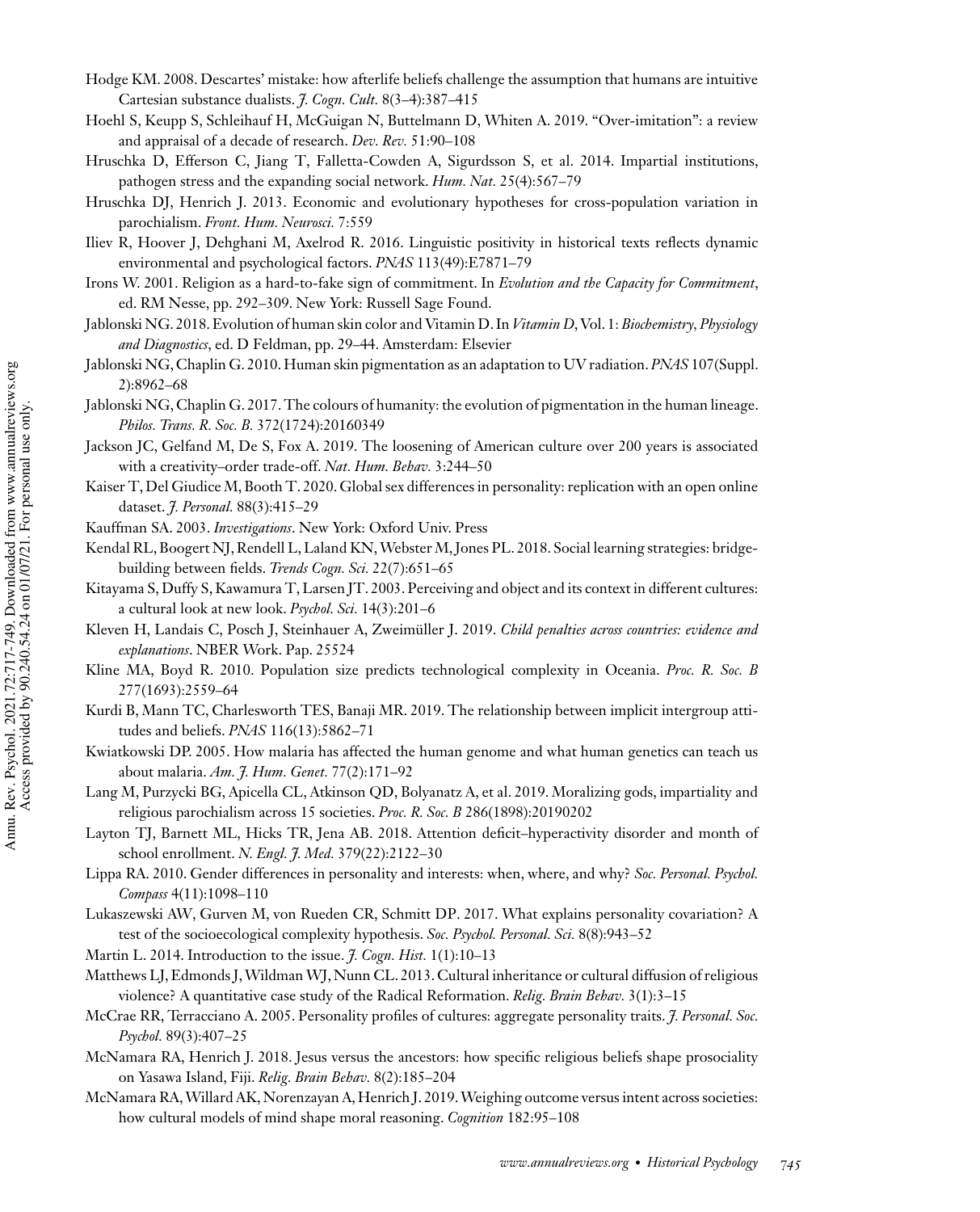McNeil WH. 1991. *The Rise of the West: A History of the Human Community*. Chicago: Univ. Chicago Press

- Mesoudi A, Magid K, Hussain D. 2016. How do people become W.E.I.R.D.? Migration reveals the cultural transmission mechanisms underlying variation in psychological processes. *PLOS ONE* 11(1):e0147162
- Mitterauer M, Chapple G. 2010. *Why Europe? The Medieval Origins of Its Special Path*. Chicago: Univ. Chicago Press
- Moore DA, Dev AS, Goncharova EY. 2018. Overconfidence across cultures. *Collabra Psychol*. 4(1):36
- Moretti F. 2013. *Distant Reading*. London: Verso
- Munson J, Amati V, Collard M, Macri MJ. 2014. Classic Maya bloodletting and the cultural evolution of religious rituals: quantifying patterns of variation in hieroglyphic texts. *PLOS ONE* 9(9):e107982
- Muthukrishna M. 2017. *Corruption, cooperation, and the evolution of prosocial institutions*. Work. Pap., London Sch. Econ. Political Sci., London
- Muthukrishna M, Bell AV, Henrich J, Curtin CM, Gedranovich A, et al. 2020. Beyond Western, educated, industrial, rich, and democratic (WEIRD) psychology: measuring and mapping scales of cultural and psychological distance. *Psychol. Sci.* 31(6):678–701
- Muthukrishna M, Francois P, Pourahmadi S, Henrich J. 2017. Corrupting cooperation and how anticorruption strategies may backfire. *Nat. Hum. Behav.* 1(7):0138
- Muthukrishna M, Henrich J. 2016. Innovation in the collective brain. *Philos. Trans. R. Soc. B Biol. Sci.* 371(1690):137–48
- Muthukrishna M, Henrich J. 2019. A problem in theory. *Nat. Hum. Behav.* 3:221–29
- Muthukrishna M, Henrich J, Toyokawa W, Hamamura T, Kameda T, Heine SJ. 2018. Overconfidence is universal? Elicitation of Genuine Overconfidence (EGO) procedure reveals systematic differences across domain, task knowledge, and incentives in four populations. *PLOS ONE* 13(8):e0202288
- Muthukrishna M, Schaller M. 2020. Are collectivistic cultures more prone to rapid transformation? Computational models of cross-cultural differences, social network structure, dynamic social influence, and cultural change. *Personal. Soc. Psychol. Rev.* 24(2):103–20
- Muthukrishna M, Shulman BW, Vasilescu V, Henrich J. 2013. Sociality influences cultural complexity. *Proc. R. Soc. B* 281(1774):20132511
- Nettle D. 2010. Dying young and living fast: variation in life history across English neighborhoods. *Behav. Ecol.* 21(2):387–95
- Nichols R, Slingerland E, Nielbo KL, Kirby P, Logan C. 2020. Supernatural agents and prosociality in historical China: micro-modeling the cultural evolution of gods and morality in textual corpora. *Relig. Brain Behav.* In press. **https://doi.org/10.1080/2153599X.2020.1742778**
- Nielsen M, Haun D, Kärtner J, Legare CH. 2017. The persistent sampling bias in developmental psychology: a call to action. *J. Exp. Child Psychol.* 162:31–38
- Nisbett RE. 2003. *The Geography of Thought: How Asians and Westerners Think Differently*... *and Why*. New York: The Free Press
- Norenzayan A, Shariff AF. 2008. The origin and evolution of religious prosociality. *Science* 322(5898):58–62
- Norenzayan A, Shariff AF, Gervais WM, Willard AK, McNamara RA, et al. 2016. The cultural evolution of prosocial religions. *Behav. Brain Sci.* 39:e1
- Norris P, Inglehart RF. 2012. Muslim integration into Western cultures: between origins and destinations. *Political Stud*. 60(2):228–51
- Nunn N. 2008. The long-term effects of Africa's slave trades. *Q. J. Econ.* 123(1):139–76
- Nunn N. 2009. The importance of history for economic development. *Annu. Rev. Econ.* 1:65–92
- Nunn N. 2020. The historical roots of economic development. *Science* 367(6485):eaaz9986
- Nunn N, Wantchekon L. 2011. The slave trade and the origins of mistrust in Africa. *Am. Econ. Rev.* 101(7):3221–52
- Obschonka M, Stuetzer M, Rentfrow PJ, Shaw-Taylor L, Satchell M, et al. 2018. In the shadow of coal: how large-scale industries contributed to present-day regional differences in personality and well-being. *J. Personal. Soc. Psychol.* 115(5):903–27
- Orians GH. 1969. On the evolution of mating systems in birds and mammals. *Am. Nat.* 103(934):589–603
- Pacheco Coelho MT, Pereira EB, Haynie HJ, Rangel TF, Kavanagh P, et al. 2019. Drivers of geographical patterns of North American language diversity. *Proc. R. Soc. B* 286(1899):20190242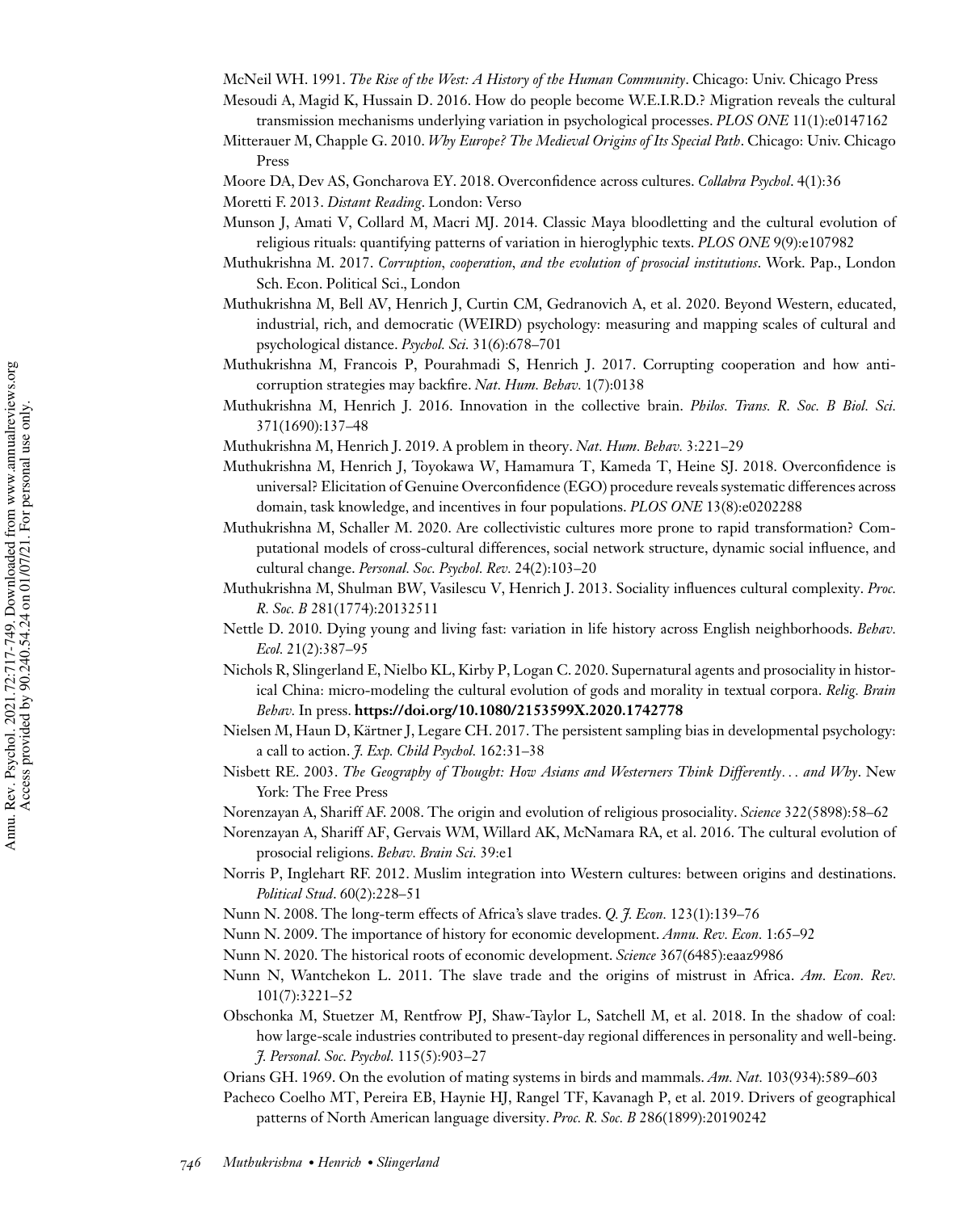- Page SE. 2006. Path dependence. *Q. J. Political Sci.* 1(1):87–115
- Pearl J, Glymour M, Jewell NP. 2016. *Causal Inference in Statistics: A Primer*. New York: Wiley
- Pearl J, Mackenzie D. 2018. *The Book of Why: The New Science of Cause and Effect*. New York: Basic Books
- Pennington J, Socher R, Manning C. 2014. Glove: global vectors for word representation. In *Proceedings of the 2014 Conference on Empirical Methods in Natural Language Processing (EMNLP)*, pp. 1532–43. Doha, Qatar: Assoc. Comput. Linguist.
- Pitchford NJ, Mullen KT. 2002. Is the acquisition of basic-colour terms in young children constrained? *Perception* 31(11):1349–70
- Polity IV. 2014. *Polity IV project: political regime characteristics and transitions, 1800–2010*. Cent. Syst. Peace, Vienna, VA, updated June 6. **https://www.systemicpeace.org/polity/polity4.htm**
- Powell A, Shennan S, Thomas MG. 2009. Late Pleistocene demography and the appearance of modern human behavior. *Science* 324(5932):1298–301
- Purzycki BG, Apicella CL, Atkinson QD, Cohen E, McNamara RA, et al. 2016. Moralistic gods, supernatural punishment and the expansion of human sociality. *Nature* 530(7590):327–30
- Purzycki BG, Henrich J, Norenzayan A, eds. 2018a. The evolution of religion and morality project. *Religion Brain Behav*. 8
- Purzycki BG, Ross CT, Apicella C, Atkinson QD, Cohen E, et al. 2018b. Material security, life history, and moralistic religions: a cross-cultural examination. *PLOS ONE* 13(3):e0193856
- Rand DG, Dreber A, Haque OS, Kane RJ, Nowak MA, Coakley S. 2014. Religious motivations for cooperation: an experimental investigation using explicit primes. *Relig. Brain Behav.* 4(1):31–48
- Renfrew C. 2008. *Prehistory: The Making of the Human Mind*. New York: Random House
- Richerson P, Baldini R, Bell AV, Demps K, Frost K, et al. 2016. Cultural group selection plays an essential role in explaining human cooperation: a sketch of the evidence. *Behav. Brain Sci.* 39:e30
- Rockmore DN, Fang C, Foti NJ, Ginsburg T, Krakauer DC. 2018. The cultural evolution of national constitutions. *J. Assoc. Inf. Sci. Technol.* 69(3):483–94
- Rozenblit L, Keil F. 2002. The misunderstood limits of folk science: an illusion of explanatory depth. *Cogn. Sci.* 26(5):521–62
- Salali GD, Dyble M, Chaudhary N, Sikka G, Derkx I, et al. 2020. Global WEIRDing: transitions in wild plant knowledge and treatment preferences in Congo hunter-gatherers. *Evol. Hum. Sci.* 2:e24
- Santos HC, Varnum MEW, Grossmann I. 2017. Global increases in individualism. *Psychol. Sci.* 28(9):1228–39
- Schulz JF, Bahrami-Rad D, Beauchamp JP, Henrich J. 2019. The Church, intensive kinship, and global psychological variation. *Science* 366(6466):eaau5141
- Schwartz SH. 2006. A theory of cultural value orientations: explication and applications. *Comp. Sociol.* 5(2– 3):137–82
- Seligman M. 2020. Agency in Greco-Roman philosophy. *J. Posit. Psychol*. In press
- Shadish WR, Cook TD, Campbell DT. 2001. *Experimental and Quasi-Experimental Designs for Generalized Causal Inference*. Boston, MA: Houghton Mifflin
- Shariff AF, Norenzayan A. 2007. God is watching you: Priming God concepts increases prosocial behavior in an anonymous economic game. *Psychol. Sci.* 18(9):803–9
- Shariff AF, Willard AK, Andersen T, Norenzayan A. 2016. Religious priming: a meta-analysis with a focus on prosociality. *Personal. Soc. Psychol. Rev.* 20(1):27–48
- Sheehy-Skeffington J, Thomsen L. 2020. Egalitarianism: psychological and socio-ecological foundations.*Curr. Opin. Psychol.* 32:146–52
- Sinding Bentzen J. 2019. Acts of God? Religiosity and natural disasters across subnational world districts. *Econ. J.* 129(622):2295–321
- Sinding Bentzen J,Hariri JG, Robinson JA. 2019. Power and persistence: the indigenous roots of representative democracy. *Econ. J.* 129(618):678–714
- Slingerland E. 2008. *What Science Offers the Humanities: Integrating Body and Culture*. Cambridge, UK: Cambridge Univ. Press
- Slingerland E. 2014. Toward a second wave of consilience in the cognitive scientific study of religion. *J. Cogn. Hist.* 1(1):121–30
- Slingerland E. 2015. *Big Gods*, historical explanation, and the value of integrating the history of religion into the broader academy. *Religion* 45(4):585–602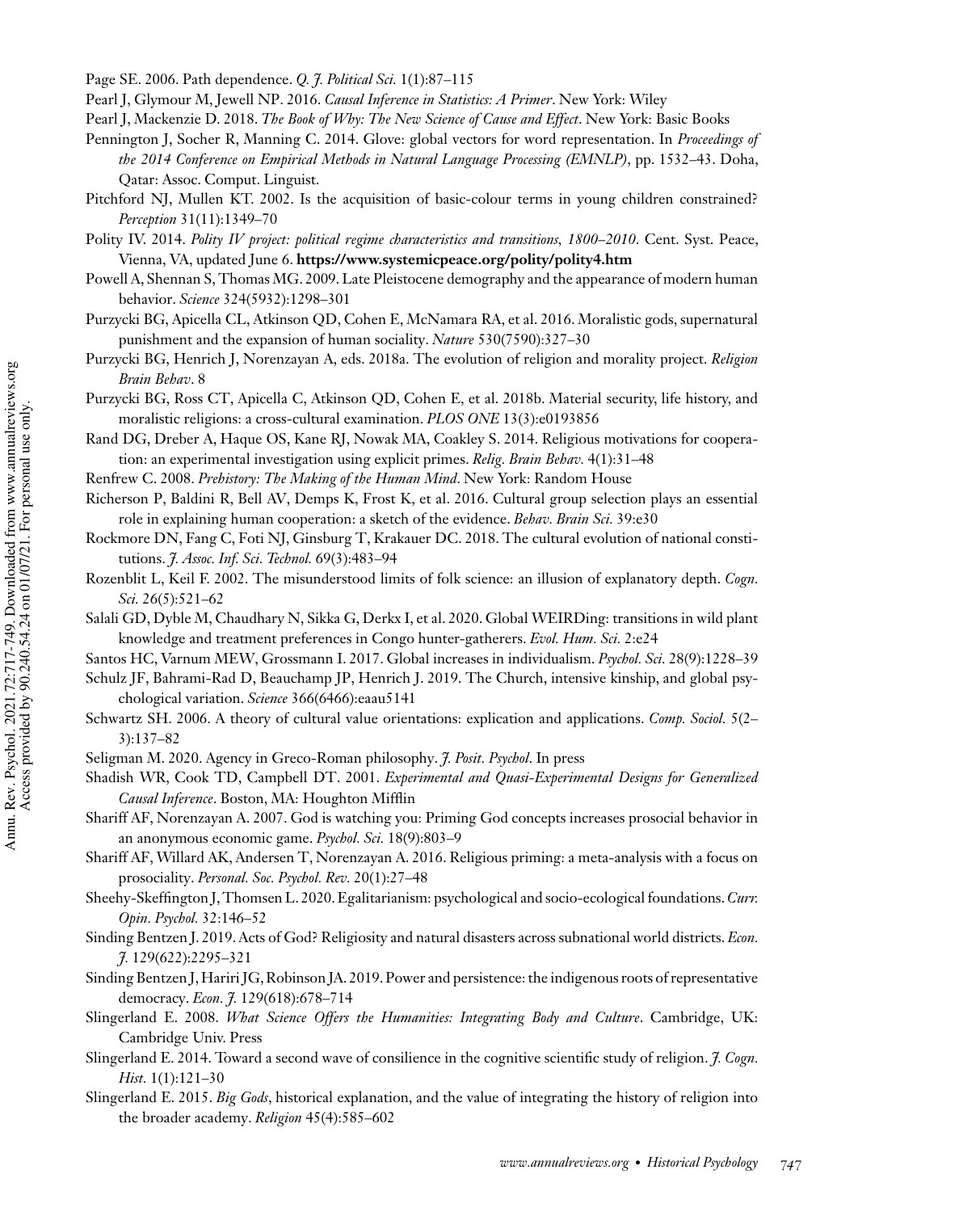- Slingerland E, Atkinson QD, Ember CR, Sheehan O, Muthukrishna M, et al. 2020. Coding culture: challenges and recommendations for comparative cultural databases. *Evol. Hum. Sci.* 2:e29
- Slingerland E, Chudek M. 2011. The prevalence of mind-body dualism in early China. *Cogn. Sci.* 35(5):997– 1007
- Slingerland E, Nichols R, Neilbo K, Logan C. 2017. The distant reading of religious texts: a "big data" approach to mind-body concepts in early China. *J. Am. Acad. Relig.* 85(4):985–1016
- Slingerland E, Sullivan B. 2017. Durkheim with data: the database of religious history. *J. Am. Acad. Relig.* 85(2):312–47
- Sloman SA, Fernbach P. 2017. *The Knowledge Illusion: Why We Never Think Alone*. New York: Riverhead Books
- Smaldino PE, Lukaszewski A, von Rueden C, Gurven M. 2019. Niche diversity can explain cross-cultural differences in personality structure. *Nat. Hum. Behav.* 3:1276–83
- Sosis R, Bressler ER. 2003. Cooperation and commune longevity: a test of the costly signaling theory of religion. *Cross-Cult. Res.* 37(2):211–39
- Sun AXD. 2013. *Confucianism as a World Religion: Contested Histories and Contemporary Realities*. Princeton, NJ: Princeton Univ. Press
- Sznycer D, Patrick C. 2020. The origins of criminal law. *Nat. Hum. Behav.* 4:506–16
- Talhelm T, Zhang X, Oishi S, Shimin C, Duan D, et al. 2014. Large-scale psychological differences within China explained by rice versus wheat agriculture. *Science* 344(6184):603–8
- Tamir DI, Thornton MA, Contreras JM, Mitchell JP. 2016. Neural evidence that three dimensions organize mental state representation: rationality, social impact, and valence. *PNAS* 113(1):194–99
- Tausczik YR, Pennebaker JW. 2010. The psychological meaning of words: LIWC and computerized text analysis methods. *J. Lang. Soc. Psychol.* 29(1):24–54
- Tewksbury JJ, Nabhan GP. 2001. Directed deterrence by capsaicin in chillies. *Nature* 412(6845):403–4
- Thalmayer AG, Toscanelli C, Arnett JJ. 2020. The neglected 95% revisited: Is American psychology becoming less American? *Am. Psychol.* In press. **https://doi.org/10.1037/amp0000622**
- Thistlethwaite DL, Campbell DT. 1960. Regression-discontinuity analysis: an alternative to the ex post facto experiment. *J. Educ. Psychol.* 51(6):309–17
- Thomson R, Yuki M, Talhelm T, Schug J, Kito M, et al. 2018. Relational mobility predicts social behaviors in 39 countries and is tied to historical farming and threat. *PNAS* 115(29):7521–26
- Thornton MA, Wolf S, Reilly BJ, Slingerland E, Tamir D. 2020. *The 3D Mind Model characterizes how people understand mental states across modern and historical cultures*. Work. Pap., Dartmouth Coll., Hanover, NH
- Trivers R. 1972. Parental investment and sexual selection. In *Sexual Selection and the Descent of Man, 1871–1971*, ed. B Campbell, pp. 136–79. Chicago: Aldine
- Turchin P, Currie TE, Whitehouse H, François P, Feeney K, et al. 2018. Quantitative historical analysis uncovers a single dimension of complexity that structures global variation in human social organization. *PNAS* 115(2):E144–51
- Uchiyama R, Spicer R, Muthukrishna M. 2020. Cultural evolution of genetic heritability. bioRxiv 167676. **https://doi.org/10.1101/2020.06.23.167676**
- Verner J, Willson MF. 1966. The influence of habitats on mating systems of North American passerine birds. *Ecology* 47(1):143–47
- Watts J, Greenhill SJ, Atkinson QD, Currie TE, Bulbulia J, Gray RD. 2015a. Broad supernatural punishment but not moralizing high gods precede the evolution of political complexity in Austronesia. *Proc. R. Soc. B* 282(1804):20142556
- Watts J, Sheehan O, Greenhill SJ, Gomes-Ng S, Atkinson QD, et al. 2015b. Pulotu: database of Austronesian supernatural beliefs and practices. *PLOS ONE* 10(9):1–17
- White CJM, Kelly JM, Shariff AF, Norenzayan A. 2019. Supernatural norm enforcement: thinking about karma and God reduces selfishness among believers. *J. Exp. Soc. Psychol.* 84:103797
- Whitehouse H, François P, Savage PE, Currie TE, Feeney KC, et al. 2019. Complex societies precede moralizing gods throughout world history. *Nature* 568:226–29

Wierzbicka A. 2006. On folk conceptions of mind, agency and morality. *J. Cogn. Cult.* 6(1–2):165–79

Wilson EO. 1998. *Consilience: The Unity of Knowledge*. New York: Knopf

Winkler M. 2020. *Shocks, norms and cooperation*. Res. Pap., Harvard Univ., Cambridge, MA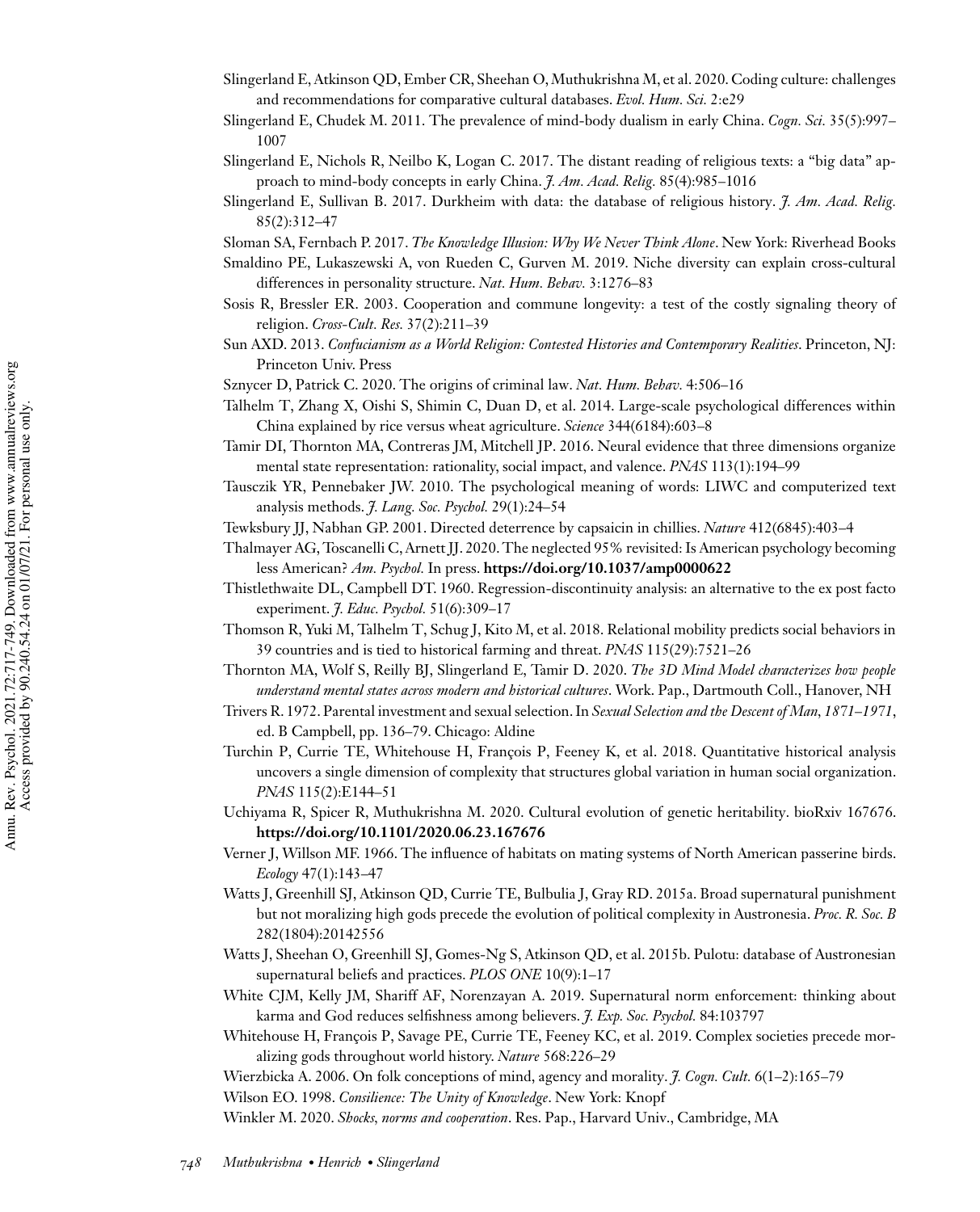- Wood W, Eagly AH. 2012. Biosocial construction of sex differences and similarities in behavior. In *Advances in Experimental Social Psychology*, Vol. 46, ed. M Zabba, J Olson, pp. 55–123. Amsterdam: Elsevier
- Wright R. 2009. *The Evolution of God*. Boston: Little, Brown and Co.
- Xiang C. 2010. "心为主"隐喻的认知分析 [The "heart as ruler" metaphor: a cognitive account]. *Yuyan Jiaoxue yu Yanjiu* 1:80–87
- Xygalatas D. 2013. Effects of religious setting on cooperative behavior: a case study from Mauritius. *Relig. Brain Behav.* 3(2):91–102
- Xygalatas D, Mitkidis P, Fischer R, Reddish P, Skewes J, et al. 2013. Extreme rituals promote prosociality. *Psychol. Sci.* 24(8):1602–5
- Yi X, Liang Y, Huerta-Sanchez E, Jin X, Cuo ZXP, et al. 2010. Sequencing of 50 human exomes reveals adaptation to high altitude. *Science* 329(5987):75–78
- Yilmaz O, Bahçekapili HG. 2016. Supernatural and secular monitors promote human cooperation only if they remind of punishment. *Evol. Hum. Behav.* 37(1):79–84
- Yu N. 2007. Heart and cognition in ancient Chinese philosophy. *J. Cogn. Cult.* 7(1–2):27–47
- Zhao Y, Karypis G, Fayyad U. 2005. Hierarchical clustering algorithms for document datasets. *Data Min. Knowl. Discov.* 10(2):141–68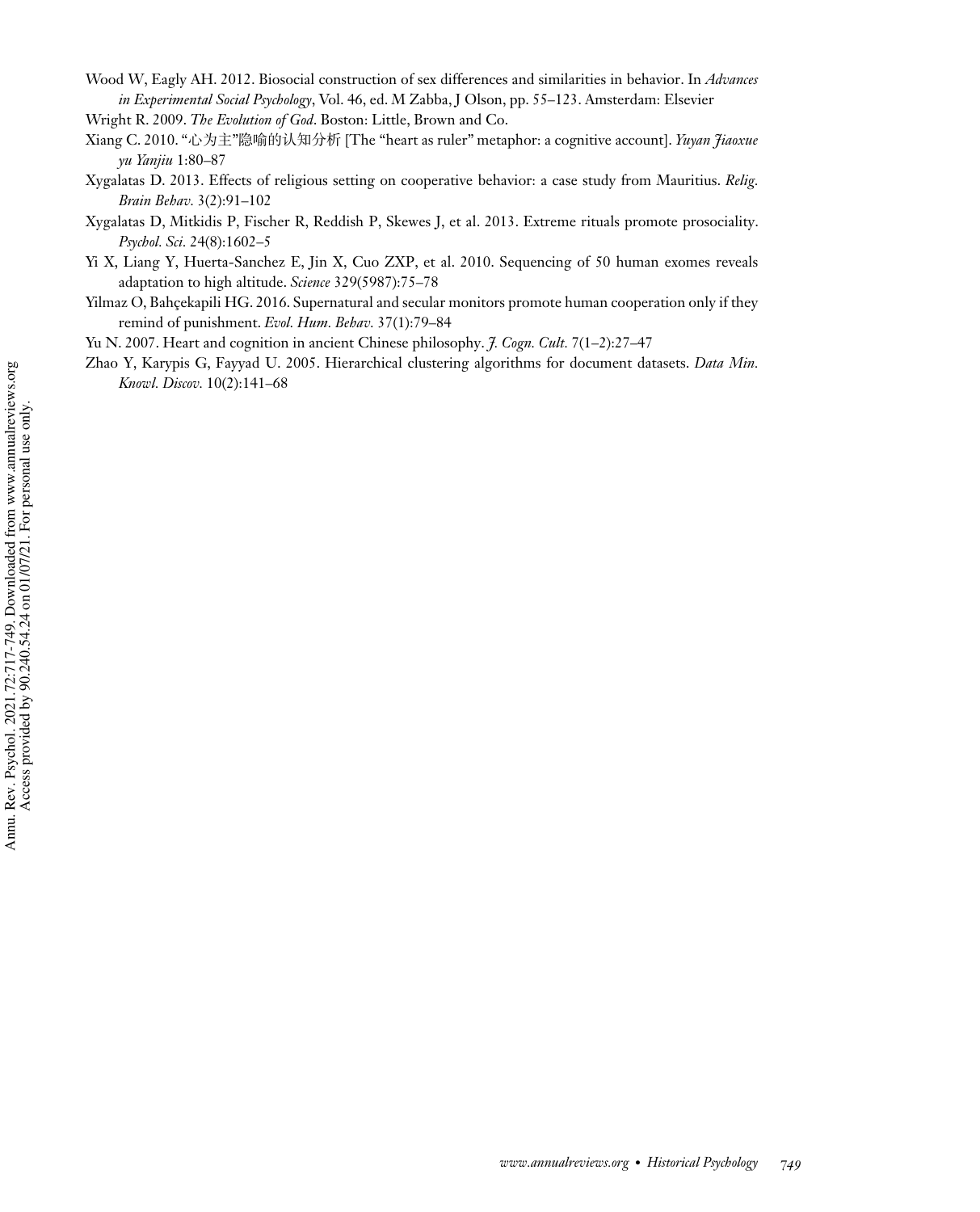# **Annual Review of Psychology**

Volume 72, 2021

# **Contents**

| Active Forgetting: Adaptation of Memory by Prefrontal Control                                                                                                                                 |
|-----------------------------------------------------------------------------------------------------------------------------------------------------------------------------------------------|
| "Reports of My Death Were Greatly Exaggerated": Behavior Genetics<br>in the Postgenomic Era                                                                                                   |
| The Psychology of Reaching: Action Selection, Movement<br>Implementation, and Sensorimotor Learning                                                                                           |
| Transcranial Magnetic Stimulation and the Understanding of Behavior                                                                                                                           |
| Memory and Sleep: How Sleep Cognition Can Change the Waking Mind<br>for the Better                                                                                                            |
| The Cultural Foundation of Human Memory                                                                                                                                                       |
| Trade-Offs in Choice                                                                                                                                                                          |
| The Origins and Psychology of Human Cooperation                                                                                                                                               |
| Language as a Social Cue                                                                                                                                                                      |
| Intergenerational Economic Mobility for Low-Income Parents and Their<br>Children: A Dual Developmental Science Framework<br>Terri J. Sabol, Teresa Eckrich Sommer, P. Lindsay Chase-Lansdale, |
| Moral Judgments                                                                                                                                                                               |
| Integrating Models of Self-Regulation<br>Michael Inzlicht, Kaitlyn M. Werner, Julia L. Briskin, and Brent W. Roberts  319                                                                     |